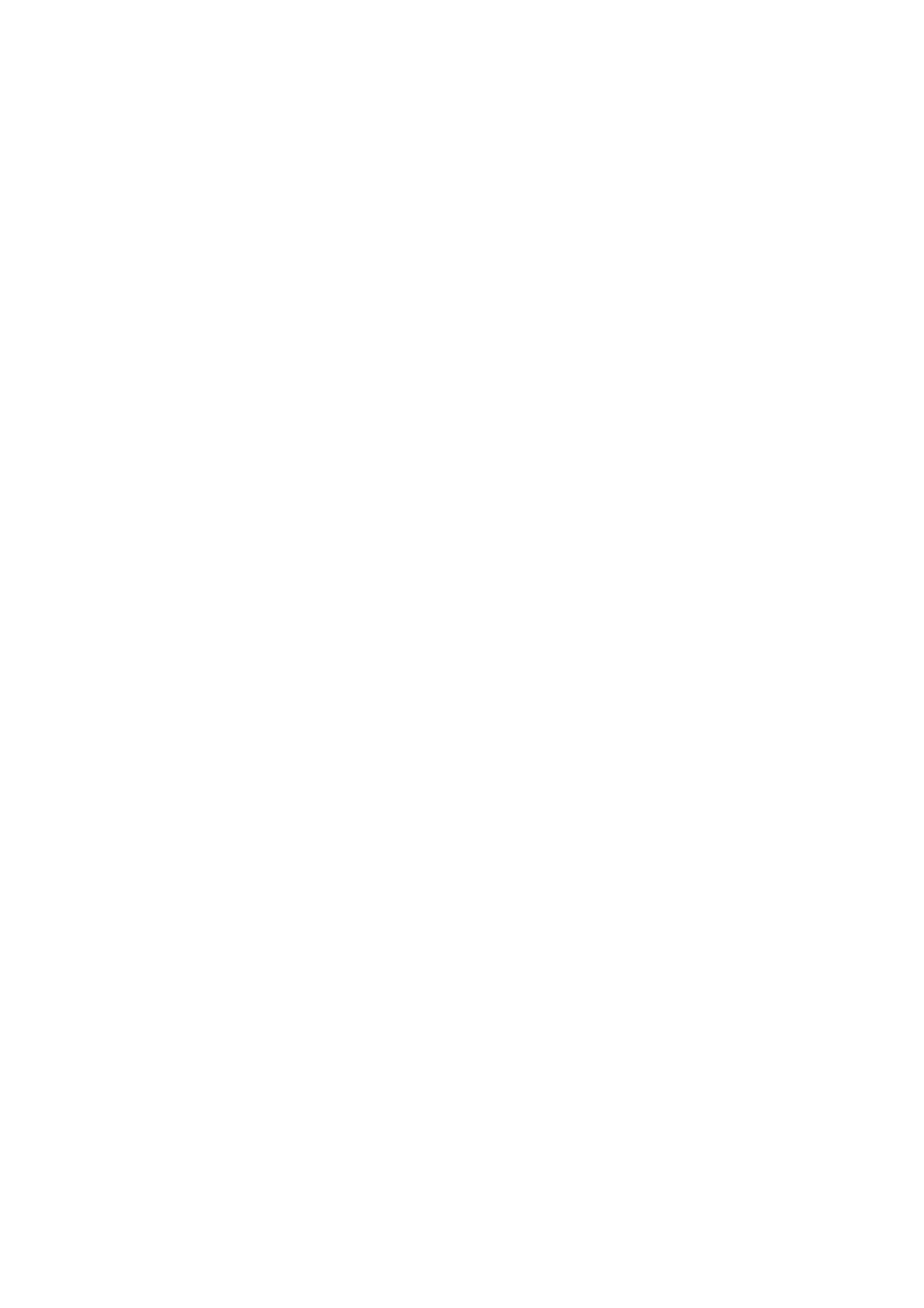# **CONTENTS**

| 1  |  |
|----|--|
| 2  |  |
| 3  |  |
| 4  |  |
| 5  |  |
| 6  |  |
| 7  |  |
| 8  |  |
| 9  |  |
| 10 |  |
| 11 |  |
| 12 |  |
| 13 |  |
| 14 |  |
| 15 |  |
| 16 |  |
| 17 |  |
| 18 |  |
| 19 |  |
| 20 |  |
| 21 |  |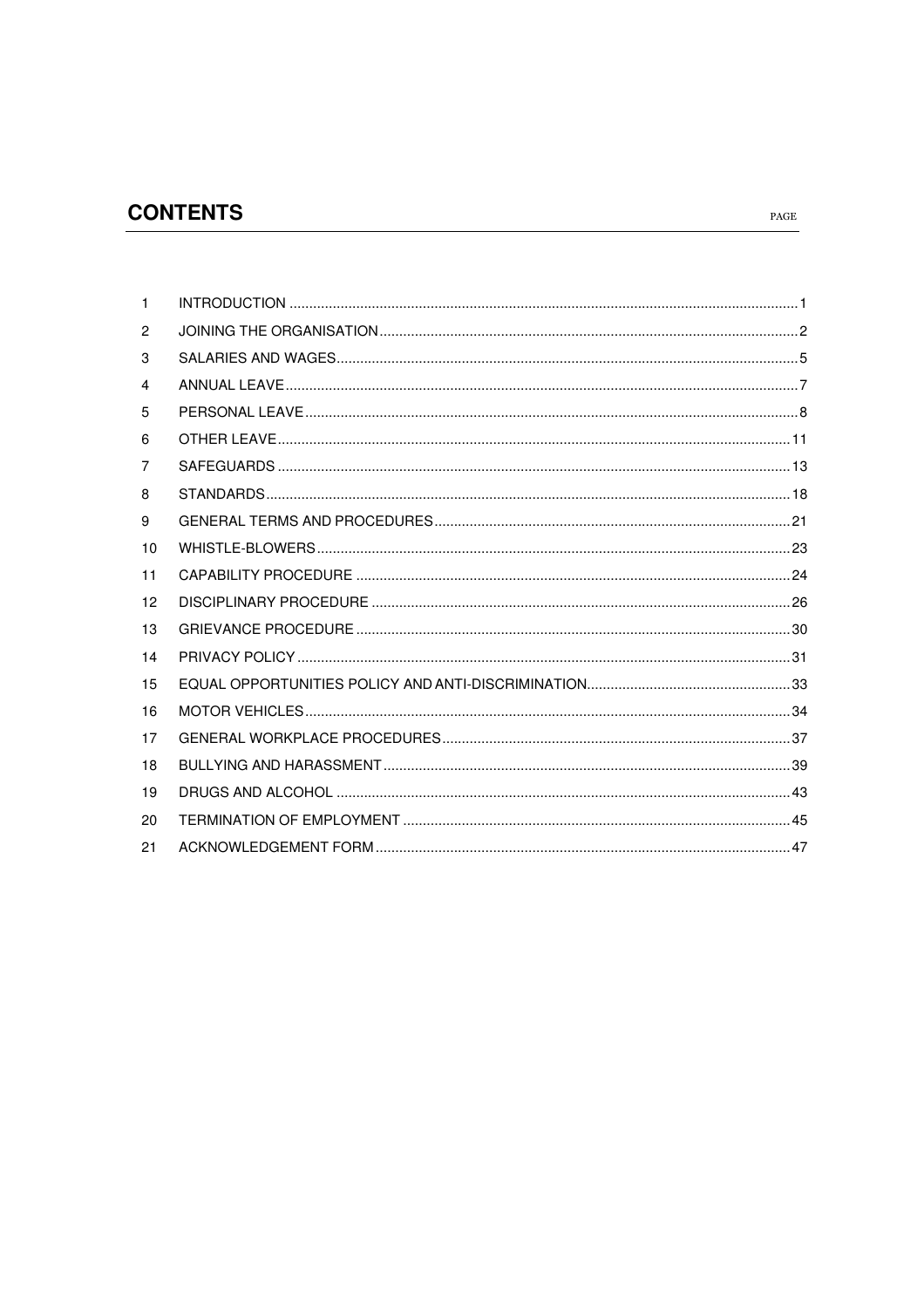#### DOCUMENT CONTROL

Updated

4.1 Annual Leave 16.9.20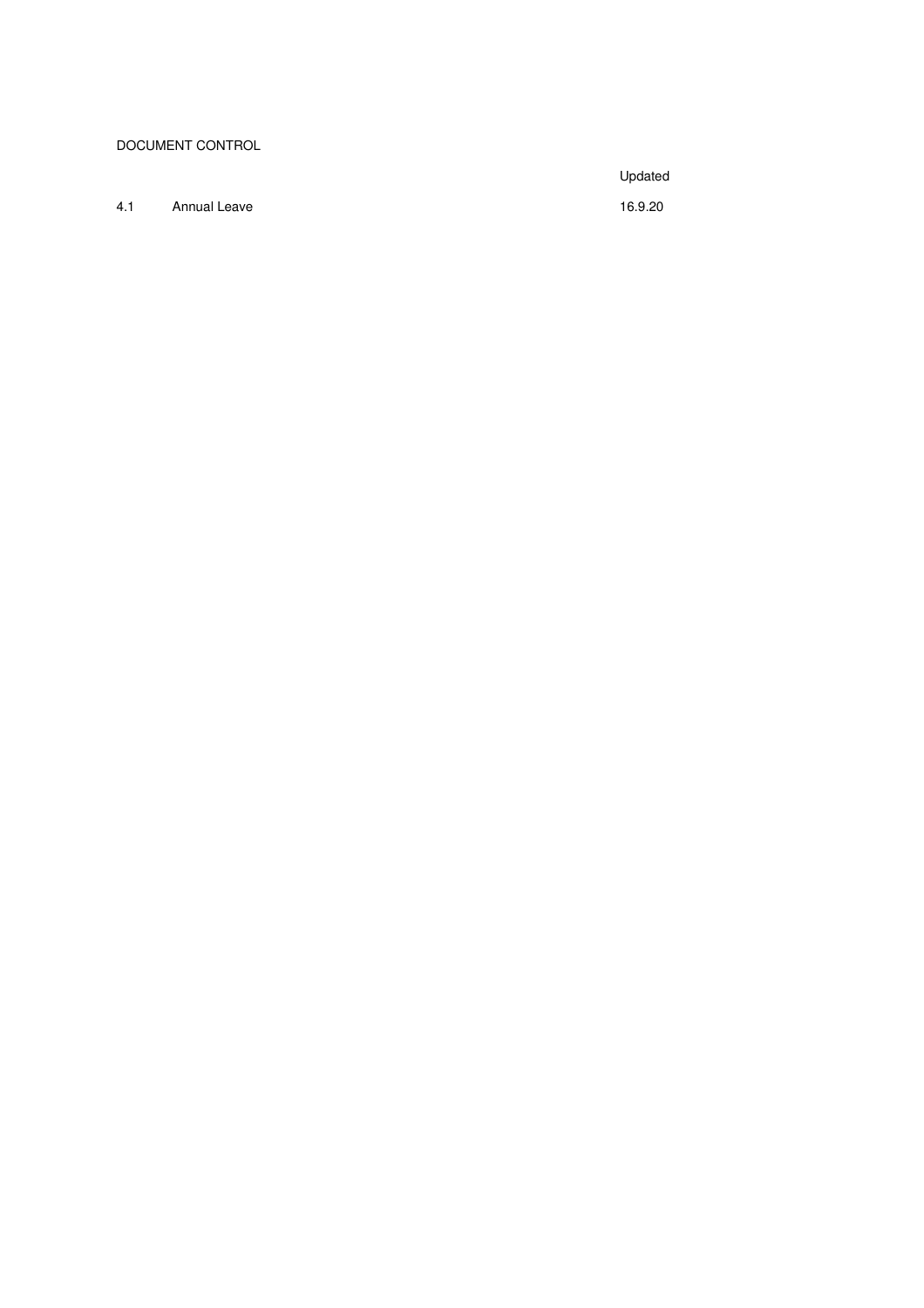# **1 INTRODUCTION**

#### **1.1 WELCOME**

Globe Home Timber & Hardware (**the Employer**) would like to wish you every success during your employment, whether you recently joined or whether you are an existing employee. It is hoped that your experience of working with us is positive and rewarding.

## **1.2 PURPOSE OF THE EMPLOYEE HANDBOOK**

The Employee Handbook sets out the Employer's rules and regulations, the policies and procedures relating to your employment and also contains information on your benefits and protections. If you require any clarification or additional information, please speak to your manager. All employees are required to comply with the Employee Handbook. Therefore, we ask that you read the content carefully as you may be subject to appropriate disciplinary action (up to and including termination) in the event that you breach the Employee Handbook.

### **1.3 PRINCIPLE OF EQUALITY**

The Employer is committed to providing equal opportunities and the principle of equality in accordance with relevant legislative provisions. We are confident that you share our commitment in implementing these policies.

We will not tolerate any unlawful discriminatory act or attitude in the course of your employment or in your dealings with our clients, suppliers, contractors, members of the public or fellow colleagues. Acts of unlawful discrimination, harassment or victimisation will result in disciplinary action.

#### **1.4 GENERAL**

Amendments to this Employee Handbook will be issued from time to time.

This Employee Handbook does not form part of your contract of employment, unless expressly stated otherwise. However, in any event, the Employee Handbook may be considered when interpreting your rights and obligations under your terms of employment.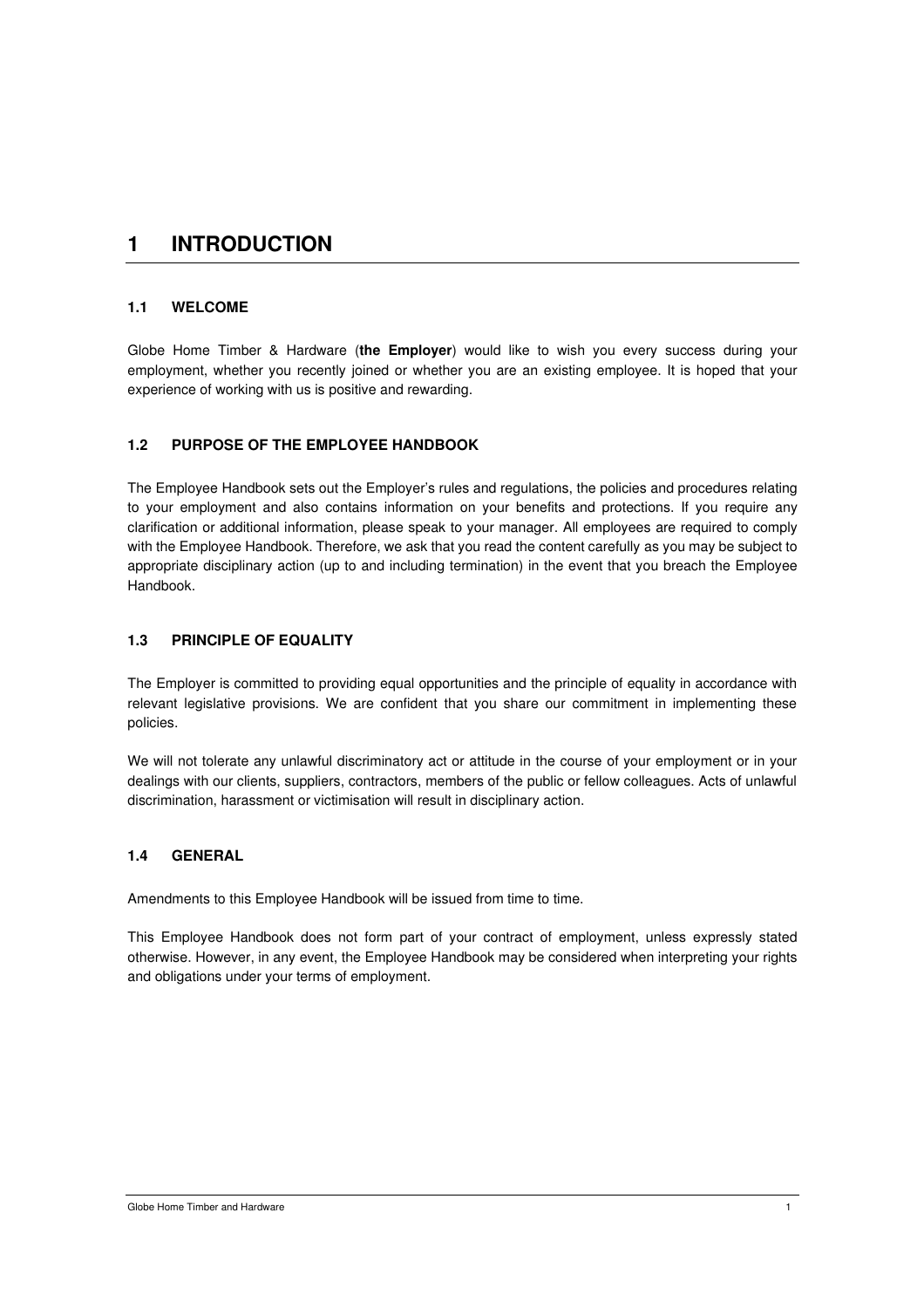# **2 JOINING THE ORGANISATION**

## **2.1 PROBATIONARY PERIOD**

The length of your probationary period is set out in your contract of employment. Casual employees are not subject to a probationary period. During this period, your work performance and general suitability will be assessed and, if it is satisfactory, your employment will continue. However, if your work performance is assessed as generally unsuitable, the Employer may either take remedial action (which may include the extension of your probationary period) or terminate your employment at any time prior to confirmation of your employment.

We reserve the right not to apply full capability and disciplinary procedures during your probationary period.

#### **2.2 HOURS OF WORK**

You may be rostered to work Monday to Sunday. Currently, the usual business hours are 8.00am to 5.30pm, but these hours may change from time to time.

#### **2.3 BREAKS**

Breaks are to be taken when arranged by the Employer. You are required to adhere to the break length as directed by management and be ready to commence work at the end of the break. You are required to notify management immediately if you are struggling to take the break, so that it can be rectified or varied.

#### **2.4 PUNCTUALITY**

You are required to be present and ready to commence work at your rostered starting time. The Employer considers lack of punctuality a serious conduct issue.

#### **2.5 AVAILABILITY**

Availabilities are to be provided to the Employer in writing. Any changes to your availabilities must be provided to management in writing. Changes to casual staff availability may result in less hours being offered and changes to permanent availability may only occur by agreement with the Employer.

#### **2.6 EMPLOYEE TRAINING**

At the commencement of your employment, you will receive any training necessary for your specific job. As your employment progresses, your role may be extended to encompass new activities within the Employer's business. You are expected to participate in any training deemed necessary for you to perform your role at the required standards.

Globe Home Timber and Hardware 2008 **2008**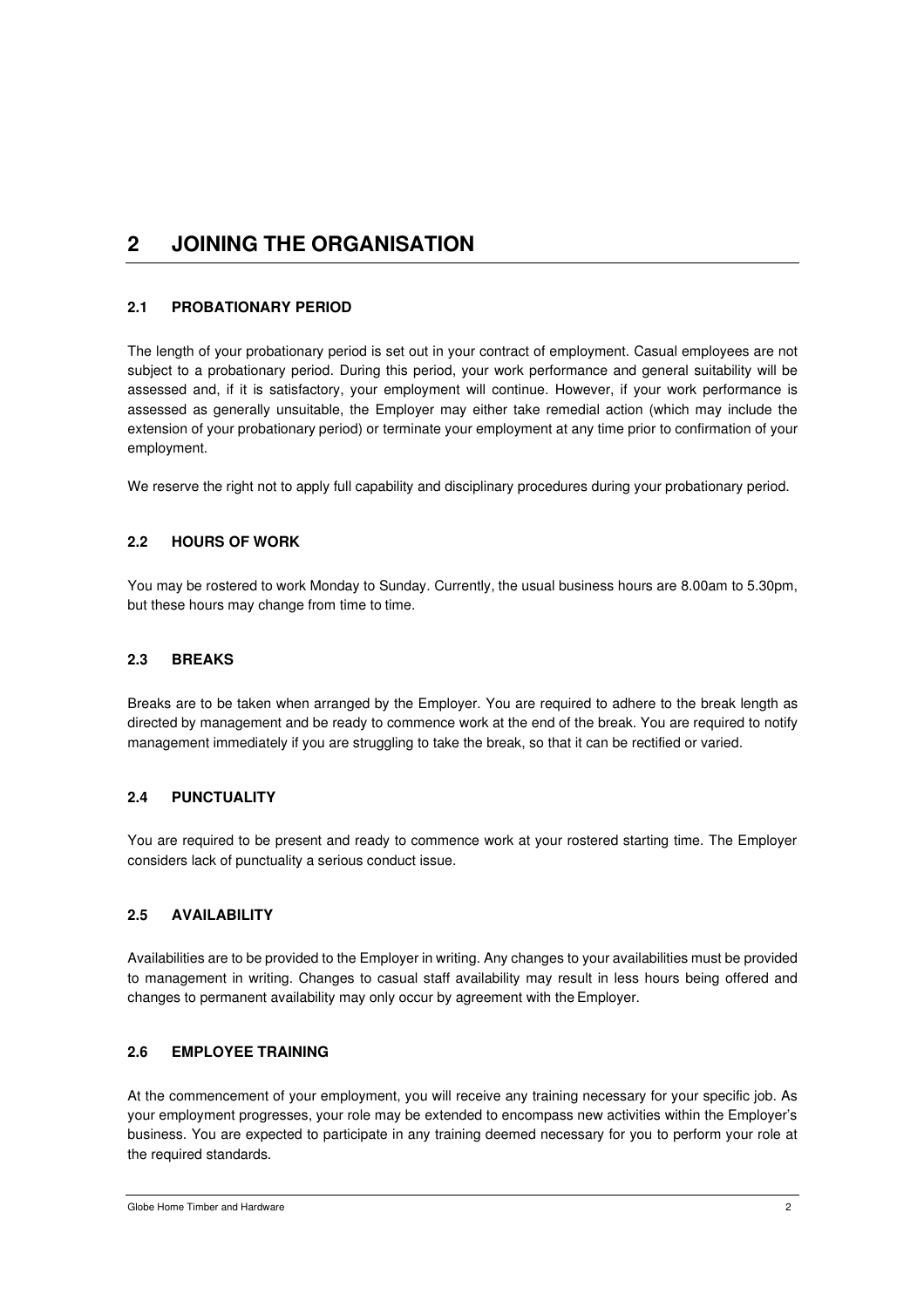#### **2.7 TRAINING AGREEMENT**

The Employer has a policy of encouraging its employees to undertake training in order to advance their career to the benefit of both the Employer and the individual.

The Employer may agree to contribute to the cost of the training. In this event, you may be asked to enter into a specific agreement for training (**the Training Agreement**). However, where the Employer has contributed to your training and your employment is terminated, for whatever reason, the Employer will seek reimbursement of the costs in line with the Training Agreement. Further details are available separately.

#### **2.8 INDUCTION**

At the start of your employment, you may be required to complete an induction programme, during which all of our policies and procedures (including, where relevant, those relating to Health and Safety) will be explained and/or provided to you, as necessary. Information relating to these will be given to you at the induction.

#### **2.9 JOB DESCRIPTION**

You may be provided with a job description to help illustrate your role. Amendments may be made to your job description from time to time in relation to the Employer's changing needs and your own ability.

#### **2.10 PERFORMANCE AND REVIEW**

The Employer's policy is to monitor your work performance on a continual basis so that we can maximise your strengths, and help you with any development areas.

We have an employee appraisal scheme in place for the purpose of monitoring employee performance levels with a view to maximising the effectiveness of individuals.

## **2.11 JOB FLEXIBILITY**

Whenever necessary, you will transfer to alternative duties within the Employer's business. During holiday periods, for example, it may be necessary for you to take over duties normally performed by colleagues. This flexibility is essential for operational efficiency as the type and volume of work is always subject to change.

#### **2.12 MOBILITY**

It is a condition of your employment that you are prepared, whenever applicable, to travel to any other of our sites or client sites within a reasonable travelling distance. This mobility is essential to the smooth running of the business.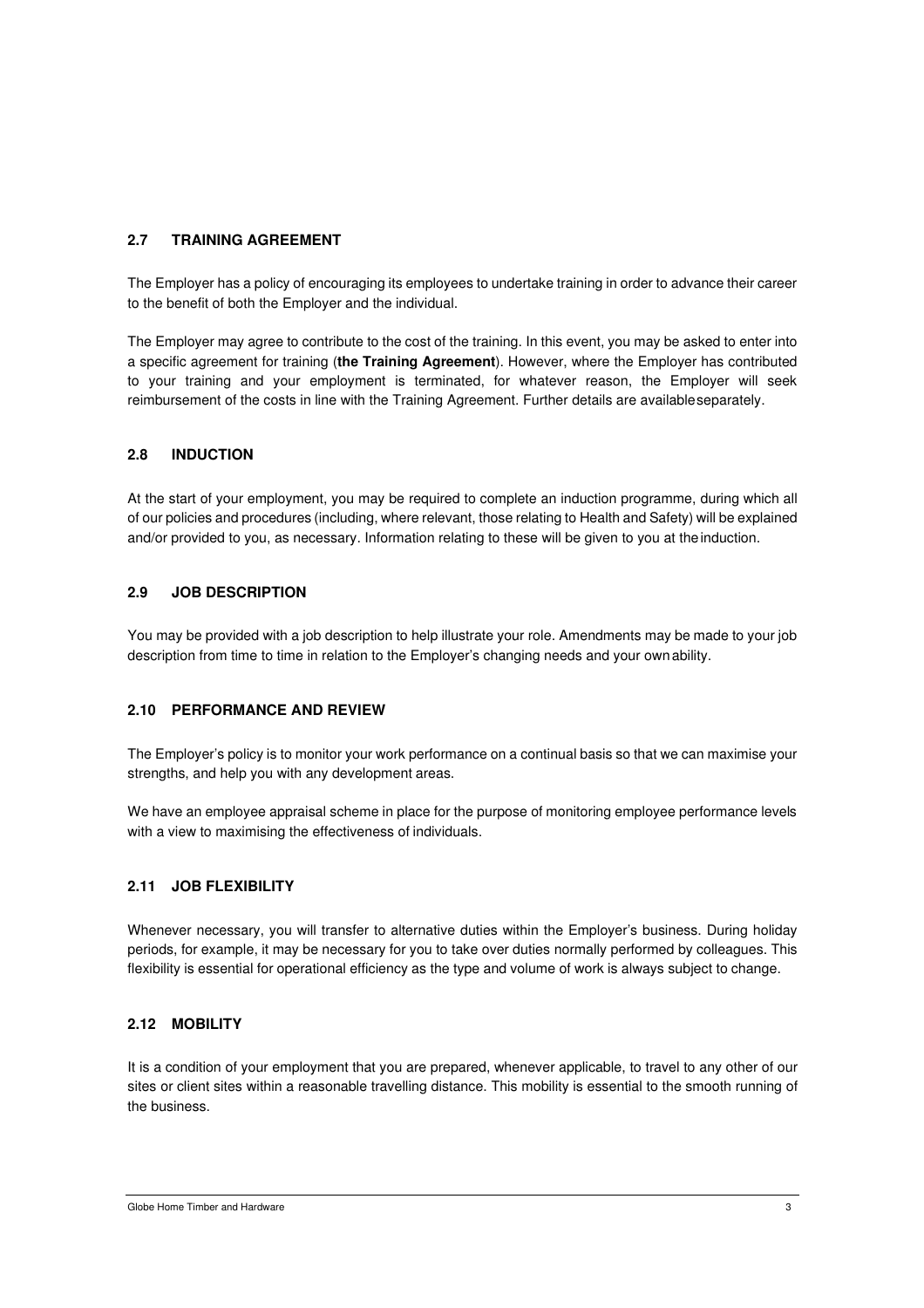#### **2.13 CONVICTIONS AND OFFENCES**

During your employment, you are required to immediately report to the Employer any convictions or offences with which you may be potentially or have been charged.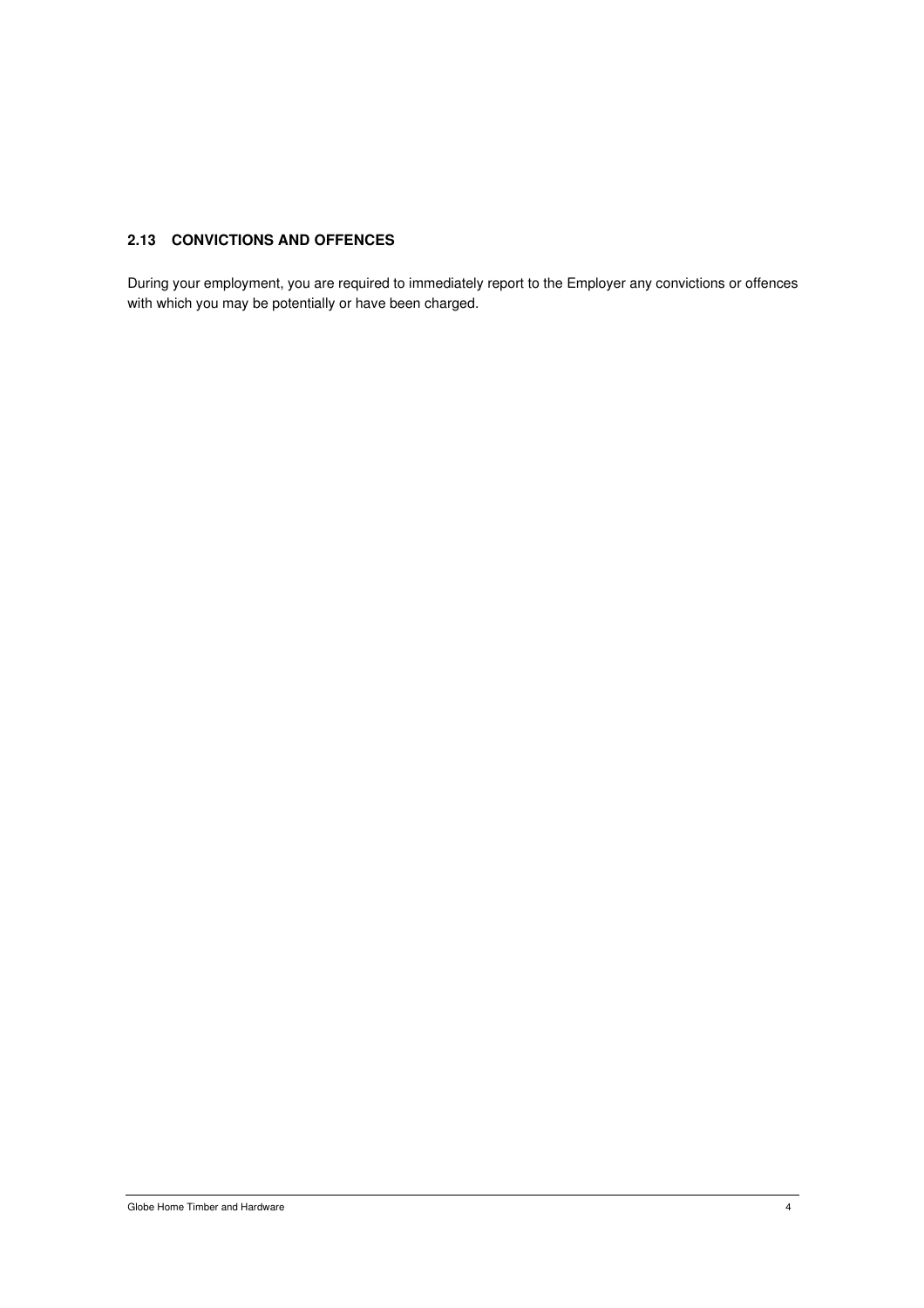# **3 SALARIES AND WAGES**

## **3.1 ADMINISTRATION**

## **i) Payment**

You will be paid on a fortnightly basis and by electronic funds transfer, but this may be varied by the Employer upon the provision of reasonable notice or in the case of emergency. Wages will be paid in arrears.

You will receive a payslip showing how the total amount of your pay has been calculated. It will also show the deductions that have been made and the reasons for them, for example, tax and agreed deductions.

Any pay queries that you may have should be raised with management.

#### **ii) Overpayments**

If you are overpaid for any reason, the total amount of the overpayment will normally be deducted from your next payment. If this would cause hardship, arrangements may be made for the overpayment to be recovered over a longer period.

#### **iii) Tax**

At the end of each tax year you will be given a summary statement showing the total pay you have received during that year and the amount of deductions for tax and other matters. You should keep this document in a safe place as you may need to produce them for tax purposes.

#### **iv) Additional Hours**

Any hours that exceed the ordinary agreed hours must be approved, by management prior to being worked. You will not be paid any additional hours unless this approval has been provided.

Additional hours worked to complete your ordinary duties, for example, staying back late to correct your own erroneous work, will generally be considered reasonable additional hours and will not ordinarily be paid.

Where you feel that additional hours are outside your normal duties, you are responsible for ensuring that any additional hours are pre-approved by management. If additional hours are not approved in advance, these will not be paid by the Employer.

## **3.2 SUPERANNUATION**

Superannuation contributions will be made on your behalf in accordance with legislation.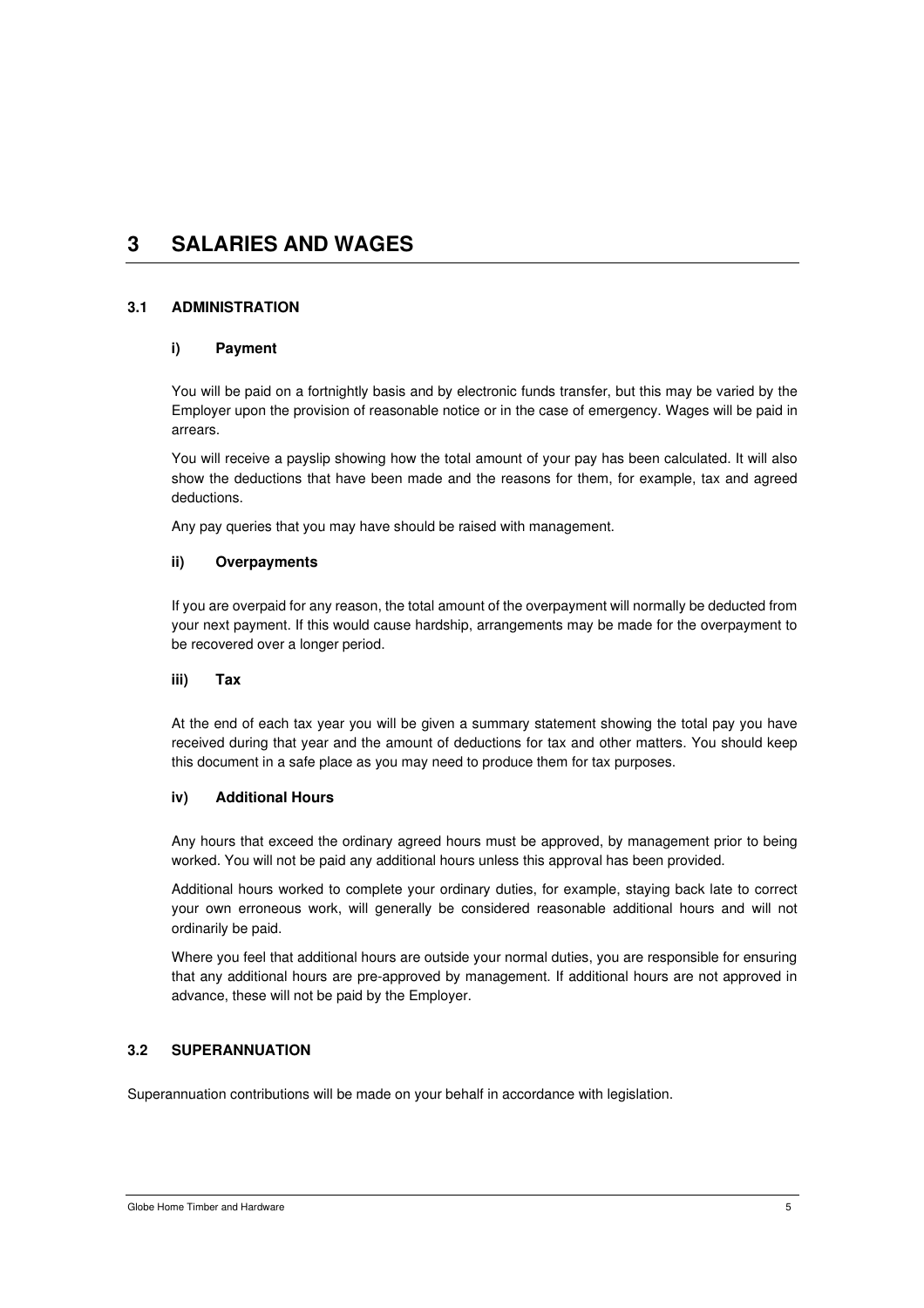## **3.3 TIME RECORDING**

You are required to comply strictly with any time recording procedures relating to your work, including completing a timesheet, and must seek approval from management prior to requesting a change in your rostered shifts. Timesheets must include your exact start and finishing times (not arrival times) and be signed by your manager. You are also required to submit finalised timesheets by the end of your last shift in the fortnight for payroll processing purposes.

# **3.4 LATENESS/ABSENTEEISM**

You must attend work punctually at the time(s) specified in your contract of employment or as otherwise agreed. You must return to work following authorised breaks, punctually and at the time you are to resume work.

In the event you are going to be late to work, or following an authorised break, you are required to notify your manager or the business owner as soon as possible and indicate when you expect to arrive.

All absences due to illness must be notified in accordance with the sickness reporting procedures set out in this Employee Handbook.

Lateness or unauthorised absence may result in disciplinary action and/or loss of pay.

## **3.5 SHORTAGE OF WORK**

If there is a temporary shortage of work for any reason, we will try to maintain your continuity of employment. With your agreement, we may place you on reduced hours, or alternatively, temporary leave. If you agree to be placed on reduced hours, your pay will be reduced according to time actually worked. If you are placed on leave, this will be processed as leave without pay unless you elect to utilise any accrued leave entitlements.

## **3.6 STAND DOWN**

The Employer may send you home where there is no useful work for you to do, such as during:

- breakdown of equipment;
- industrial action; or
- a cause which the Employer cannot reasonably be held responsible, such as natural disaster.

This list is not exhaustive. Generally, you will not be paid for this time. However, by agreement you may be able to access accrued leave.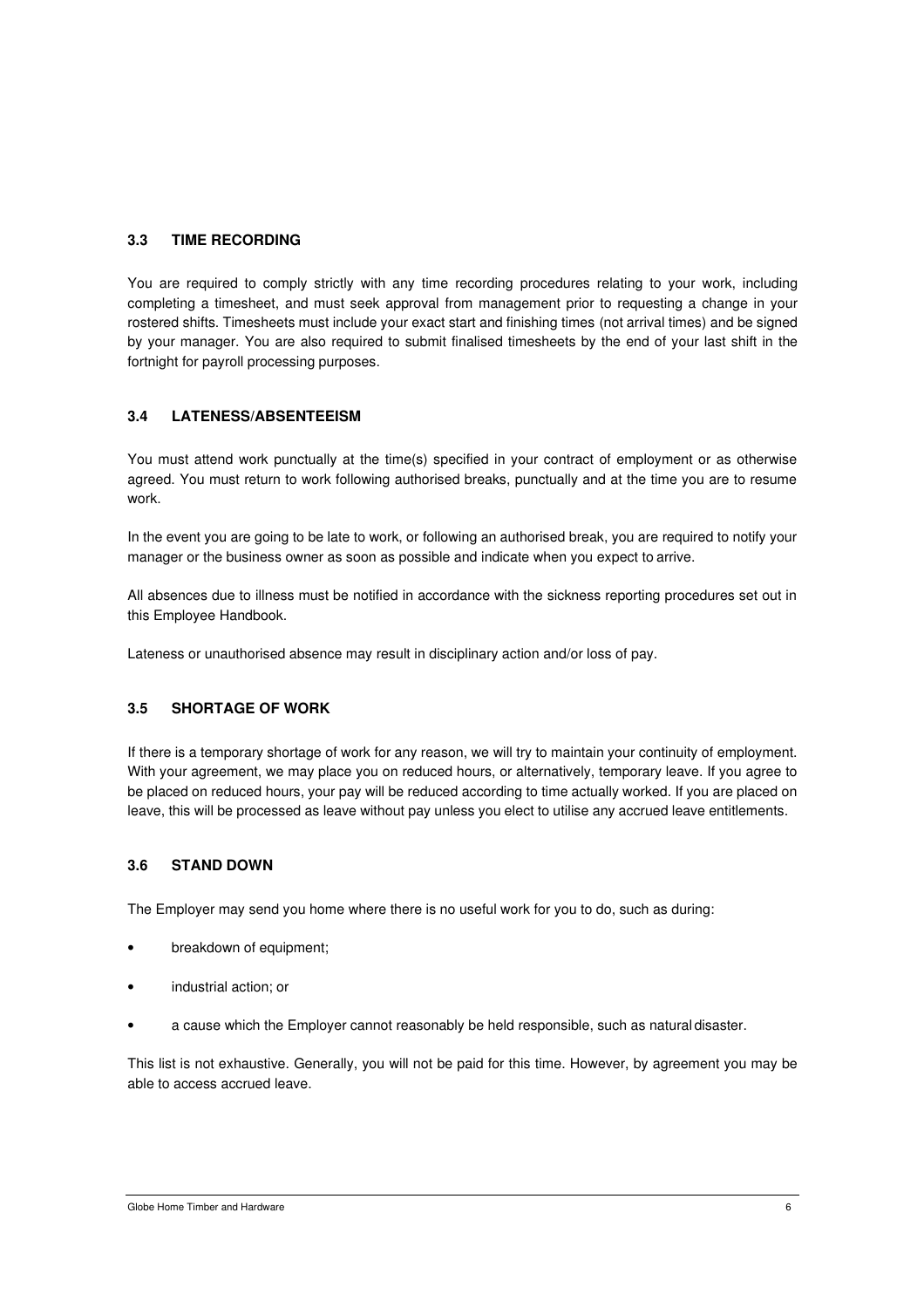# **4 ANNUAL LEAVE**

# **4.1 ANNUAL HOLIDAYS**

You are entitled to accrue annual leave in accordance with the National Employment Standards (**NES**), unless otherwise stated in your contract of employment. Your annual leave pay will be at your normal basic pay unless shown otherwise in your contract of employment.

It is the Employer's policy to encourage you to take all of your holiday entitlement in the current year.

You must complete the **Leave Request Form** and have it signed by management before you make any firm holiday arrangements. For the avoidance of doubt, casual employees are not entitled to annual leave, however the conditions regarding the notice of intention to take leave is the same as part-time and full-time employees.

All employees must give at least four weeks' notice of your intention to take annual leave of a week or more and one week's notice is required for odd single days.

Prior to taking greater than two days' annual leave, you must follow the policies and procedures relating to the handover to your direct manager.

Annual leave dates will normally be allocated on a "first come, first served" basis whilst ensuring that operational efficiency and appropriate staffing levels are maintained throughout the year.

Due to the nature of the business, the Employer can only accommodate a limited number of employees taking annual leave at the same time.

However, due to high operational demands, annual leave will not generally be approved for the Pension Day Sale, Garage/Car Park Sale, Mega Outdoor Sale, Annual Birthday Sale, Santa Sale and other sales days period.

# **4.2 ANNUAL SHUT DOWN**

The Employer may choose to temporarily shut down, for instance during the end of the year period. Where practical, the Employer will provide four weeks' notice of this intention.

If we do, you are required to reserve sufficient days from your annual leave entitlement to cover the shutdown period. If you have not accrued sufficient annual leave to cover this period, you will be required to take unpaid leave for this period.

# **4.3 PUBLIC HOLIDAYS**

Your entitlement to public holidays is in accordance with the NES, unless otherwise stated in your individual contract of employment.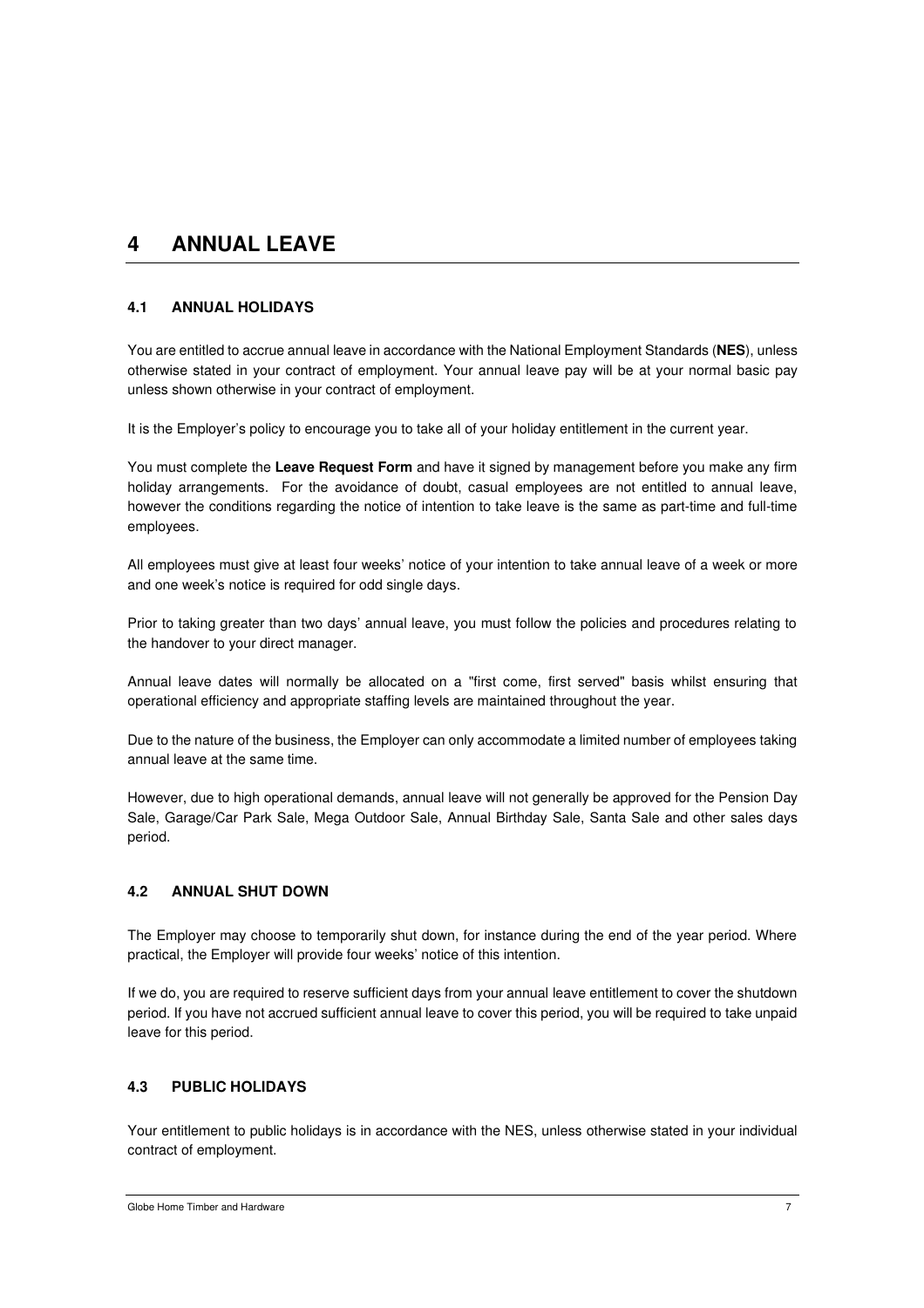# **5 PERSONAL LEAVE**

#### **5.1 ENTITLEMENTS**

You are entitled to be paid for personal leave in accordance with the NES, unless otherwise stated in your contract of employment. For the avoidance of doubt, casual employees are not entitled to paid personal leave.

Paid personal leave accrues over the course of your employment.

Full time employees will accrue up to ten days of paid personal leave for each year of continuous service. Part time and fixed-term employees are entitled to this entitlement on a pro-rata basis.

Personal leave accrues, and will be credited to you, progressively throughout the year.

You are entitled to take personal leave:

- because you are not fit for work due to a personal illness or personal injury affecting you; or
- to provide care or support to a member of your immediate family, or a member of your household who requires your care and support because of:
	- o a personal illness or injury affecting the member; or
	- o a sudden or unexpected emergency affecting the member.

If your entitlement to personal leave is exhausted, you may take two days' unpaid carer's leave for each occasion when a member of your immediate family or a member of your household requires your care and support because of:

- a personal illness or personal injury affecting the member; or
- a sudden or unexpected emergency affecting the member.

An immediate family member is a:

- spouse;
- de facto partner;
- child;
- parent;
- grandparent;
- grandchild;
- sibling, or
- child, parent, grandparent, grandchild or sibling of the employee's spouse or de facto partner.

A household member is any person who lives with you.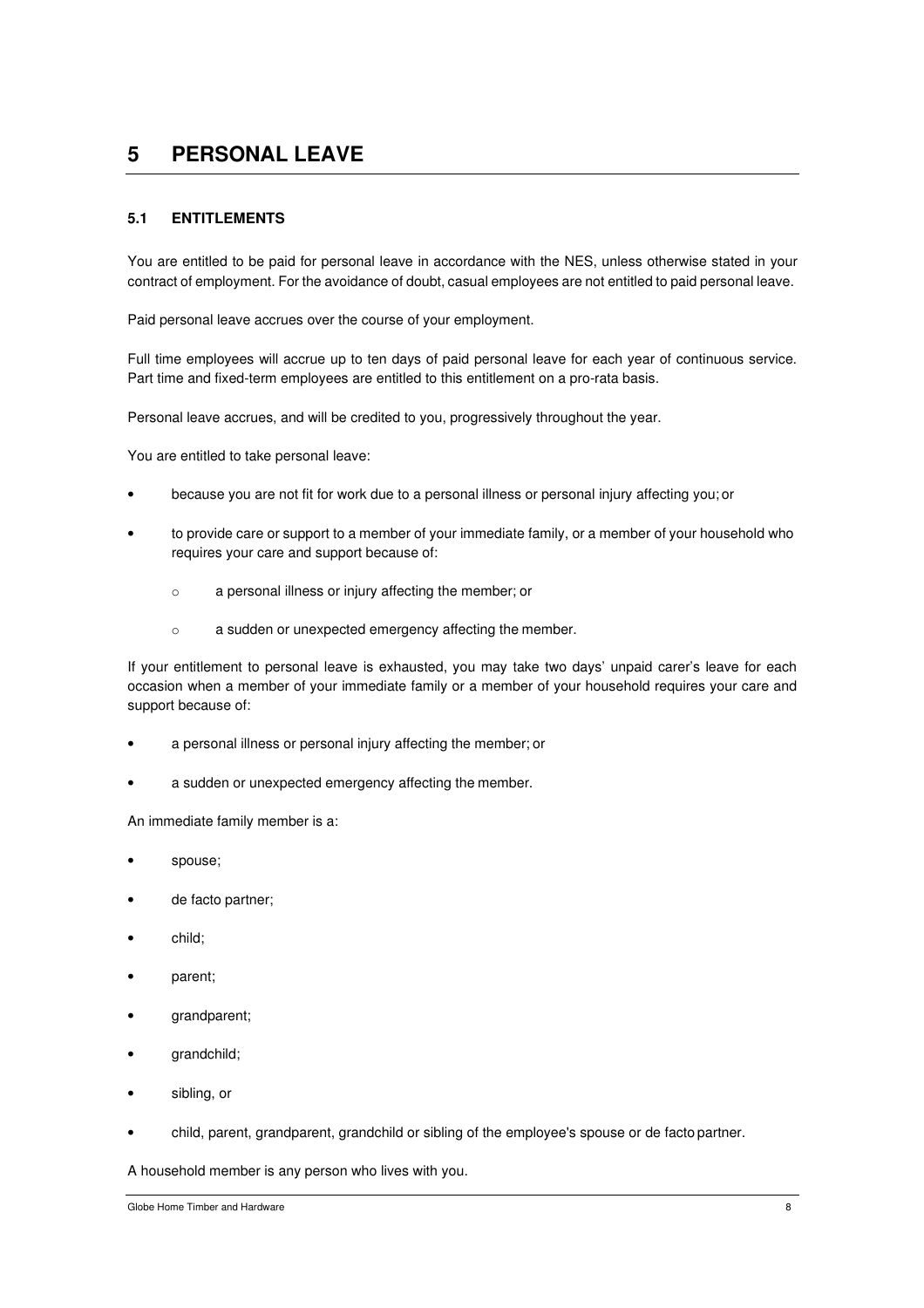#### **5.2 NOTIFICATION OF PERSONAL LEAVE**

You must notify the Employer by telephone on the first day of incapacity or at the earliest possible opportunity and, in any case, by no later than 1 hour before your usual start time.

Text messages and e-mails are not an acceptable method of notification. Other than in exceptional circumstances notification should be made personally to your manager.

You should try to give an indication of your expected return date and notify the Employer as soon as possible if this date changes. The notification procedures should be followed on each day of absence, unless you are covered by a doctor's medical certificate.

If your incapacity extends to more than seven days you are required to notify us of your continued incapacity once a week thereafter, unless otherwise agreed.

## **5.3 EVIDENCE OF INCAPACITY**

A medical certificate from a registered health practitioner or, if not reasonably practical, statutory declaration is required from the employee setting out the reasons for the absence in circumstances where the personal leave is:

- on two or more consecutive days; or
- on a single day prior to, or the day after a public holiday, weekend or non-working day.

The Employer retains the discretion to require a doctor's certificate or statutory declaration for any personal leave absence. The Employer will notify you of this requirement as appropriate.

Upon your return to work you are required to complete the **Leave Request Form** and submit it to your manager, with a medical certificate attached.

### **5.4 RETURN TO WORK**

You should notify your manager as soon as you know on which day you will be returning to work, if this differs from a date of return previously notified.

On return to work after any period of personal leave, you may be required to attend a return to work interview to discuss the state of your health and fitness for work. Information arising from such an interview will be treated with strictest confidence.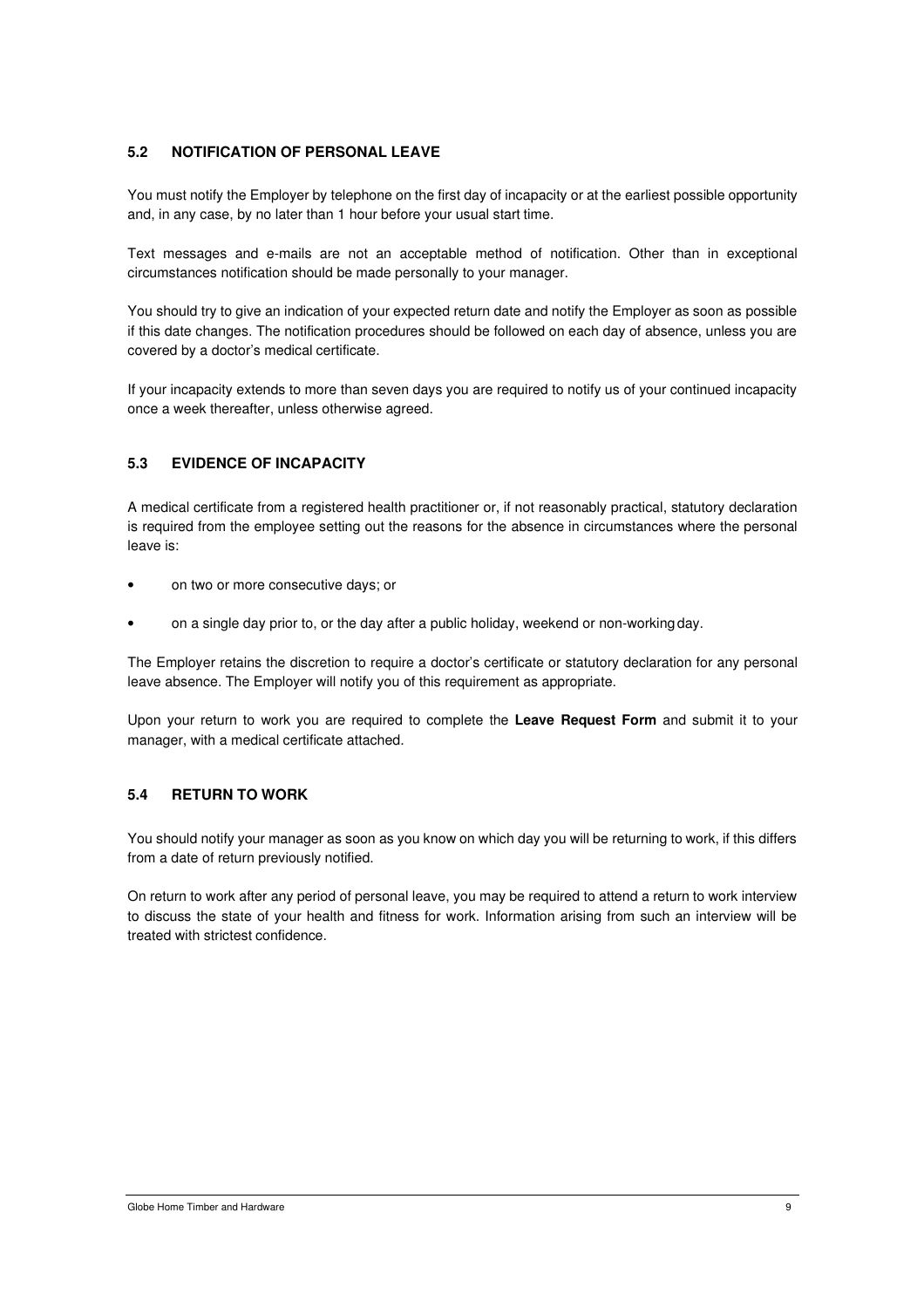You may be required to provide a certificate from your own doctor stating that you are fit to return to your duties. This will always be required where you have suffered a workplace injury/illness that required medical treatment.

If you have been suffering from an infectious or contagious disease or illness such as rubella or hepatitis, you must not report for work without clearance from your own doctor.

#### **5.5 GENERAL**

Submission of a medical certificate may not always be regarded as sufficient justification for accepting your absence. Sickness is just one of a number of reasons for absence and although it is understandable that if you are sick you may need time off, continual or repeated absence through sickness may not be acceptable to the Employer.

In deciding whether your absence is acceptable, the Employer will take into account the reasons for your absences and extent of them, including any absence caused by sickness/injury. We cannot operate with an excessive level of absence as all absence, for whatever reason, reduces the Employer's ability to operate successfully.

The Employer will not tolerate any non-genuine absences, and any such instances will result in disciplinary action being taken.

If considered necessary, we reserve the right to ask your permission to contact your doctor and/or for you to be independently medically examined.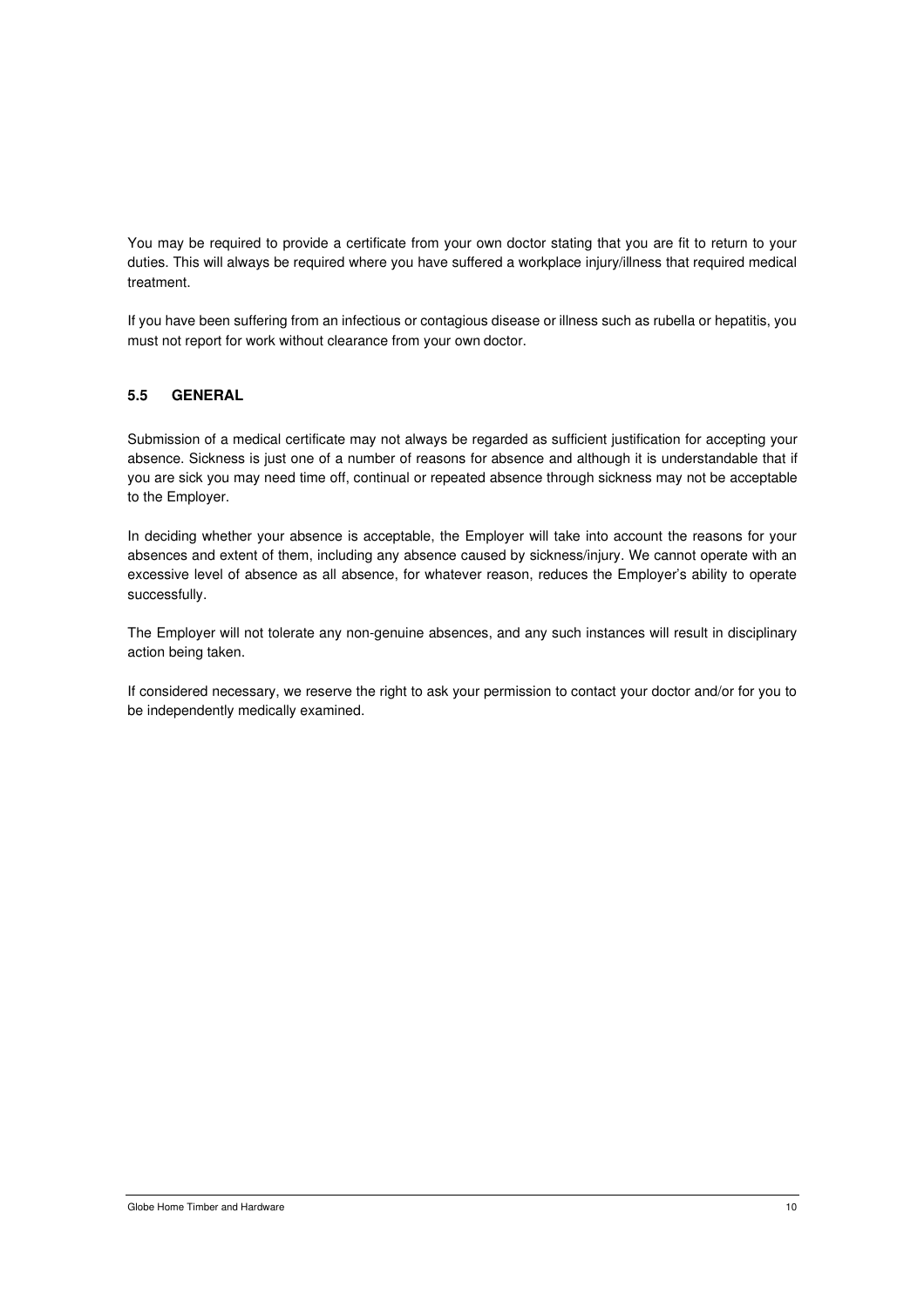# **6 OTHER LEAVE**

# **6.1 PARENTAL LEAVE**

If you or your partner become pregnant or are notified of a match date for adoption purposes you should notify management at an early stage so that your entitlements and obligations can be explained to you.

Under the NES, employees who will have at least 12 months of continuous service as at the expected date of birth of the child, are entitled to 52 weeks of unpaid parental leave. Casuals with regular on-going work are also entitled to unpaid parental leave. You may request an additional 52 weeks of leave which will only be refused by the Employer on reasonable business grounds.

Other forms of leave, such as annual leave and long service leave, may be taken concurrently with parental leave, but when combined with the unpaid parental leave must not exceed the 52 week period.

Leave is available only to the primary caregiver of the child, except at the birth of the child where the other parent is entitled to 8 weeks of concurrent unpaid leave. Any parental leave taken by the other parent will be deducted from the total entitlement of 52 weeks unpaid leave.

You must give the Employer at least ten weeks prior notice of your intention to take unpaid parental leave. This can be done in accordance with the Employer's leave application procedures.

When advising of your intention to take unpaid parental leave you must provide the following:

- a medical certificate indicating the expected date of birth of the child, or, where the leave is adoption related, the expected date of placement;
- an expected return date; and
- details of any parental leave your partner intends to take.

#### **6.2 COMPASSIONATE LEAVE**

Full time and part time employees are entitled to two days' paid compassionate leave for each occasion when a member of your immediate family, a member of your household or your spouse's immediate family:

- contracts or develops a personal illness that poses a serious threat to their life; or
- sustains a personal injury that poses a serious threat to their life; or
- dies.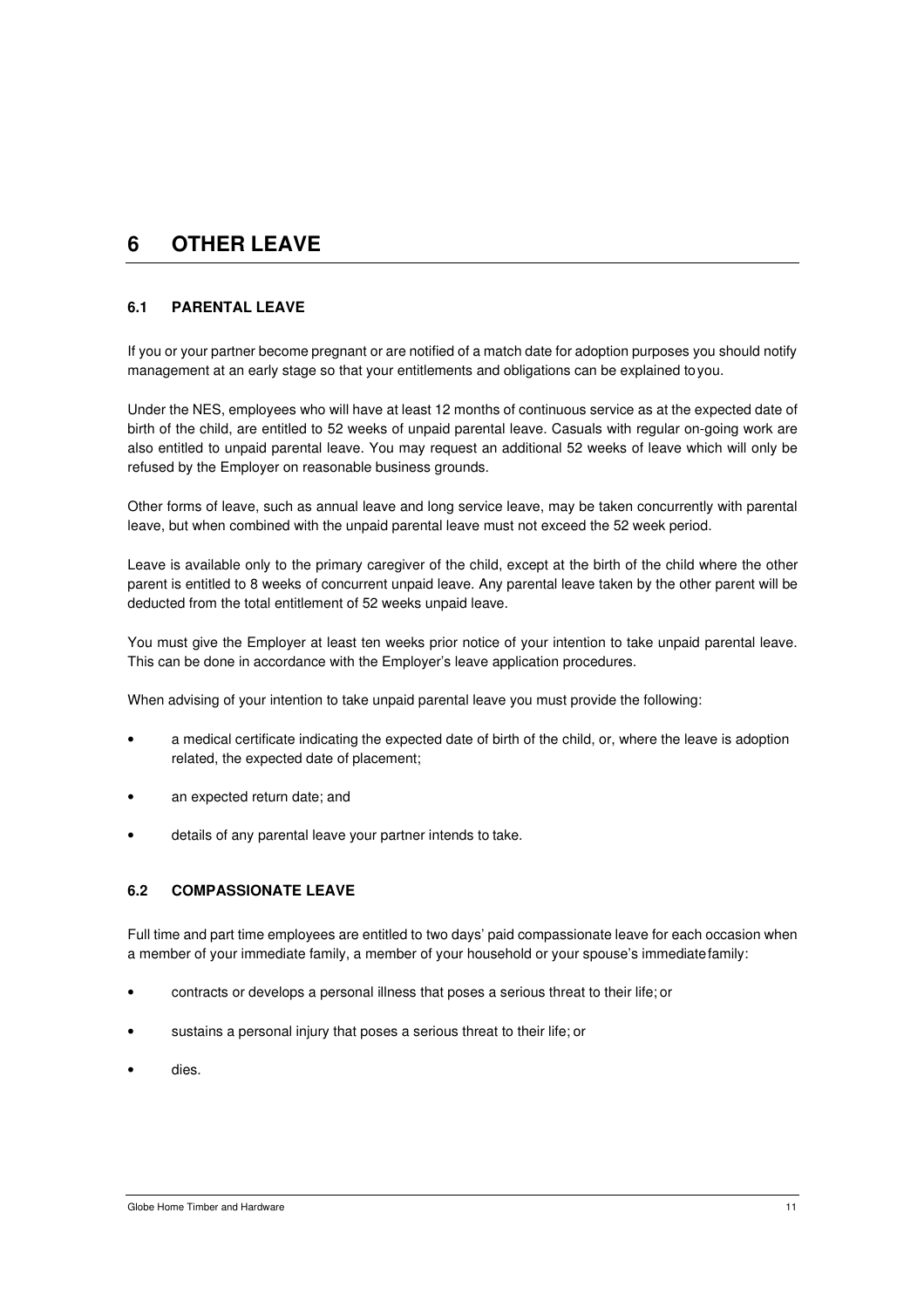#### **6.3 LONG SERVICE LEAVE**

You are entitled to long service leave in accordance with the relevant laws of the state in which you are employed. Long service leave should be taken as soon as reasonably practicable after you become entitled to it.

#### **6.4 COMMUNITY SERVICE LEAVE**

You are entitled to community service leave in certain circumstances. Community service leave is for eligible community service activities such as SES and volunteer fire fighting. Community service is generally unpaid.

You are required to inform the Employer of your intention to take community service leave. Wherever possible, the Employer will make attempts to accommodate community service leave, provided the operational demands of the business are being met.

Your entitlement for payment for Jury Duty will depend on the relevant state and federal legislation.

#### **6.5 TIME OFF**

Circumstances may arise where you need time off for medical/dental appointments, or for other reasons.

Where possible, such appointments should be made outside normal working hours. If this is not possible, time off required for these purposes may be granted at the discretion of management and will normally be without pay.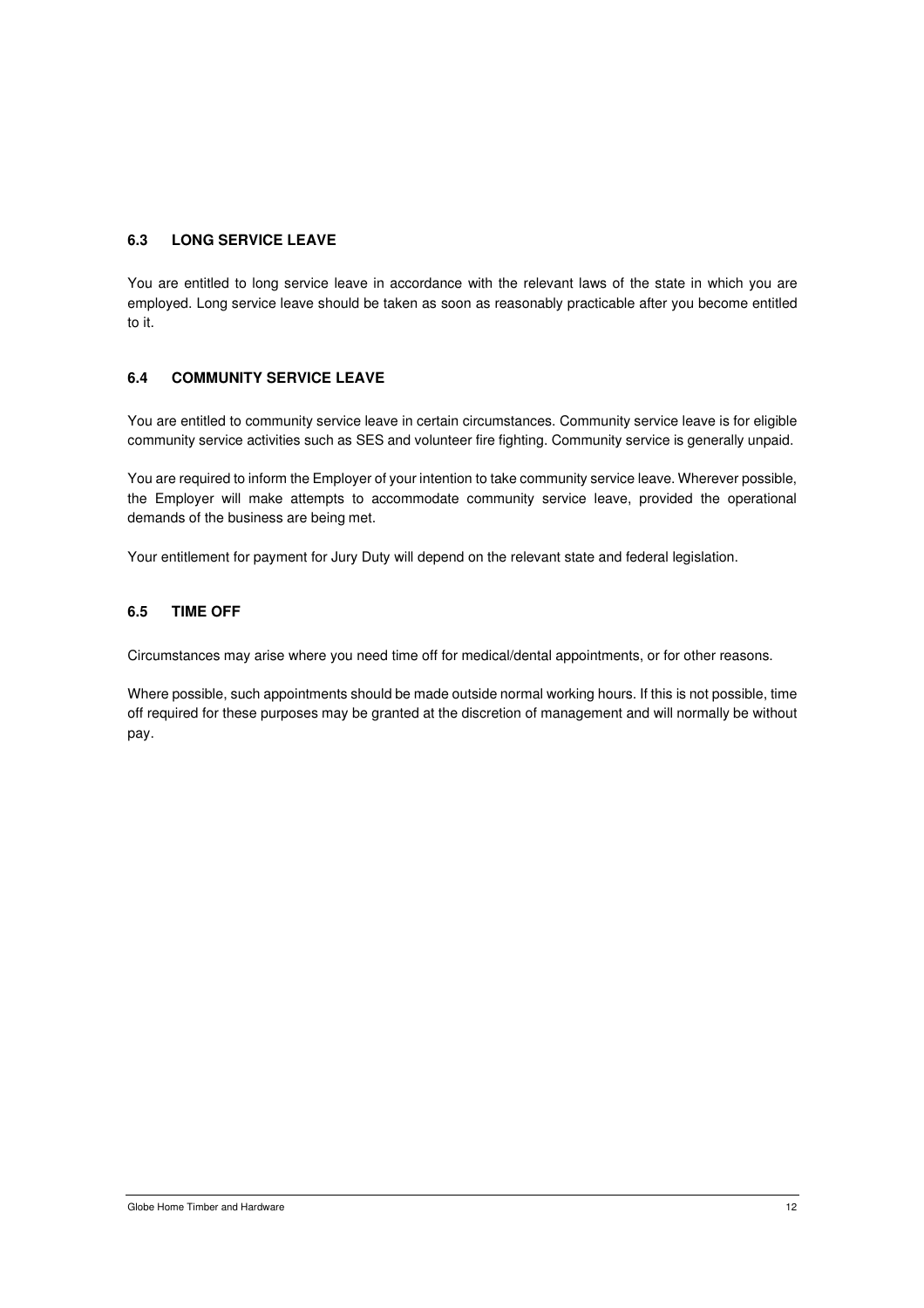# **7 SAFEGUARDS**

# **7.1 RIGHTS OF SEARCH**

We have the right to carry out searches of you and your property (including vehicles) whilst you, or your property, are on our premises or during the performance of your duties.

Where practicable, searches will be carried out in the presence of a colleague of your choice who is available on the premises at the time of the search.

You may be asked to remove the contents of your pockets, bags, vehicles, etc.

Whilst you have the right to refuse to be searched, such refusal will constitute failure to follow a reasonable management instruction, which may result in disciplinary action being taken against you.

We reserve the right to call the police at any stage.

## **7.2 IT AND COMPUTER POLICY**

#### **i) Virus protection**

In order to prevent the introduction of virus contamination into the software system, the following rules must be observed:

- unauthorised software including public domain software, magazine cover disks/CDs, applications, or internet downloads must not be used; and
- all software must be virus checked using standard testing procedures before being used.

#### **ii) Use of computer equipment**

In order to control the use of the Employer's computer equipment and reduce the risk of contamination, the following rules will apply:

- the introduction of new software and applications must first of all be checked and authorised by management before general use will be permitted;
- only authorised employees are permitted access to the Employer's computer equipment;
- only software that is used for business applications may be used on the Employer's computer equipment;
- no software may be brought onto or taken from the Employer's premises without prior authorisation;
- unauthorised access to computing facilities will result in disciplinary action up to and including termination; and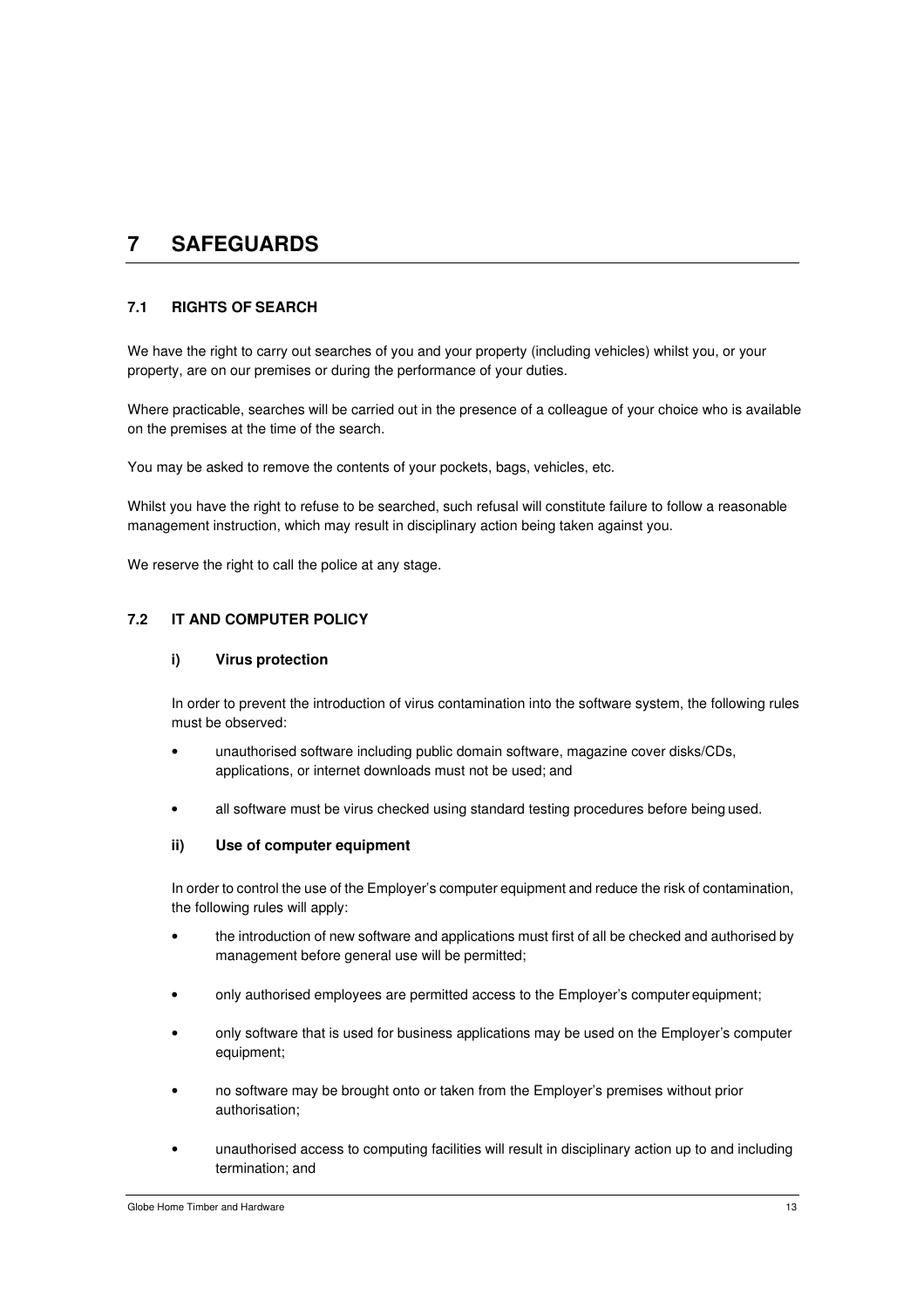• unauthorised copying and/or removal of computer equipment and/or software will result in disciplinary action up to and including termination.

#### **iii) Internet policy**

The purpose of this policy is to provide a framework to ensure that the expectations and rules relating to the use of the internet while performing duties for the Employer are clear.

Authorised employees are encouraged to make use of the internet as part of their professional activities. This includes, but is not limited to, accessing the internet on Employer devices. Attention must be paid to ensuring that published information has relevance to normal professional activities before material is released in the Employer's name. Where personal views are expressed, a disclaimer stating that this is the case should be clearly added to all correspondence.

The availability and variety of information on the internet means that it can be used to obtain material reasonably considered to be offensive. The use of the internet to access and/or distribute any kind of offensive material, or material that is not work-related, leaves an individual liable to disciplinary action up to and including termination.

The Employer will not tolerate the use of the internet at work for unofficial or inappropriate purposes, including:

- accessing websites which put the Employer at risk of viruses, compromising copyright or intellectual property rights:
- using Employer devices to access the internet for inappropriate or illegal purposes;
- using social media in breach of the Employer's social media policy;
- accessing the Employer's internet on personal devices;
- connecting, posting or downloading any information unrelated to their employment and, in particular, pornographic or other offensive material; and
- engaging in computer hacking and other related activities, or attempting to disable or compromise the security of information contained on the Employer's computers.

You are reminded that these activities may constitute a criminal offence.

#### **iv) Email**

The use of the work email system (**work email**) is encouraged as its appropriate use facilitates efficiency. Used correctly, it is a facility that is of assistance to the Employer. However, inappropriate use causes a number of problems, including distractions, time wasting and legal claims. The policy sets out the Employer's position on the correct use of work email.

Unauthorised or inappropriate use of work email may result in disciplinary action up to and including summary termination.

Work email is available for communication and matters directly concerned with the legitimate business of the Employer. Employees using work email should: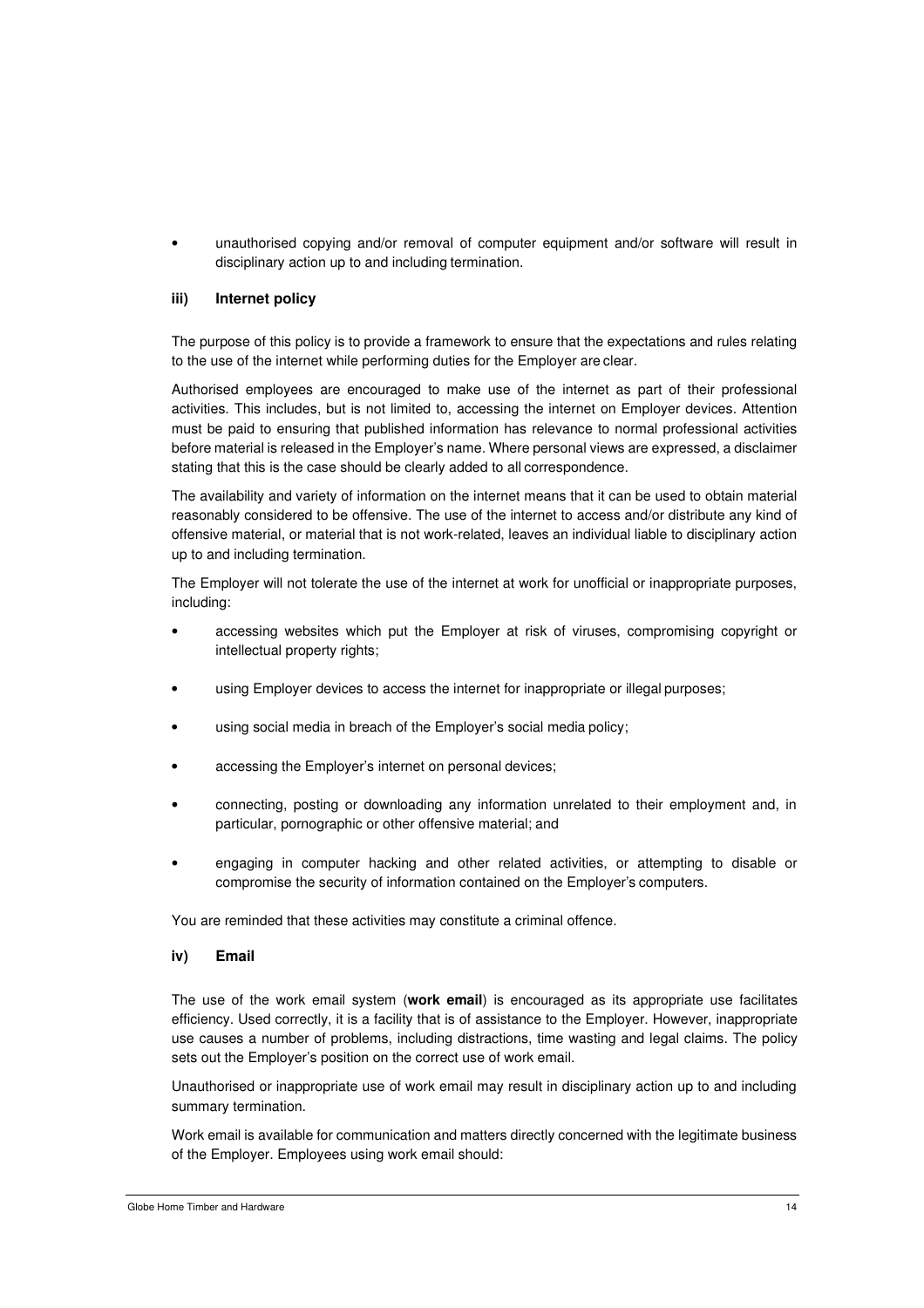- comply with Employer communication standards;
- only send emails to those to whom they are relevant;
- not use email as a substitute for face-to-face communication or telephone contact;
- not send inflammatory emails (i.e. emails that are abusive or may be perceived as abusive);
- be aware that hasty messages sent without proper consideration can cause upset, concern or misunderstanding;
- not read correspondence that is not directly addressed to the employee;
- if the email is confidential, ensure that the necessary steps are taken to protect confidentiality;
- keep confidential the information accessed from other employees' email accounts; and
- be aware that offers or contracts transmitted by email are as legally binding on the Employer as those sent on paper.

The Employer will not tolerate the use of work email for unofficial or inappropriate purposes, including:

- any messages that could constitute bullying, harassment or other detriment;
- personal use (eg social invitations, personal messages, jokes, cartoons, chain letters or other private matters);
- on-line gambling;
- accessing or transmitting pornography;
- social media:
- transmitting copyright information and/or any software available to the user; or
- posting confidential information about other employees, the Employer or its customers or suppliers.

#### **v) Monitoring**

The Employer considers any and all data created, stored or transmitted upon the systems (the **Systems**) as work product and as such, expressly reserves the right to monitor and review any data upon the Systems, including your usage and history, on an intermittent basis without notice.

In addition to this, the Employer has the right to protect its business interests and confidentiality. This includes the right to survey, audit and/or monitor the Systems, including but not limited to:

- monitoring sites users visit on the internet;
- monitoring time spent on the internet;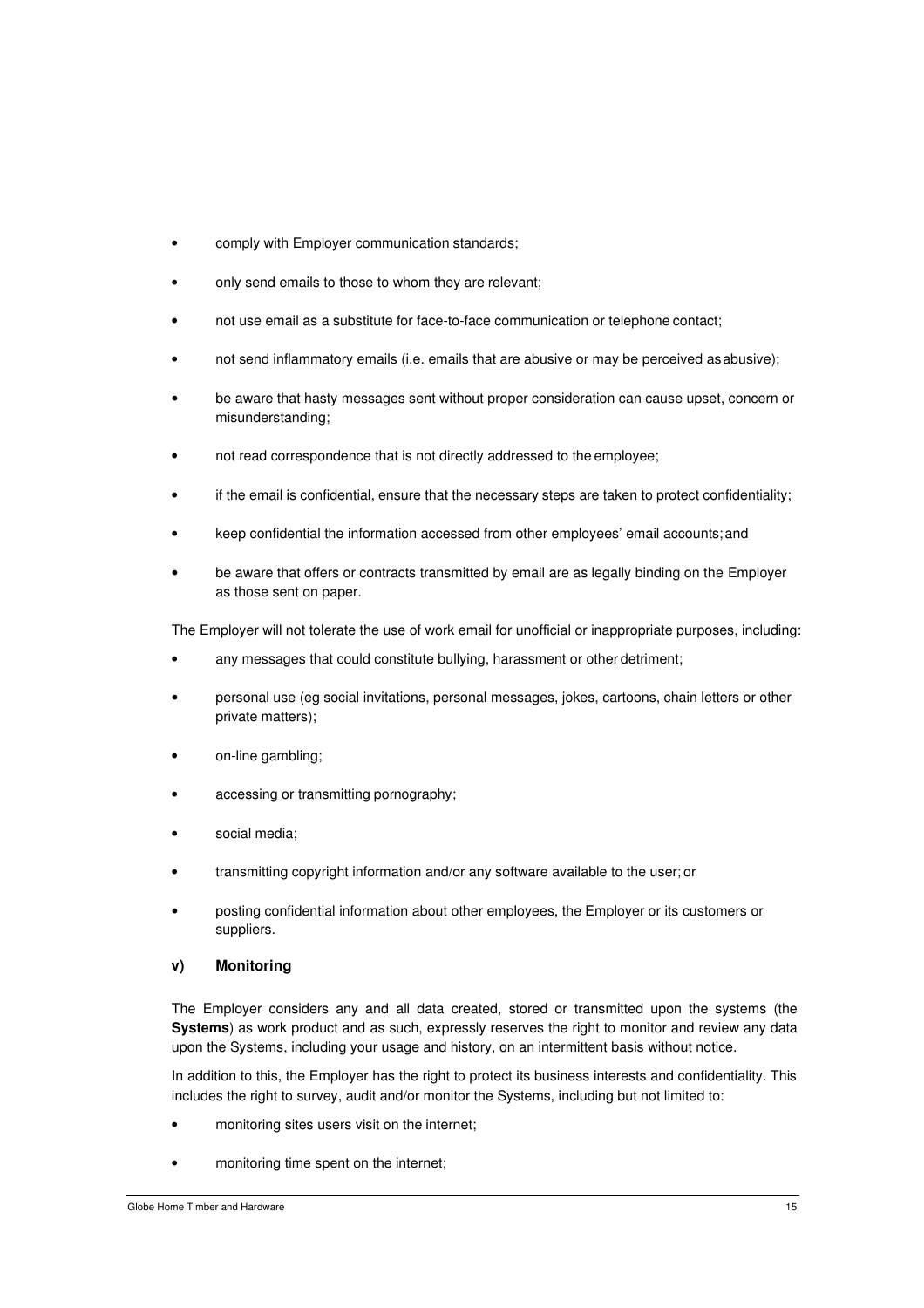- reviewing material downloaded or uploaded; and
- reviewing emails sent and received.

Information reports will be available to the Employer which can subsequently be used for matters such as system performance and availability, capacity planning, cost re-distribution and the identification of areas for personal development.

For the avoidance of doubt, the Employer reserve the right to monitor all internet and email activity by you for the purposes of ensuring compliance with the Employer's policies and procedures and for ensuring compliance with the relevant regulatory requirements and you hereby consent to such monitoring. Information acquired through such monitoring may be used as evidence in disciplinary proceedings.

## **7.3 SOCIAL MEDIA**

Any work related issue or material that could identify an individual who is a customer/client or colleague, which could adversely affect the Employer, a customer/client or the Employer's relationship with any customer/client must not be placed on any social networking site.

This means that, unless otherwise authorised, work related matters must not be placed on any such site at any time either during or outside of working hours and this includes access via any mobile computer equipment, including mobile phone or other devices.

Likewise, all employees are strictly prohibited from using social media (whether on the Employer's devices or their own personal device) during work time.

You may be granted access to the Employer's social media in order to complete your duties as directed by the Employer. Any access to the Employer's social media must be approved, in writing, by management prior to any work performed. During this access, you must not bring the Employer, its clients, suppliers, contractors or any other associated parties into disrepute through the content of your usage. While representing the Employer on social media, it is expected that you will exhibit a professional and courteous attitude with customers, your colleagues, suppliers and other members of the public and ensure that you act in the Employer's best interests at all times.

Any breach of this policy will be considered serious and may result in disciplinary action.

## **7.4 PHONES AND OTHER DEVICES**

The Employer's phones, computers, laptops and other devices are to be used for business purposes and where approved, reasonable incidental personal use. Personal calls to international numbers or other high cost numbers are not permitted.

Any unauthorised personal use may be repayable by you and may result in disciplinary action up to and including termination. The Employer reserves the right to request to deduct the appropriate sums from your salary in the event that repayments are not made.

Globe Home Timber and Hardware 16 November 2016 16 November 2016 16 November 2016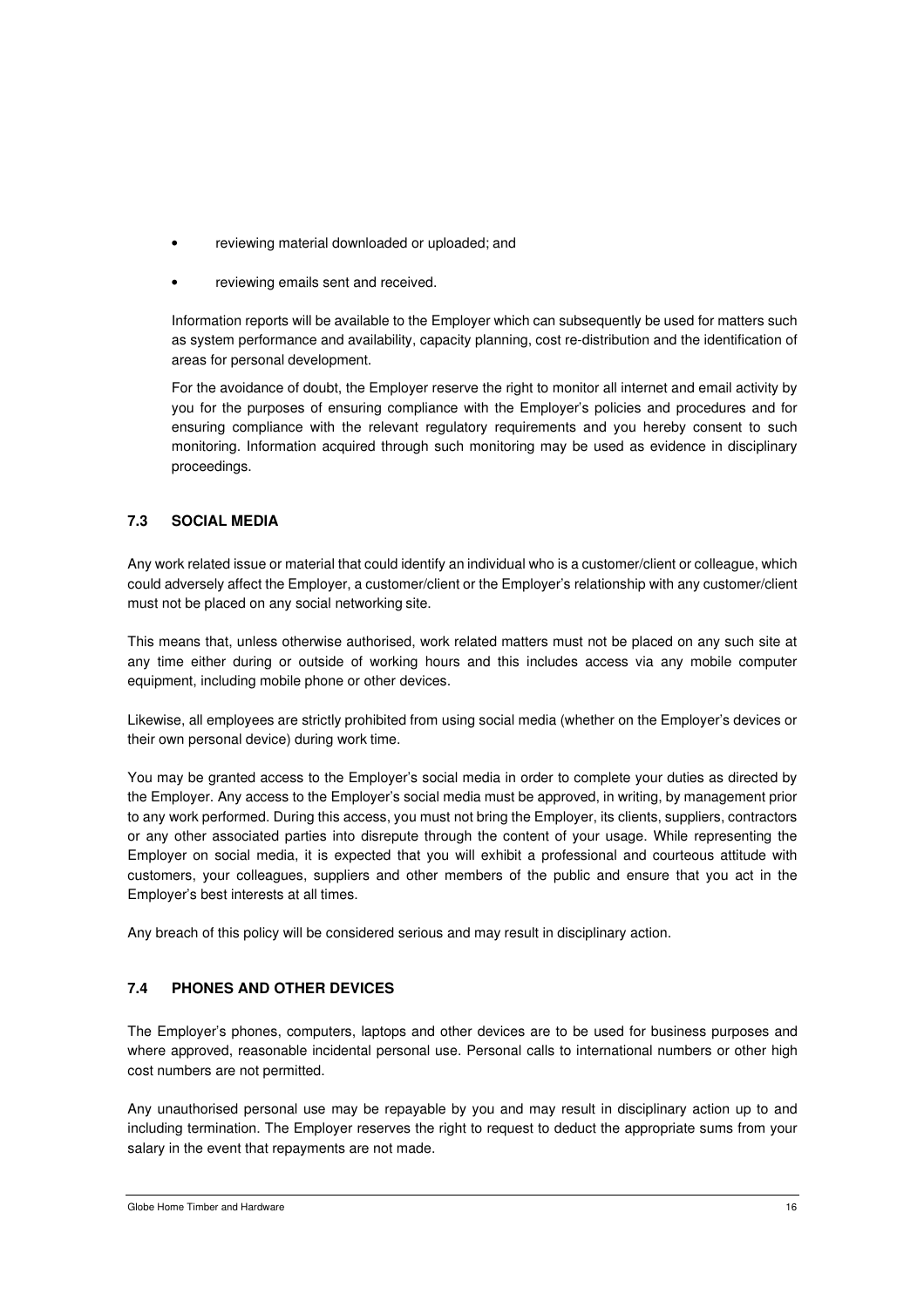Personal mobile phones, mp3 players and other personal devices should not be used during work time, other than in emergencies and should be stored away or not brought into the workplace. Should you need to be contacted during work time, attempts should be made through the business phone.

## **7.5 SURVEILLANCE**

Surveillance may be conducted in the workplace. If you are a new employee the surveillance may already be in place and could start immediately on commencement of work.

Surveillance may be conducted using:

- Internet usage recording devices, such as data capture, web browsing and email history captured on servers, and keystroke recognition;
- any form of visual recording devices including all types of camera, such as CCTV cameras;
- any form of audio recording devices; and
- electronic recording devices in any part of the workplace.

The surveillance may be conducted at any time and any employee may be subject to surveillance. The surveillance may be continuous or intermittent at the Employer's discretion. The Employer may, at their discretion, disclose the surveillance records for any reason that is not barred by privacy legislation.

You may consult with the Employer regarding any concerns about the surveillance. All cameras are visible and recording devices (including cameras) will not be placed in bathrooms or change rooms.

The purpose of the surveillance is to ensure the safety and security of employees, visitors and property. The Employer reserves the right to review and use the CCTV in disciplinary proceedings.

#### **7.6 CASH HANDLING/TILL PROCEDURES**

Any discrepancies with regard to cash handling must be reported immediately to management. Under no circumstances should any cash be removed from the till other than as change for purchases or to transfer cash from the till as instructed by your manager.

It is strictly forbidden to amend the pricing of any items without permission from your manager. All discrepancies must be recorded and initialled. Further, you must not apply any staff discounts or price changes without prior approval from your manager.

All required paperwork and payments/money must be returned to the office at the end of each day or when advised, and discussed with the manager. You are responsible for the security of all payments and money until handed to management. When submitting payments/money, you must adhere to all of the Employer's invoicing and payment procedures.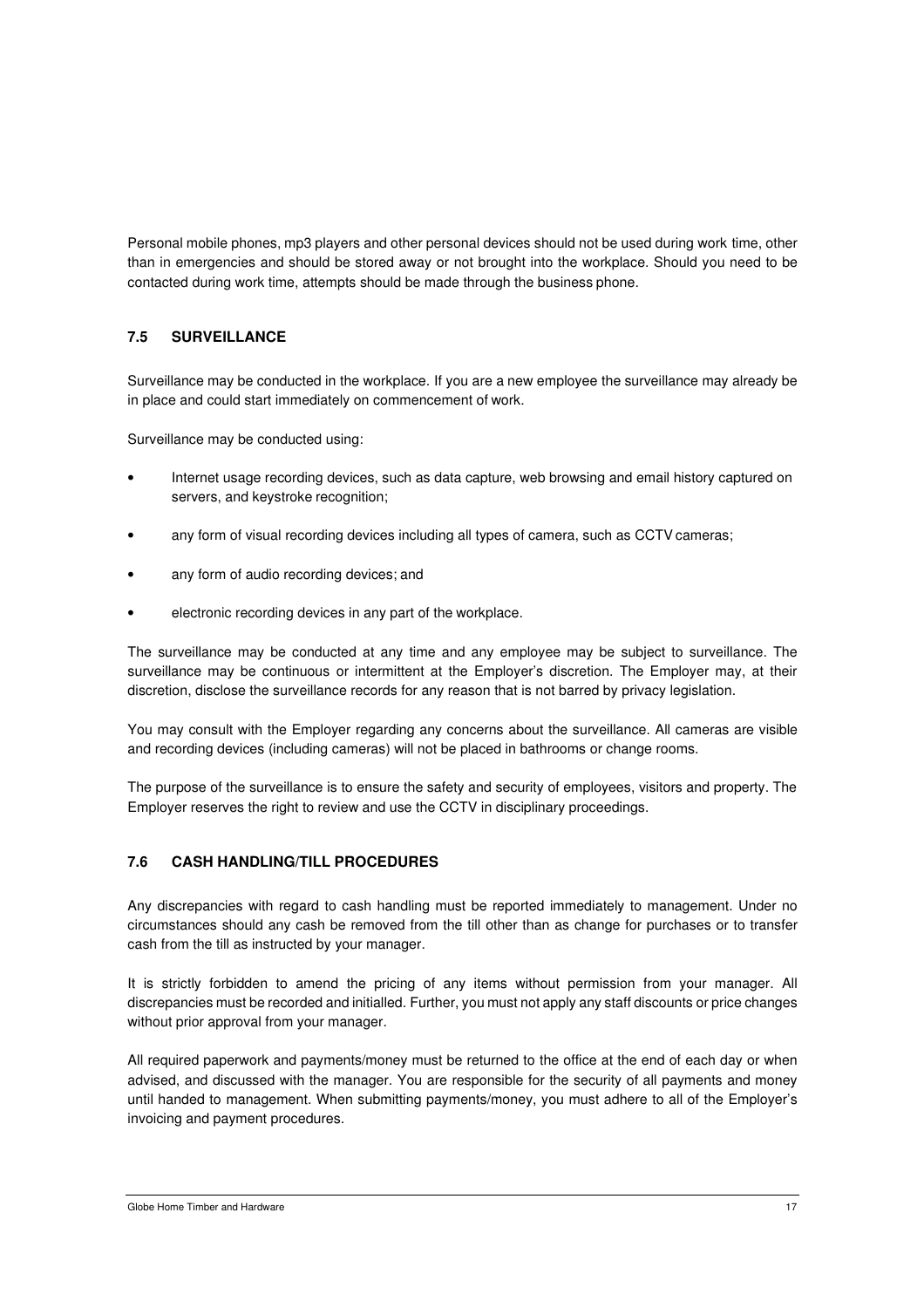# **8 STANDARDS**

#### **8.1 BEHAVIOUR AT WORK**

You should behave with civility towards fellow colleagues, clients and members of the public, whilst at work. Rudeness will not be permitted. Objectionable or insulting behaviour or bad language may result in disciplinary action up to and including termination.

You should use your best endeavours to promote the interests of the Employer and shall, during normal working hours, devote the whole of your time, attention and abilities to the Employer and its affairs.

Any involvement in activities which could be construed as being in competition with the Employer is not allowed.

#### **8.2 FRIENDS AND FAMILY IN THE WORKPLACE**

Friends and family must not be in the workplace, unless approved in advance by the Employer, due to an emergency or for genuine business reasons. It is your responsibility to ensure that friends and family are not in the workplace for longer than necessary.

#### **8.3 CONFLICT OF INTEREST**

You may not be involved, employed or engaged in any activity which may be or is likely to create a conflict of interest. The Employer may take whatever action it determines appropriate to avoid the actual or potential conflict of interest. Such action may include: transfers, reassignments, changing shifts, or, where the Employer deems such action appropriate, termination of employment.

#### **8.4 WASTAGE**

We maintain a policy of "minimum waste", which is essential to the cost-effective and efficient running of the Employer.

You are able to promote this policy by taking extra care during your normal duties by avoiding unnecessary or extravagant use of services, time, energy, etc. The following points are illustrations of this:

- handle machines, equipment and stock with care;
- turn off any unnecessary lighting and heating;
- keep doors closed whenever possible;
- double side printing, including re-using scrap paper, where possible;
- adhere to the Employer's timber cutting policy with respect to minimum length;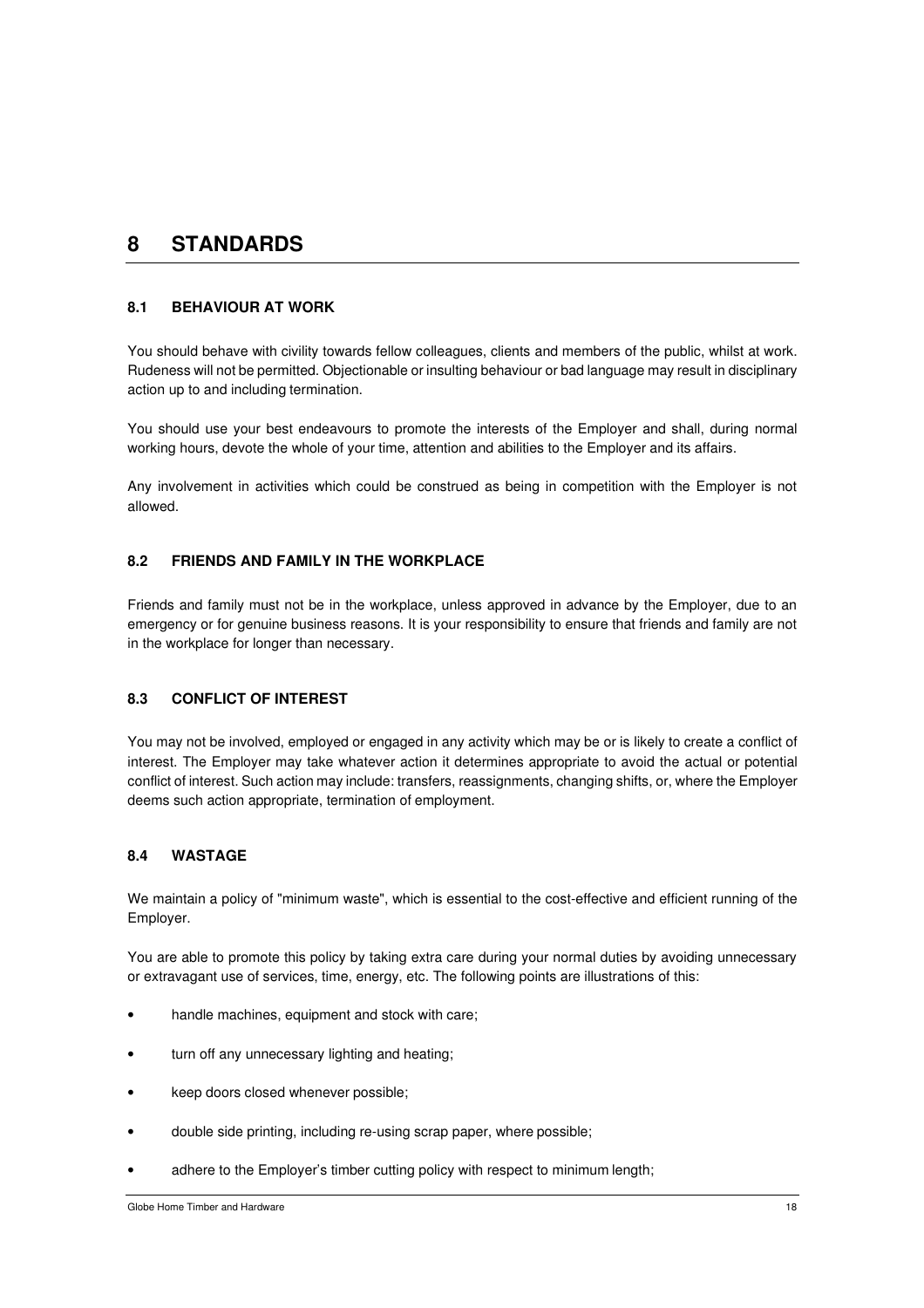- ask for other work if your job has come to a standstill; and
- start with the minimum of delay after arriving for work and after breaks.

Further:

- any damage to vehicles, stock or property (including non-statutory safety equipment) that is the result of your carelessness, negligence or deliberate vandalism will render you liable to pay the full or part of the cost of repair or replacement. You must notify the Employer immediately in the event any damage is caused to vehicles, stock or property;
- any loss to the Employer that is the result of your failure to observe rules, procedures or instruction, or is as a result of your negligent behaviour or your unsatisfactory standards of work, will render you liable to reimburse to us the full or part of the cost of the loss; and
- in the event of an at fault accident whilst driving one of the Employer's vehicles you may be required to pay the cost of the insurance excess.

In the event of failure to pay, the Employer reserves the right to deduct such costs from your pay.

#### **8.5 DRESS AND APPEARANCE**

Consistent with the culture of the Employer, you will be expected to present a professional image with regard to your appearance and standards of dress and maintain excellent standards of personal hygiene at all times.

Where uniforms are provided, these must be worn at all times whilst at work and laundered on a regular basis.

Tops, jackets and vests will be provided to employees to wear.

Navy blue pants/skirts/shorts are to be purchased by the employee. No denim is allowed.

Suitable shoes or boots providing ankle support and cover for your feet are to be worn. Sports shoes or sneakers are not allowed.

Uniforms must be worn at all times while working. You are not permitted to wear the uniform with the logo on it if working for another employer outside your shift hours.

Your personal hygiene and appearance is to be of the highest standard including hair, and facial hair is to be trimmed or clean shaven.

You must ensure that your hair is tied back at all times in order to comply with your workplace health and safety obligations. Alternatively, should you not wear your hair tied back, you will be required to wear a hat or beanie.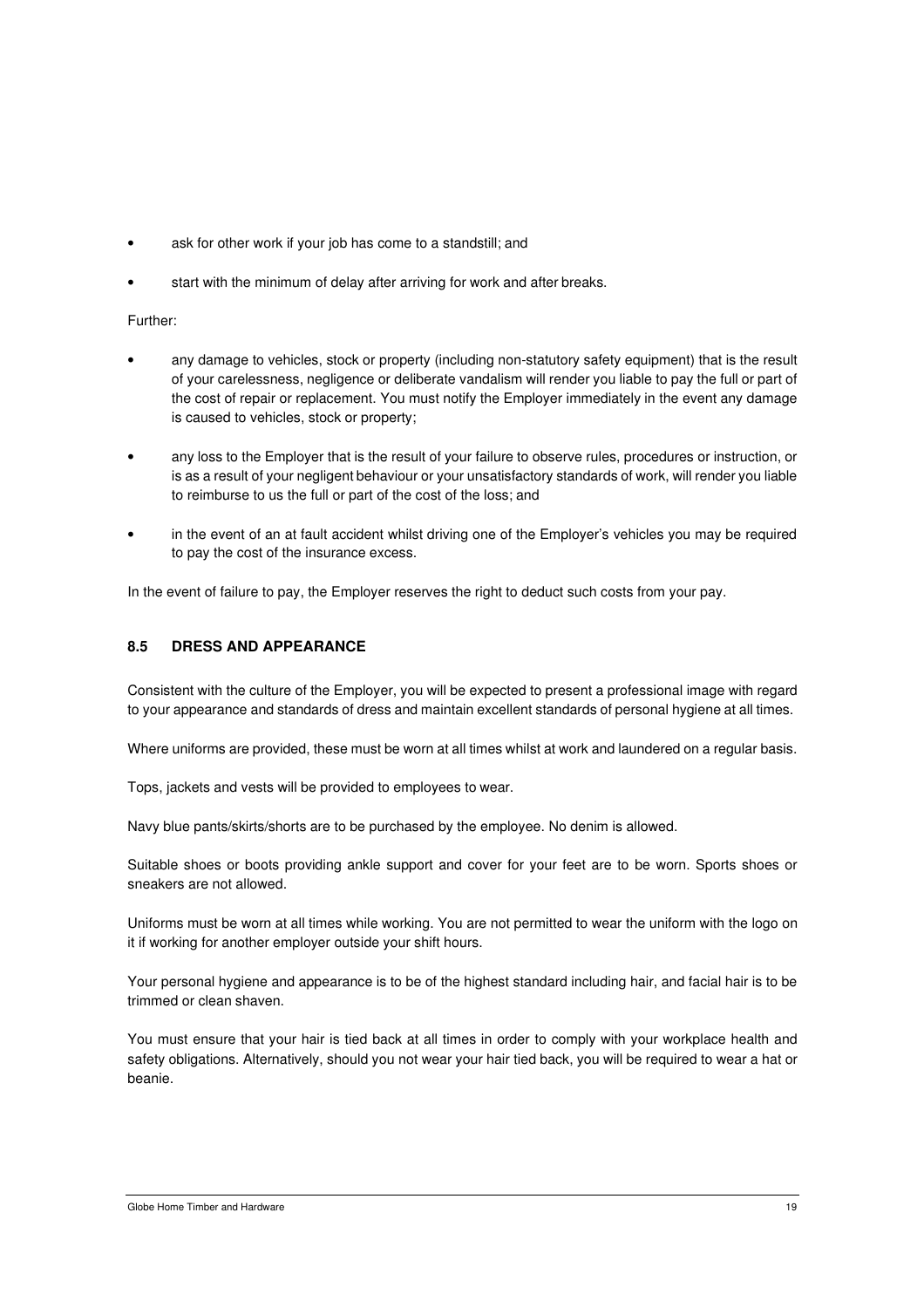Personal protective equipment (PPE) and clothing may be issued for your protection because of the nature of your job and if issued must be worn and used at all appropriate times. Failure to do so could be a contravention of your health and safety responsibilities. Once issued, this protective wear/equipment is your responsibility.

At the cessation of your employment you must return any uniform and personal protective equipment issued to you. Failure to return your uniform and personal protective equipment within seven days will result in the cost of the items being deducted from any monies outstanding to you.

If you arrive for work in a manner that does not comply with this policy, your manager will advise you that you are not dressed or groomed appropriately to perform your duties. As a result you may be sent home to change with any resulting lost time being unpaid.

Any deliberate or persistent breaches of this policy may result in disciplinary action being taken against you.

If you are in any doubt whether any aspect of your appearance or attire is appropriate for your job role you should contact management.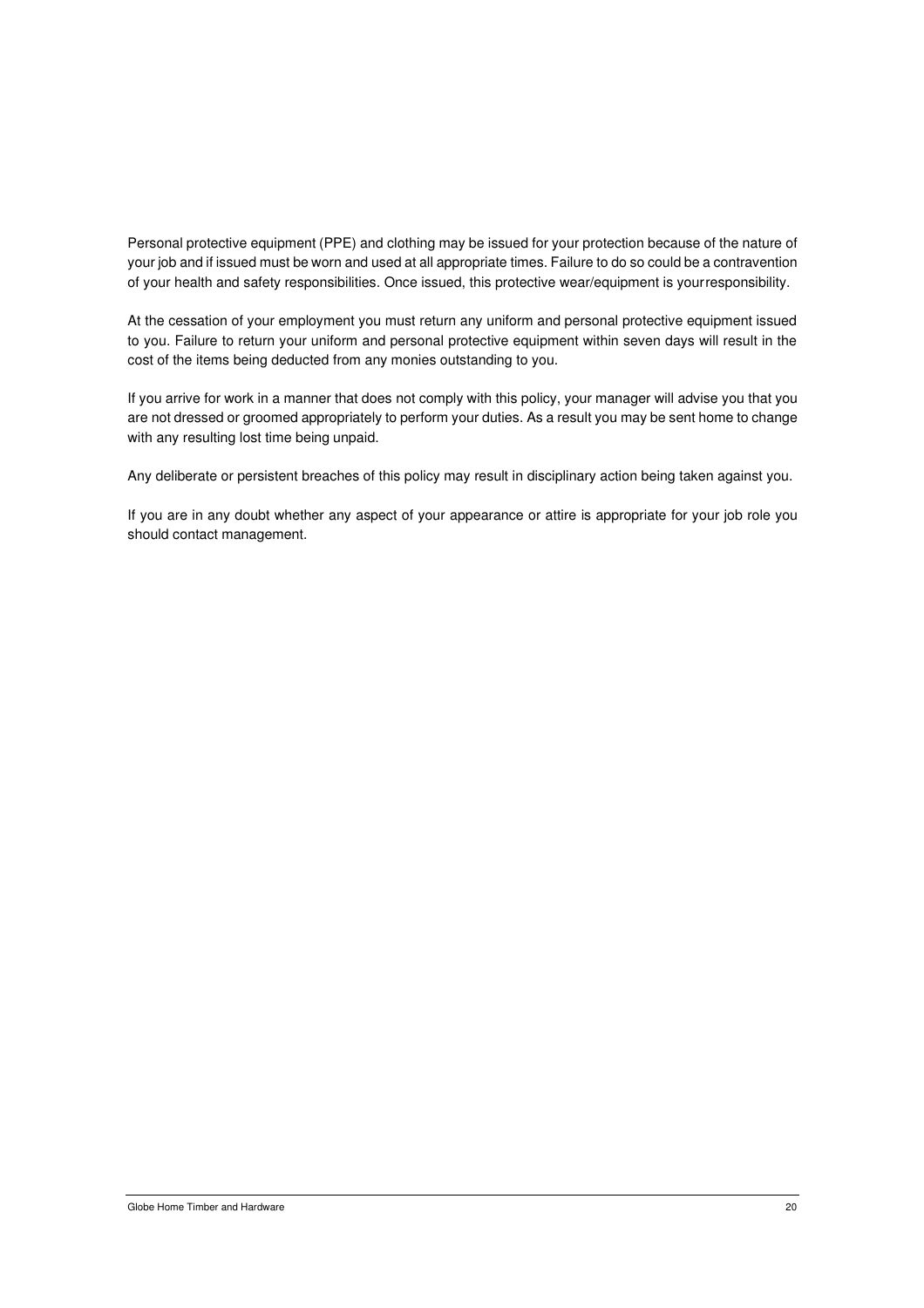# **9 GENERAL TERMS AND PROCEDURES**

#### **9.1 CHANGES IN PERSONAL DETAILS**

You must notify the Employer of any changes in your personal details including but not limited to your name, address, telephone number, emergency contact so that we can maintain accurate records.

#### **9.2 SECONDARY EMPLOYMENT**

You are expected to devote the whole of your time and attention during working hours to our business. If you propose taking up additional employment with an Employer or pursuing separate business interests or any similar venture, you must discuss the proposal with your manager in order to establish the likely impact of these activities on both yourself and the Employer. You will be asked to give full details of the proposal and consideration will be given to:

- working hours;
- competition, reputation and credibility;
- conflict of interest; and
- health, safety and welfare.

You will be notified in writing of the Employer's decision. The Employer may refuse to consent to your request. If you work without consent this could result in the termination of your employment.

If you already have any other employment or are considering any additional employment, you must notify the Employer so that we can discuss any implications arising from such employment, i.e. working time, health and safety issues or conflicts of interest.

You may not under any circumstances, whether directly or indirectly, undertake any other duties of whatever kind during your hours of work with the Employer or whilst on Employer premises. Unless approved by the Employer, you may not under any circumstances perform services similar to what are performed for the Employer at your residence or at any other site in exchange for compensation.

## **9.3 EMPLOYEE DISCOUNTS AND ACCOUNTS**

Employees may be entitled to discount on purchases and/or an employee account after their probationary period. Employee accounts are intended for employee purchases, and not for employees' families or friends.

All employee purchases are to be made outside working hours or during breaks and must be processed by colleagues. Employees cannot process transactions for themselves.

Where you have been provided with an employee account, failure to pay for purchases within 30 days will result in the cost of the items being deducted from any monies outstanding to you. Employees are encouraged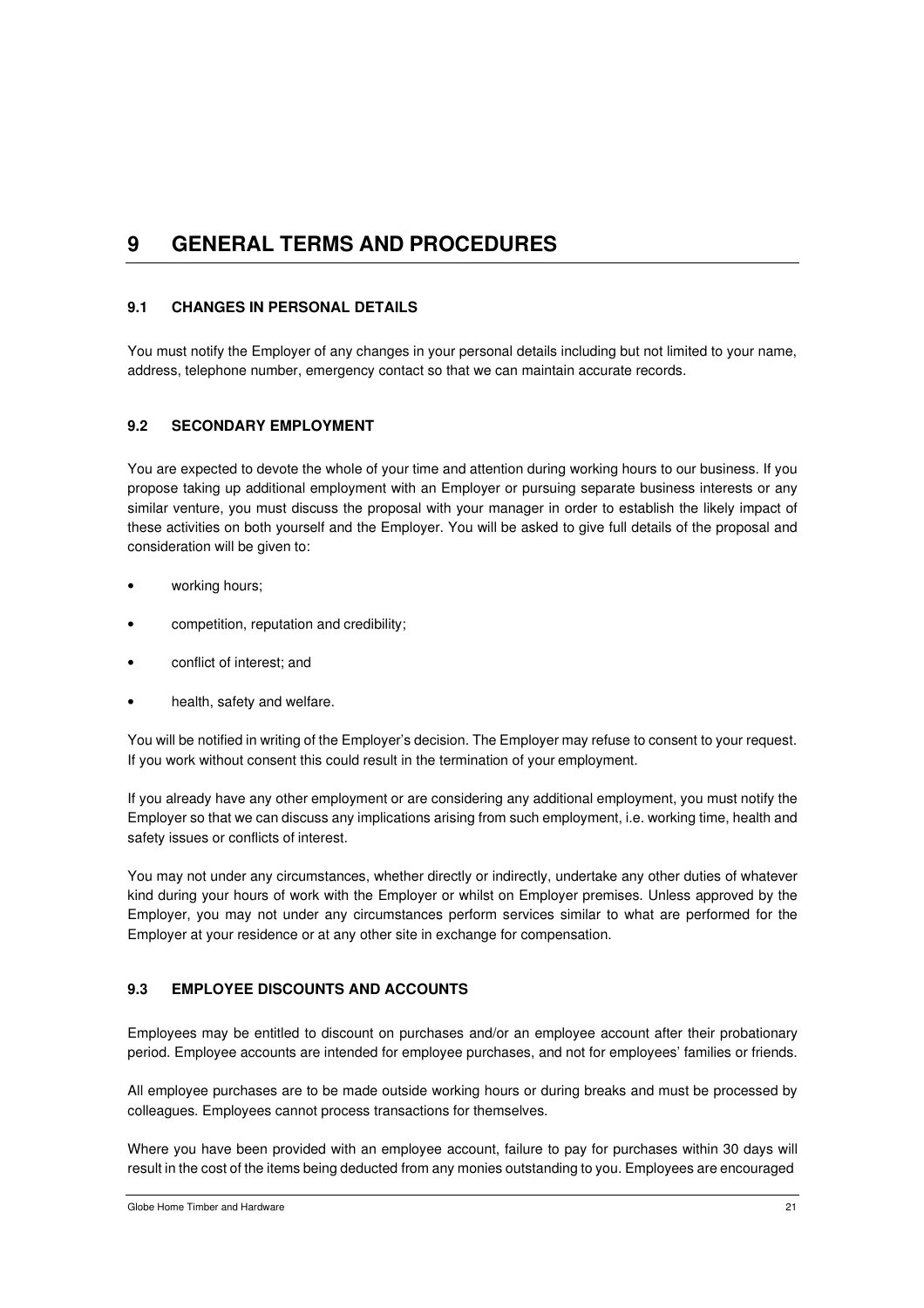to discuss any concerns with regards outstanding payments with their manager. In such case, the Employer may agree to a payment plan.

Upon termination of your employment, should you fail to pay for purchases within 7 days, the cost of the items will be from any monies outstanding to you.

#### **9.4 BANKING AND EXPENSES**

We will reimburse you for any reasonable expenses incurred where these are authorised by management. You must provide receipts for any expenditure.

You are required to ensure that the use of any Employer card and/or bank accounts is limited to business related expenses and is completed in a safe and secure manner.

#### **9.5 EMPLOYEE'S PROPERTY AND LOST PROPERTY**

We do not accept liability for any loss of, or damage to, property that you bring onto the premises. You are requested not to bring personal items of value onto the premises and, in particular, not to leave any items overnight.

## **9.6 EMPLOYER'S PROPERTY AND LOST PROPERTY**

Where you have been provided with Employer property in order to complete your duties, you must keep this property in a good state of repair and report any theft or damage of them immediately.

In the event any loss or damage is caused to Employer property as a result of your own negligence, recklessness or carelessness this will result in the cost of the items being deducted from any monies outstanding to you.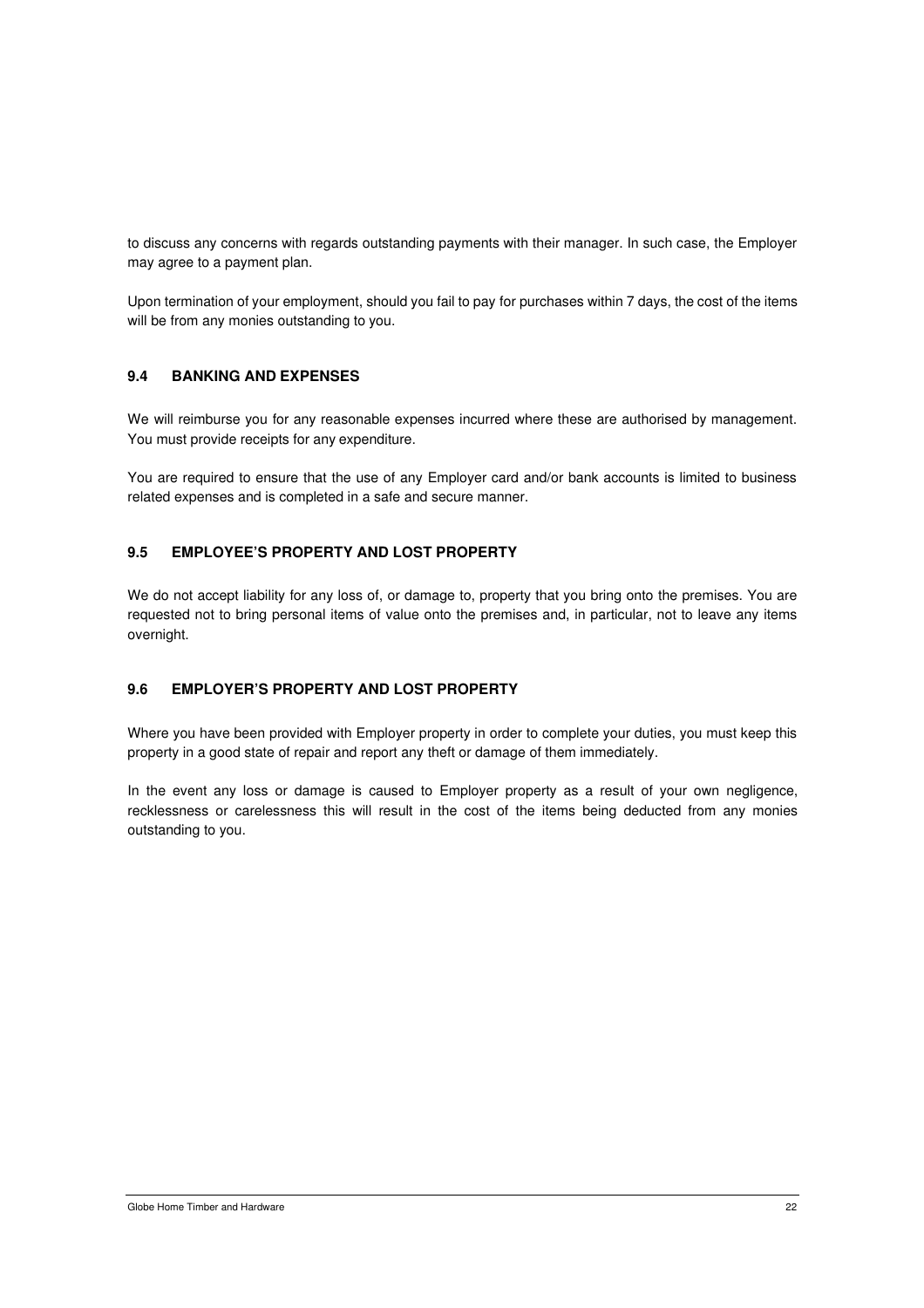# **10 WHISTLE-BLOWERS**

If you believe that the Employer or any of its officers or employees is involved in any form of wrongdoing such as:

- committing a criminal offence;
- failing to comply with a legal obligation;
- endangering the health and safety of an individual;
- environmental damage; or
- concealing any information relating to the above,

you should, in the first instance, report your concerns to management who will treat the matter with complete confidence. If you are not satisfied with the explanation or reason given to you, you should raise the matter with the appropriate organisation or body, eg the police, the Environment Protection Agency or Work Cover.

You will not suffer any detriment as a result of any genuine attempt to bring to light matters of concern. However, if this procedure has not been invoked in good faith (eg for malicious reasons or in pursuit of a personal grudge), then you may be subject to disciplinary action up to and including termination.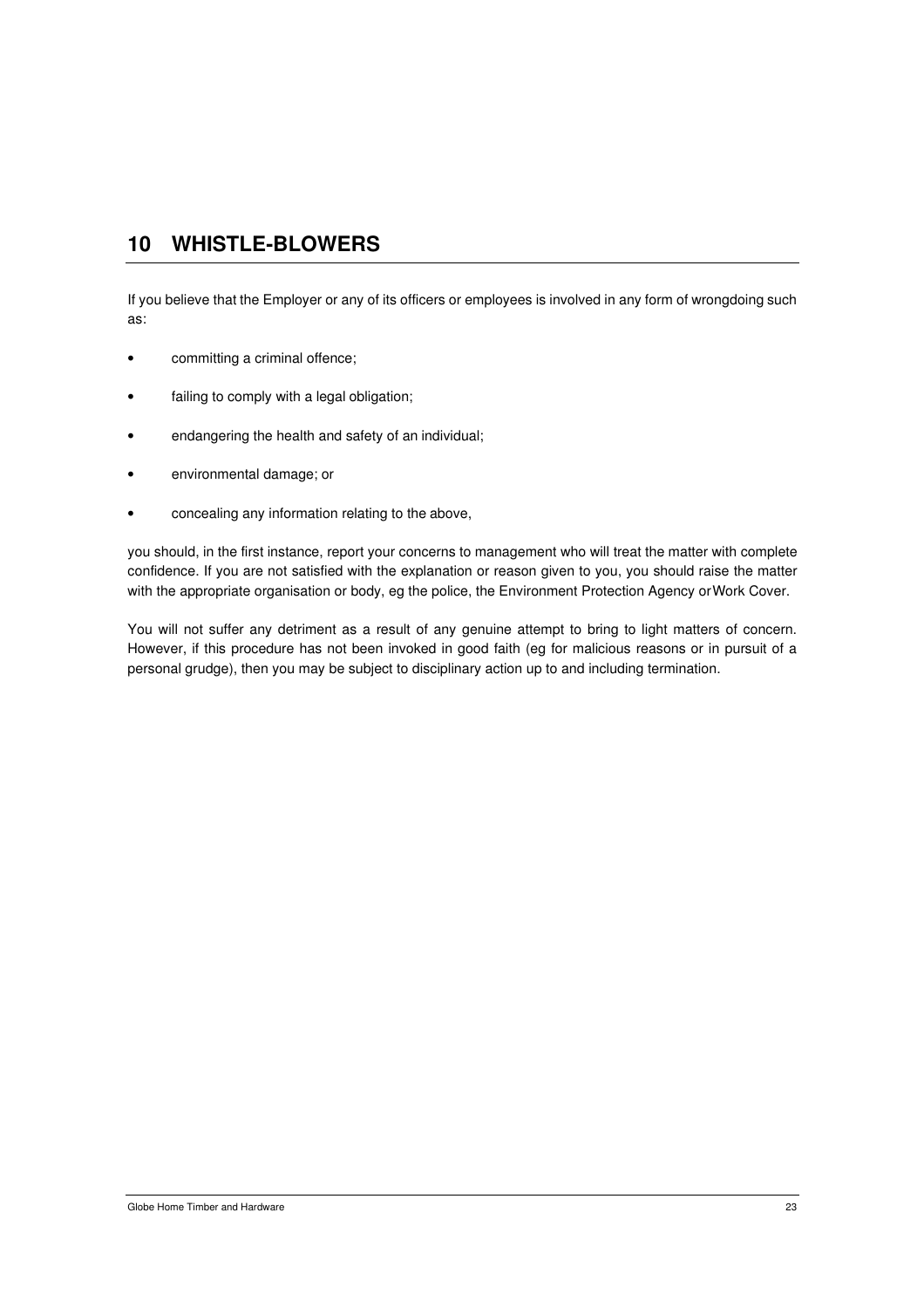# **11 CAPABILITY PROCEDURE**

## **11.1 INTRODUCTION**

We recognise that during your employment with us you may find yourself less capable of conducting your duties. This might commonly be because either the job changes over a period of time and you fail to keep pace with the changes, or you change (perhaps because of health reasons) and you can no longer cope with the work.

# **11.2 JOB CHANGES/GENERAL CAPABILITY ISSUES**

If we have general concerns about your ability to perform your job or if the nature of your job changes, we will try to ensure that you understand the level of performance expected of you and that you receive adequate training and supervision. Concerns regarding your capability will normally first be discussed in an informal manner and you will be given time to improve.

If your standard of performance is still not adequate, you will be warned in writing that a failure to improve and to maintain the performance required could lead to your termination. We will also consider the possibility of a transfer to more suitable work if possible.

If there is still no improvement after a reasonable time and we cannot transfer you to more suitable work, or if your level of performance has a serious or substantial effect on the Employer to its detriment, you will be dismissed with the appropriate notice.

## **11.3 PERSONAL CIRCUMSTANCE/HEALTH ISSUES**

Personal circumstances may arise which do not prevent you from attending work but which prevent you from carrying out your normal duties (eg a lack of dexterity or general ill health). If such a situation arises, we will normally need to have details of your medical diagnosis and prognosis so that we have the benefit of expert advice.

Under normal circumstances, this can be most easily obtained by asking your own doctor for a medical report. Your permission is needed before we can obtain such a report and we will expect you to co-operate in this matter should the need arise. When we have obtained as much information as possible regarding your condition and after consultation with you, a decision will be made about your future employment with the Employer in your current role or, where circumstances permit, in a more suitable role.

There may also be personal circumstances which prevent you from attending work, either for a prolonged period or for frequent short absences. Under these circumstances, we will need to know when we can expect your attendance record to reach an acceptable level. This may again mean asking your own doctor for a medical report or by making whatever investigations are appropriate in the circumstances. When we have obtained as much information as possible regarding your condition, and after consultation with you, a decision will be made about your future employment with the Employer in your current role or, where circumstances permit, in a more suitable role.

Globe Home Timber and Hardware 24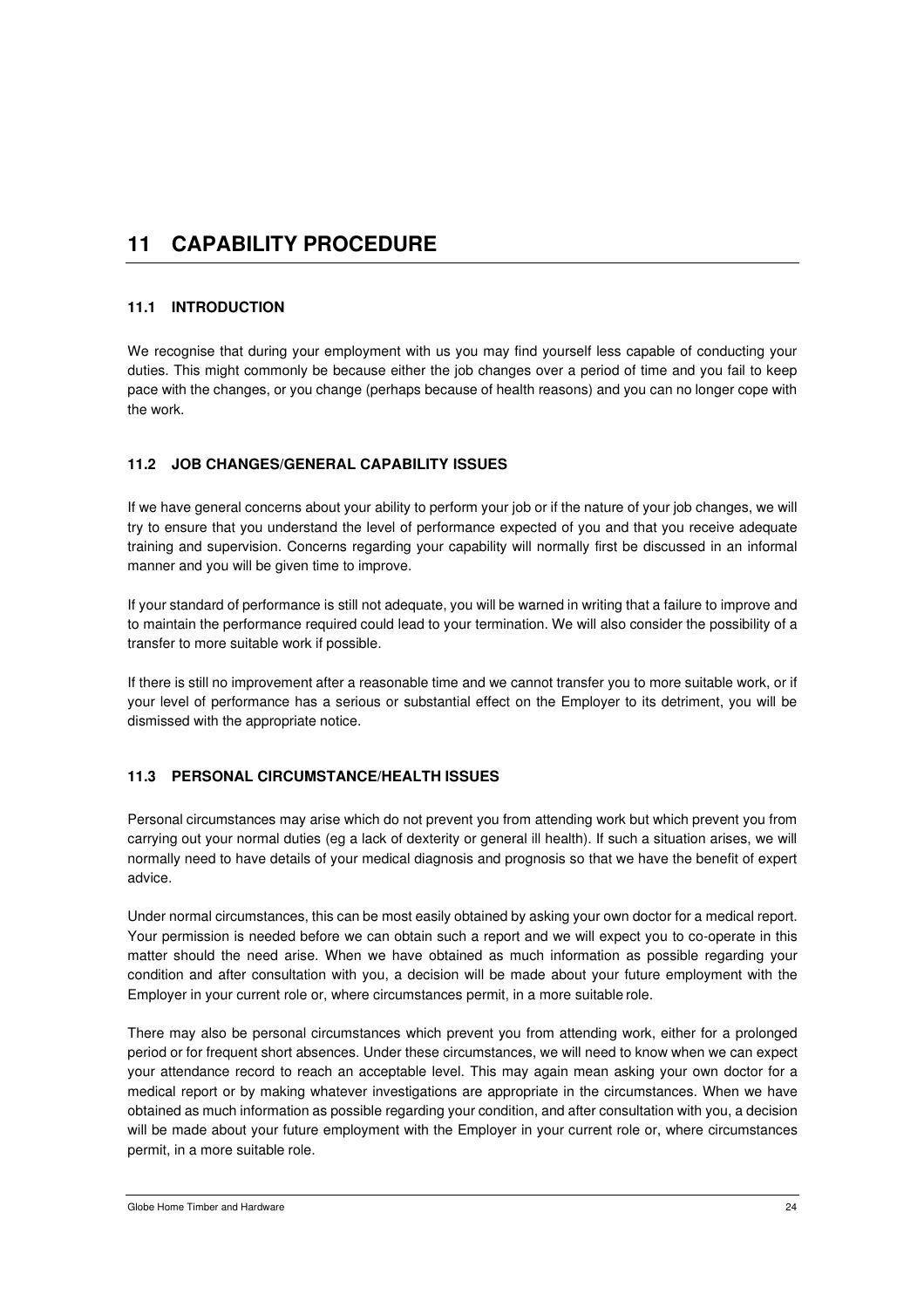#### **11.4 SHORT SERVICE EMPLOYEES**

We retain discretion in respect of the capability procedures to take account of your length of service and to vary the procedures accordingly. If you have a short amount of service, you may not be in receipt of any warnings before termination but you will retain the right to a hearing.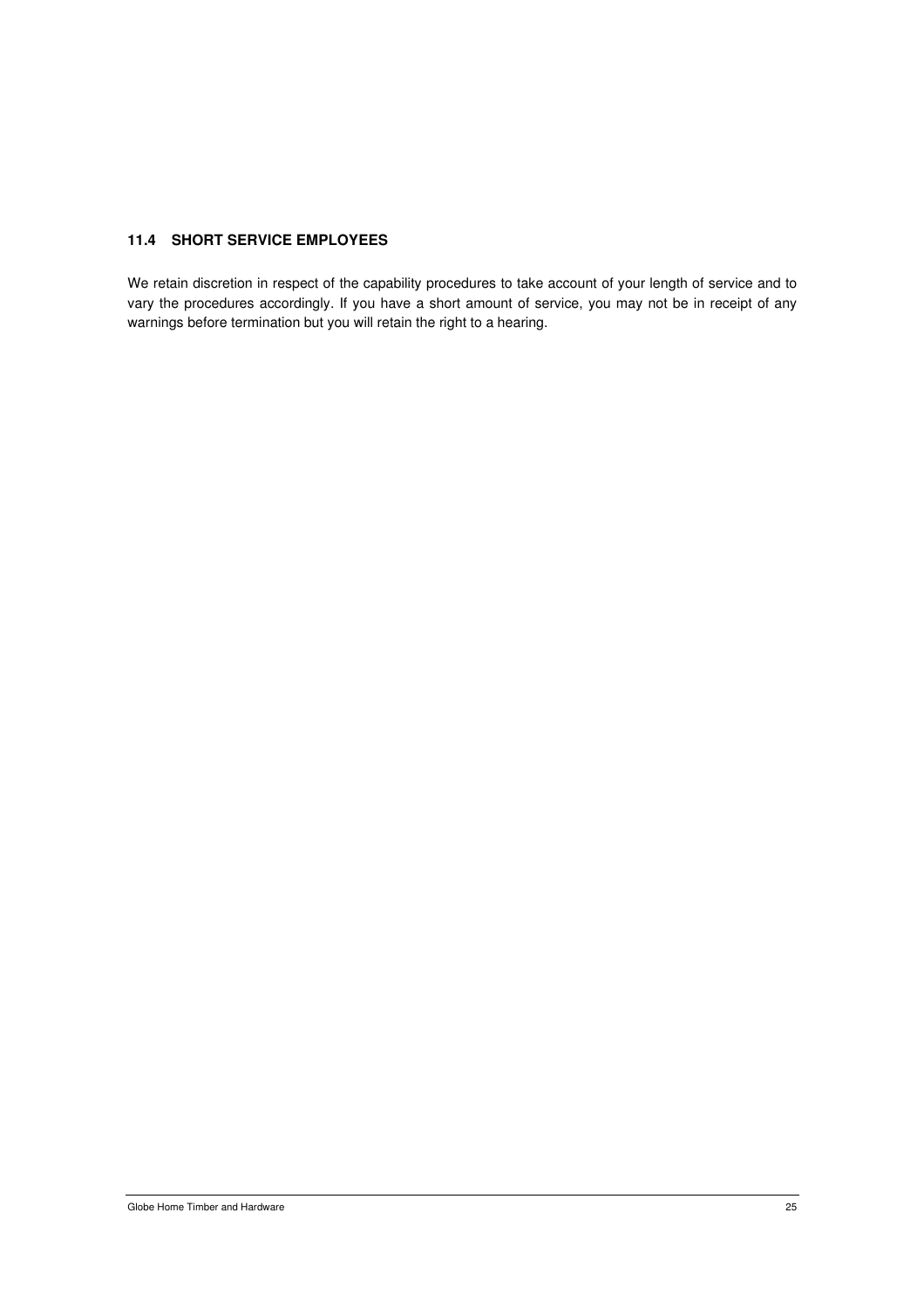# **12 DISCIPLINARY PROCEDURE**

#### **12.1 INTRODUCTION**

This policy sets standards of performance and behaviour expected by the Employer, together with the procedure to be followed in the event of disciplinary issues. The policy aims to help promote fairness and order in the treatment of individuals. It is the Employer's aim that the rules and procedures should emphasise and encourage improvement in the conduct of individuals where they are failing to meet the required standards, and not be seen merely as a means of punishment. We reserve the right to amend these rules and procedures where appropriate.

Every effort will be made to ensure that any action taken under this procedure is fair, with you being given the opportunity to state your case.

The following rules and procedures should ensure that:

- the correct procedure is used when requiring you to attend a disciplinary hearing;
- you are fully aware of the standards of performance, action and behaviour required of you;
- disciplinary action, where necessary, is taken speedily and in a fair, uniform and consistent manner;
- you will only be disciplined after careful investigation of the facts and the opportunity to present your side of the case;
- at all disciplinary hearings, rather than investigatory meetings, you have the right to be accompanied by a support person at all stages of the formal disciplinary process;
- you will not normally be dismissed for a first breach of discipline, except in the case of serious misconduct; and
- if you are disciplined, you will receive an explanation of the penalty imposed.

On some occasions temporary suspension on contractual pay may be necessary in order that an uninterrupted investigation can take place. This should not be regarded as disciplinary action or a penalty of any kind.

#### **12.2 DISCIPLINARY RULES**

It is not practicable to specify all disciplinary rules or offences that may result in disciplinary action, as they may vary depending on the nature of the work. In addition to the specific examples of unsatisfactory conduct, misconduct and serious misconduct shown in this policy, a breach of other specific conditions, procedures and practices set out elsewhere in this Employee Handbook or that have otherwise been made known to you, will also result in this procedure being used to deal with such matters.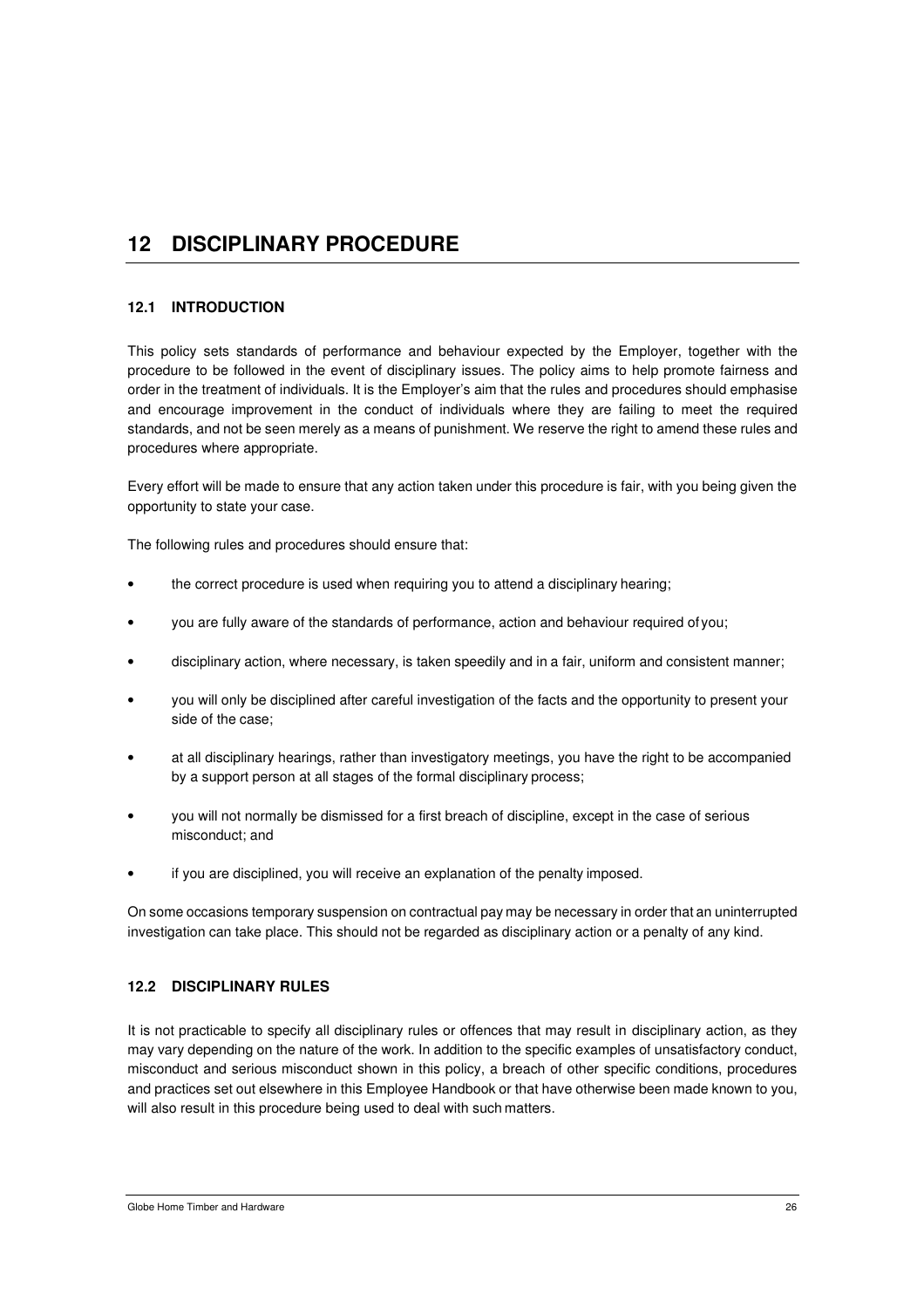# **12.3 RULES COVERING UNSATISFACTORY CONDUCT AND MISCONDUCT**

You will be liable to disciplinary action if you are found to have acted in any of the following ways:

- failure to abide by the Employer's health and safety policies and procedures and your general health and safety responsibilities;
- actions which could threaten the health and safety of yourself, your colleagues or others;
- persistent absenteeism and/or lateness;
- unsatisfactory standards or output of work;
- rudeness towards customers/clients, members of the public or your colleagues, objectionable or insulting behaviour, harassment, bullying or bad language;
- failure to devote the whole of your time, attention and abilities to our business and its affairs during your normal working hours;
- unauthorised use of email, internet and/or social media;
- failure to carry out all reasonable instructions or follow our rules and procedures;
- use of the Employer's vehicles without approval or the private use of our commercial vehicles without authorisation;
- failure to report any incident whilst driving the Employer's vehicles, whether or not personal injury or vehicle damage occurs;
- if your work involves driving, failure to report immediately any type of driving conviction, or any summons which may lead to your conviction;
- carrying unauthorised goods or passengers in the Employer's commercial vehicles or the use of the Employer's vehicles for personal gain;
- loss of driving licence where driving on public roads forms an essential part of the duties of the role;
- unauthorised use or negligent damage or loss of our property; and
- failure to report immediately any damage to property or premises caused by you.

This list is not exhaustive.

#### **12.4 SERIOUS MISCONDUCT**

Occurrences of serious misconduct are significant because the penalty may be termination without notice, even without any previous warning being issued. It is not possible to provide an exhaustive list of examples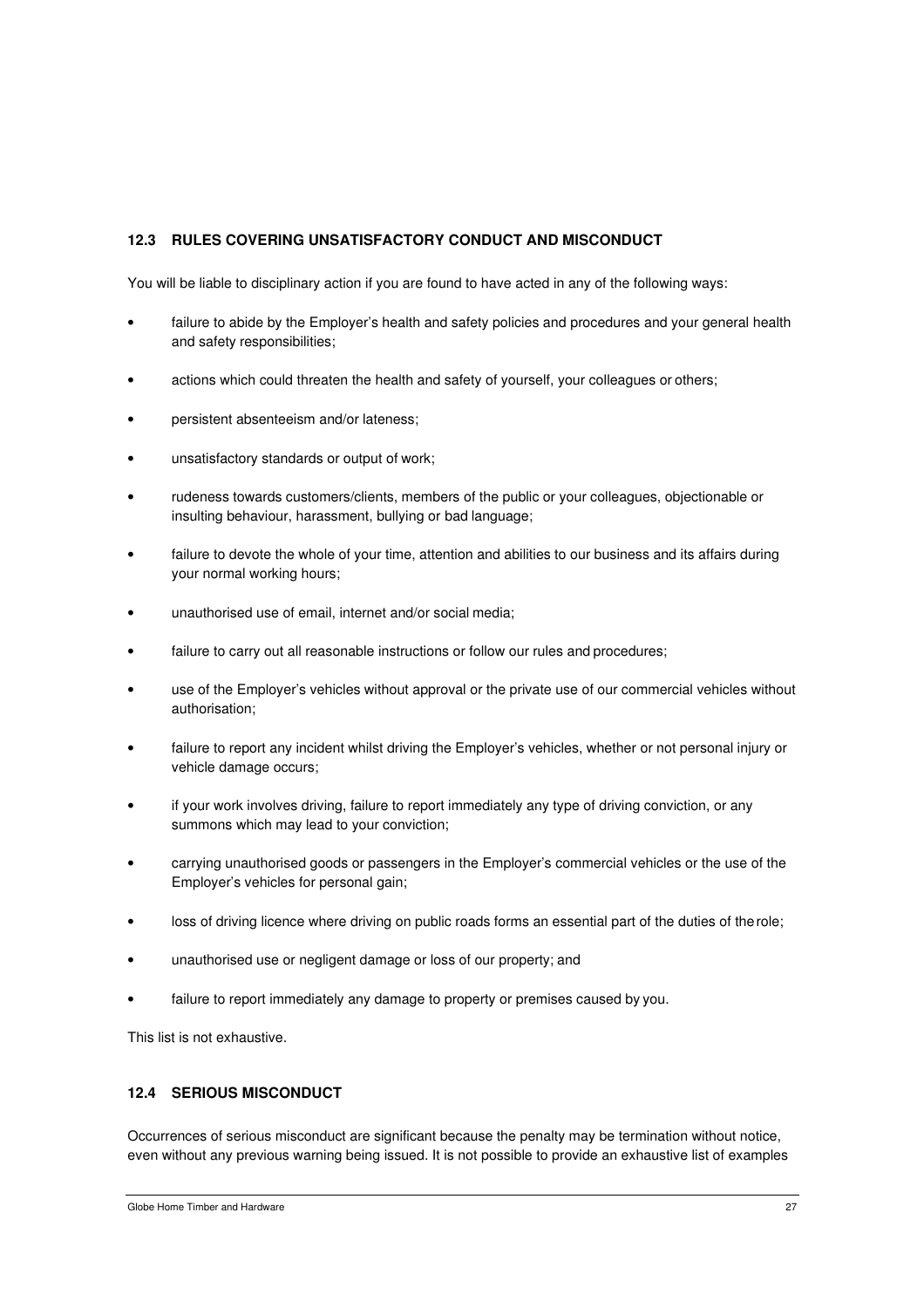of serious misconduct. However, any behaviour or negligence resulting in a fundamental breach of your contractual terms that irrevocably destroys the trust and confidence necessary to continue the employment relationship will constitute serious misconduct. Examples of offences that will normally be considered to be serious misconduct include serious instances of:

- theft or fraud;
- physical violence or bullying;
- deliberate damage to property;
- deliberate acts of unlawful discrimination or harassment;
- possession, or being under the influence, of illegal drugs at work; and
- breach of the Employer's health and safety policies and procedures and your general health and safety responsibilities or any actions that endangers the lives of, or may cause serious injury to, employees or any other person.

#### **12.5 DISCIPLINARY PROCEDURE**

| <b>Offence</b>            | 1 <sup>st</sup> occasion | $2nd$ occasion  | 3 <sup>rd</sup> occasion | 4 <sup>th</sup> occasion |
|---------------------------|--------------------------|-----------------|--------------------------|--------------------------|
| Unsatisfactory<br>conduct | Formal verbal<br>warning | Written warning | Final written<br>warning | Termination              |
| Misconduct                | Final written<br>warning | Termination     |                          |                          |
| Serious misconduct        | Termination              |                 |                          |                          |

Disciplinary action taken against you may be based on the following procedure:

We retain discretion in respect of the disciplinary procedures to take account of your length of service and the severity of the misconduct to vary the procedures accordingly. If you have a short amount of service you may not be in receipt of any warnings before termination, but you will retain the right to a disciplinary hearing.

If a disciplinary penalty is imposed it will be in line with the procedure outlined above, which may encompass a formal verbal warning, written warning, final written warning, or termination, and full details will be given to you.

There may be occasions where the performance or conduct of an employee is serious enough to by-pass one of the above steps and move immediately to a first and final written warning but not a summary termination. This option might be used in circumstances where the Employer's policy is breached but it is not so serious as to warrant instant termination.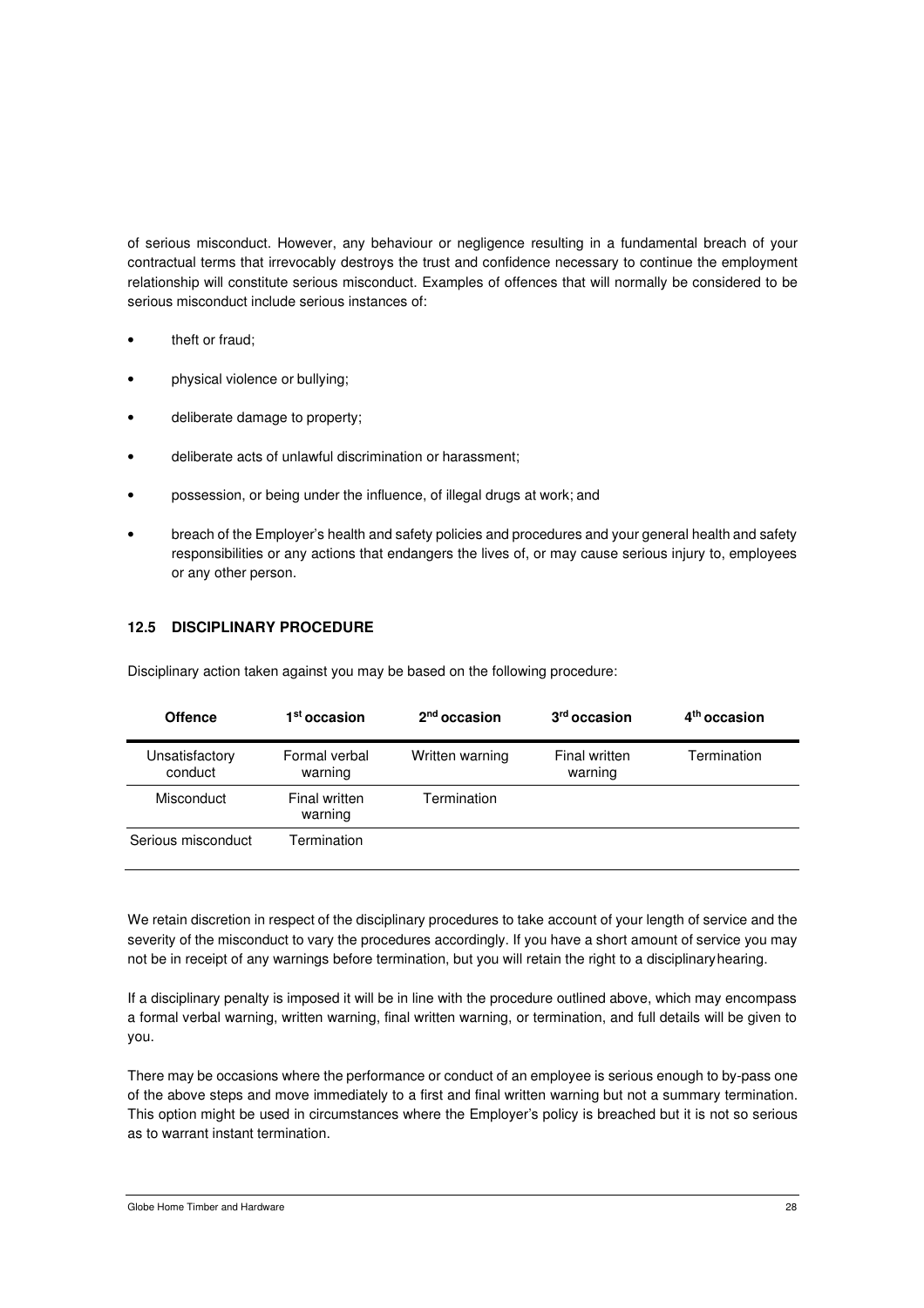In all cases, warnings will be issued for misconduct, irrespective of the precise matters concerned and any further breach of the rules in relation to similar or entirely independent matters of misconduct will be treated as further disciplinary matters and allow the continuation of the disciplinary process through to termination if the warnings do not change behaviour.

# **12.6 GENERAL NOTES**

If you are in a supervisory or managerial position then demotion to a lower status at the appropriate rate of pay may be considered as an alternative to termination, except in cases of serious misconduct.

In exceptional circumstances, suspension from work without pay for up to five days as an alternative to termination (except termination for serious misconduct) may be considered by the person authorised to dismiss.

Serious misconduct offences will result in termination without notice.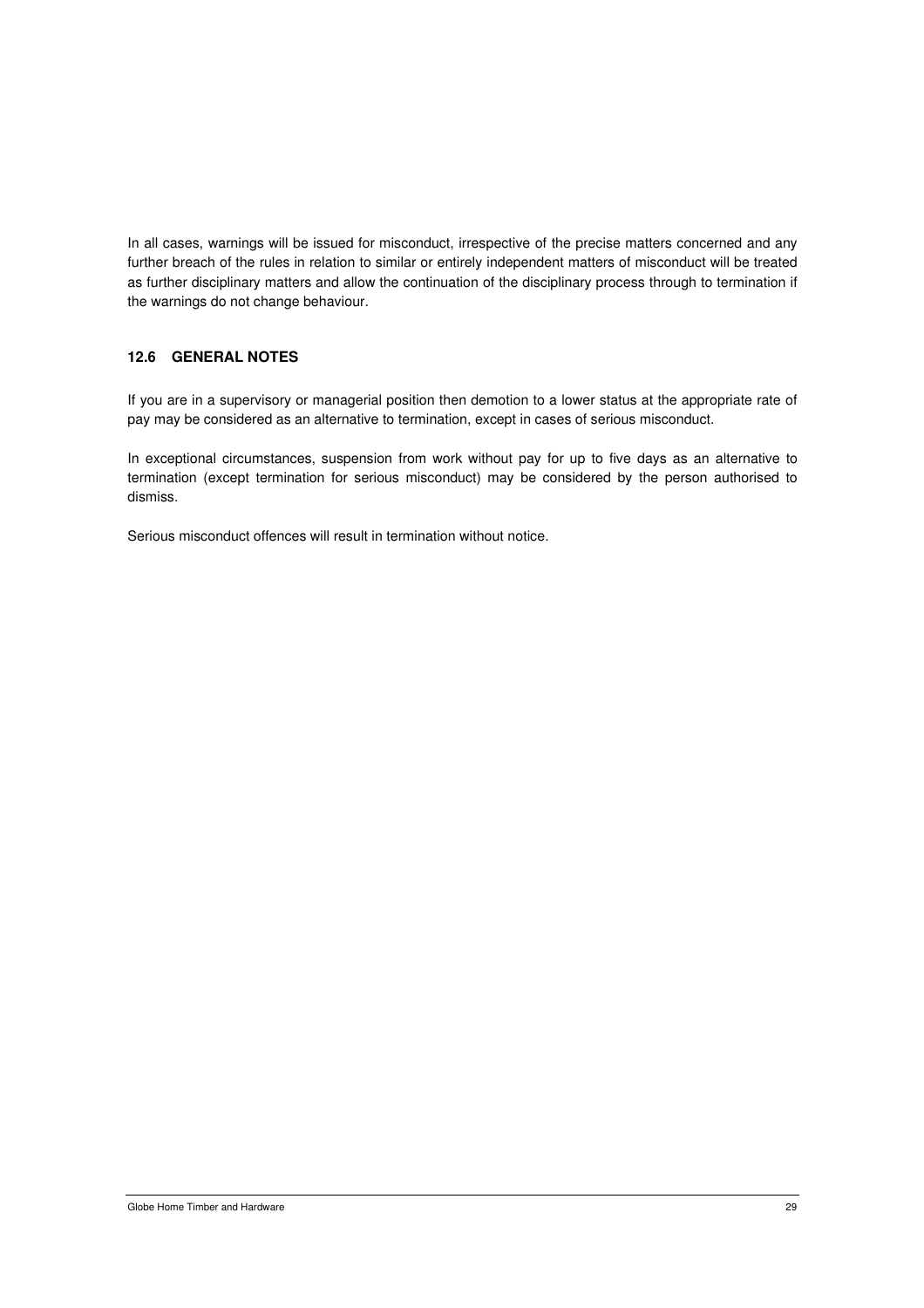# **13 GRIEVANCE PROCEDURE**

It is important that if you feel dissatisfied with any matter relating to your employment you should have an effective means by which to raise such a grievance and, where appropriate, have it resolved.

Nothing in this procedure is intended to prevent you from informally raising with your manager any matter you may wish to mention. Informal discussion can frequently solve problems without the need for a written record. However, if you wish to raise a formal grievance you should normally do so in writing from the outset.

If you feel aggrieved at any matter relating to your work (except harassment, for which there is a separate procedure), you should first raise the matter with your manager, explaining fully the nature and extent of your grievance. You will then be invited to a meeting at a reasonable time and location at which your grievance will be investigated fully. You must take all reasonable steps to attend this meeting. You will be notified of the decision, in writing, normally within ten working days of the meeting.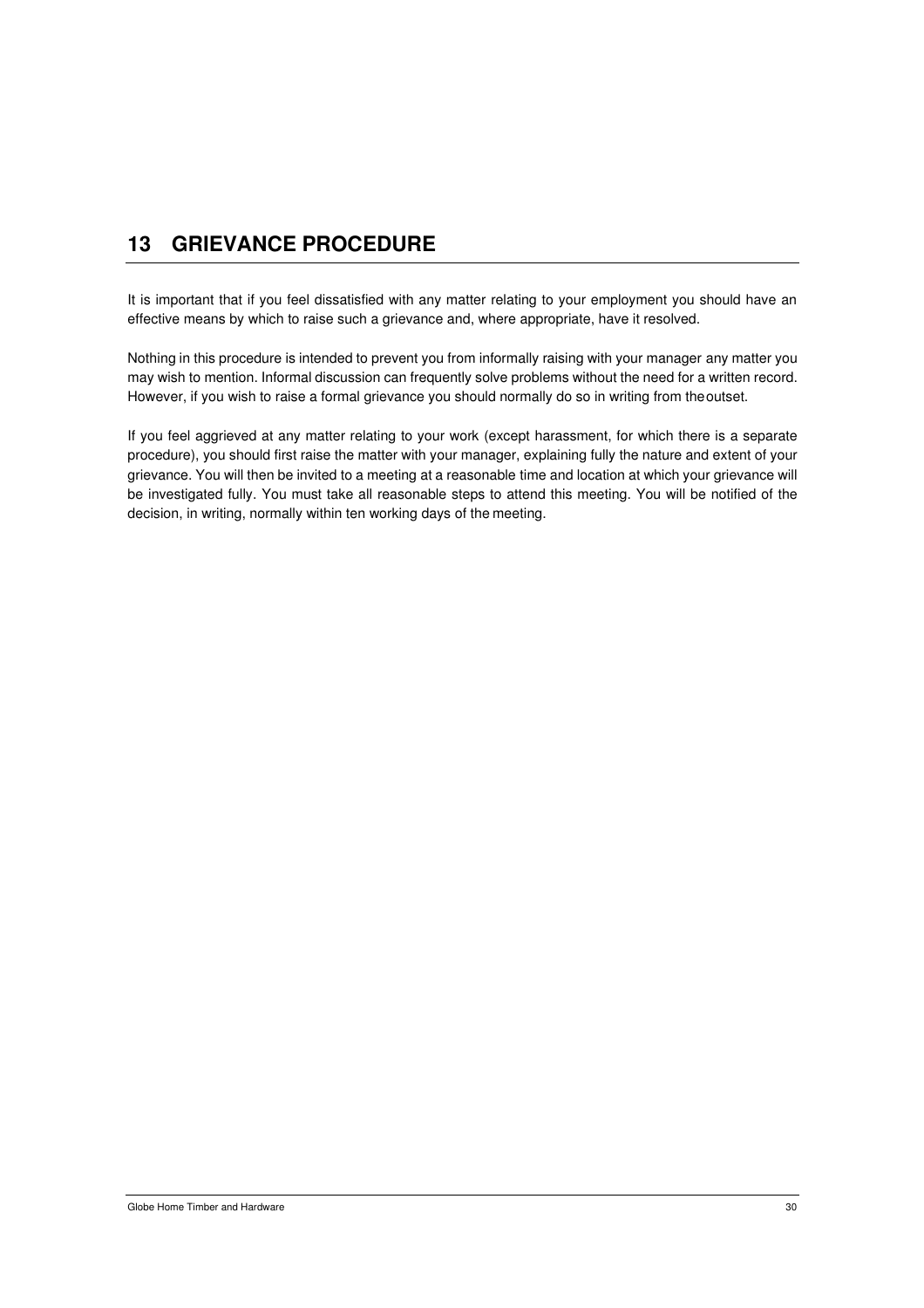# **14 PRIVACY POLICY**

While the operation of the Privacy Act does not apply to the Employer in regards to any acts which directly relate to:

- the employment relationship between the Employer and the individual; and
- an employee record held by the Employer,

the Employer treats the handling of your personal information very seriously. Accordingly, the purpose of this policy is to ensure the protection of your privacy in relation to the handling of your personal information.

## **14.1 COLLECTION OF PERSONAL INFORMATION**

Personal information may be collected during the recruiting process and throughout your employment with the Employer. This personal information may be disclosed to other areas within the business for administrative purposes and for the progression of your application. All confidential information will be used for legitimate purposes in accordance with relevant legislation.

**Personal information** includes information relating to:

- the engagement, training, disciplining or resignation of the employee;
- termination of the employment of the employee;
- terms and conditions of employment of the employee;
- employee's personal and emergency contact details;
- employee's performance or conduct;
- employee's hours of employment; employee's salary or wages;
- employee's membership of a professional or trade association;
- employee's trade union membership;
- employee's recreation, long service, sick, personal, maternity, paternity or other leave, and
- employee's taxation, banking or superannuation affairs.

All reasonable attempts will be made to keep this information relevant, complete and current. You must ensure that any personal information provided is accurate and current.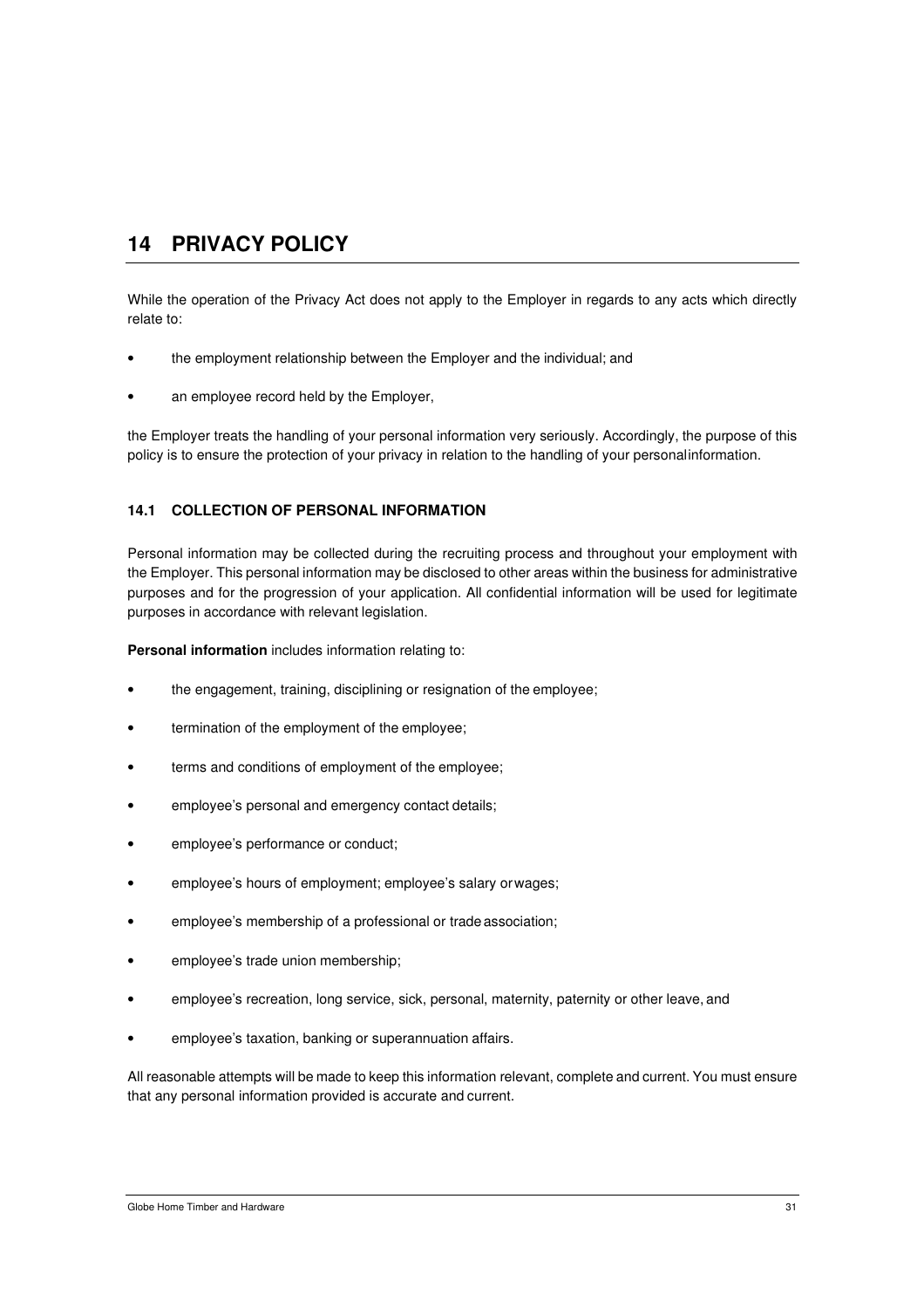## **14.2 YOUR RESPONSIBILITIES**

In light of the above objective, every employee is responsible for the appropriate handling of such information and to prevent unlawful disclosure.

If you have access to this information or such any personal information belonging to another employee or a client of the Employer, you must ensure that you maintain the confidence of any confidential information that you have access to, or become aware of, during the course of your employment and will prevent its unauthorised disclosure or use by any other person.

You will not use the confidential information for any purpose other than for the relevant and related Employer processes during or after your employment.

#### **14.3 BREACH**

Any action in breach of this policy may result in disciplinary action being taken.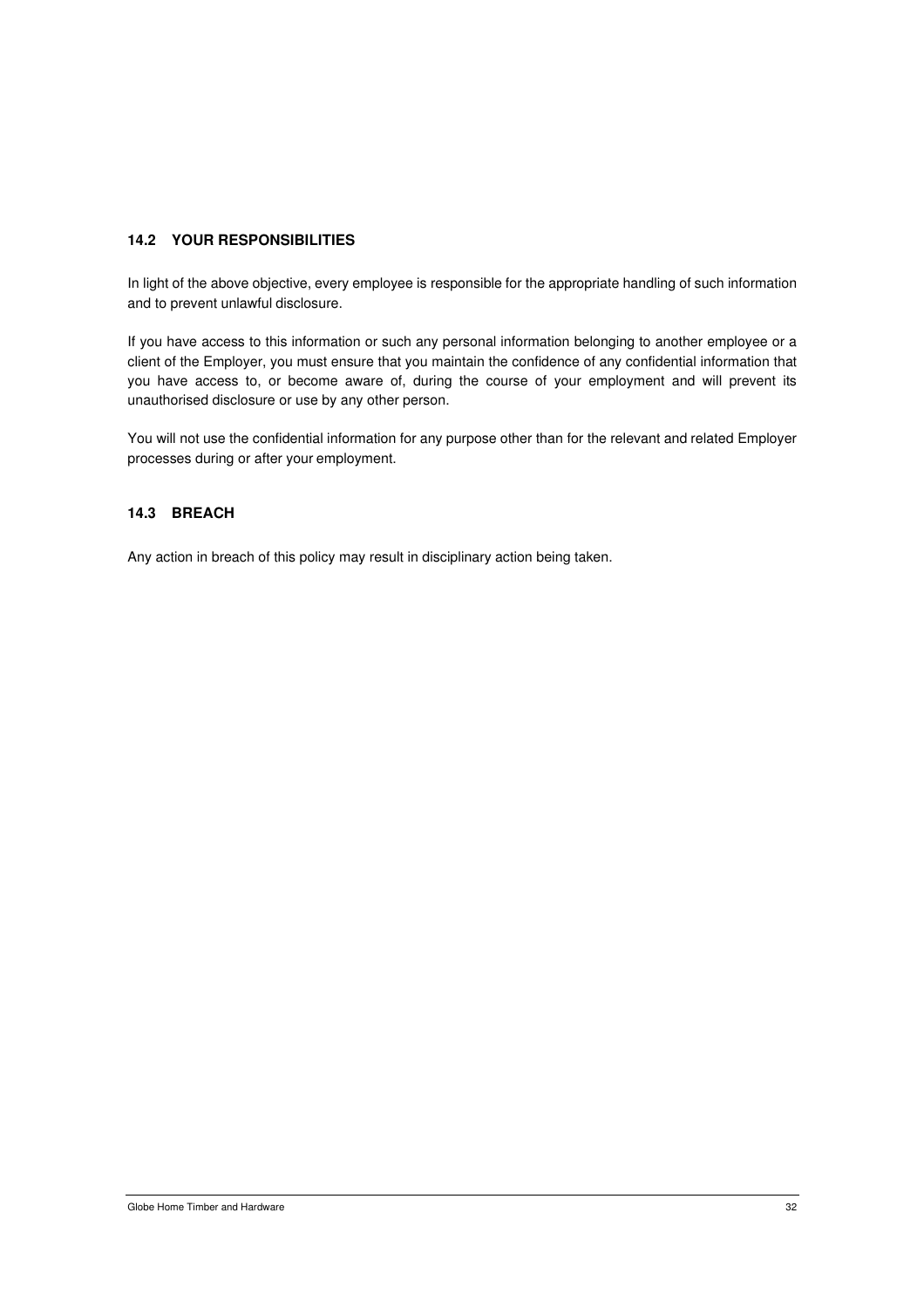# **15 EQUAL OPPORTUNITIES POLICY AND ANTI-DISCRIMINATION**

#### **15.1 STATEMENT OF POLICY**

We recognise that discrimination is unacceptable and, although equality of opportunity has been a long standing feature of our practices and procedure, we have made the decision to adopt a formal equal opportunities policy.

Breaches of the policy will lead to disciplinary proceedings and, if appropriate, disciplinary action.

The aim of the policy is to ensure that no job applicant or employee is discriminated against either directly or indirectly on the grounds of age, disability, gender identity, marriage and civil partnership, pregnancy or maternity, race, religion or belief, sex or sexual orientation.

The policy will be communicated to all private contractors reminding them of their responsibilities in respect of equality of opportunity.

We will maintain a neutral workplace in which no employee or other worker feels under threat or intimidated.

## **15.2 RECRUITMENT AND SELECTION**

The recruitment and selection process is crucially important to any equal opportunities policy. We will endeavour through appropriate training to ensure that employees making selection and recruitment decisions will not discriminate, whether consciously or unconsciously, in making these decisions.

Promotion and advancement will be made on merit and all decisions relating to this will be made within the overall framework and principles of this policy.

We will adopt a consistent, non-discriminatory approach to the advertising of vacancies. We will not confine our recruitment to areas or media sources which provide only, or mainly, applicants of a particular group. All applicants who apply for jobs with us will receive fair treatment and will be considered solely on their ability to do the job.

All employees involved in the recruitment process will periodically review their selection criteria to ensure that they are related to the job requirements and do not unlawfully discriminate.

Short listing and interviewing will be carried out by more than one person where possible.

Interview questions will be related to the requirements of the job and will not be of a discriminatory nature.

Selection decisions will not be influenced by any perceived prejudices of other staff. All promotions will be in line with this policy.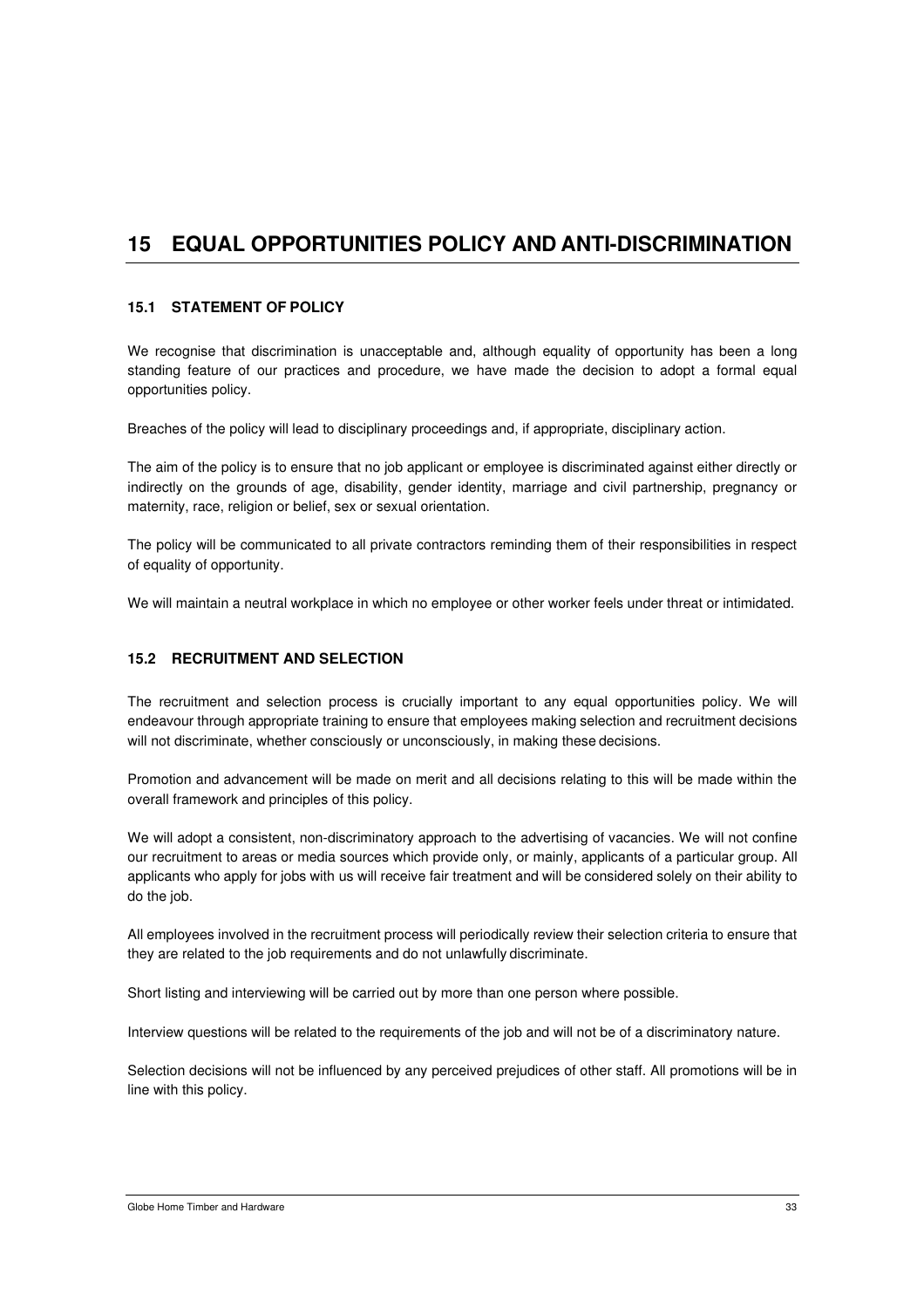# **16 MOTOR VEHICLES**

#### **16.1 GENERAL REQUIREMENTS**

You may be required to use a motor vehicle to enable you to efficiently perform your duties.

Where travelling in the course of duties, the motor vehicle is considered to be a workplace and the Employer recognises it has health and safety obligations in respect of this. The Employer will ensure that company motor vehicles are registered and insured in accordance with the relevant legislation.

You must at all times comply with the Motor Vehicles policy in this Handbook. It is your responsibility to see that any Employer motor vehicle is not used by anyone other than authorised persons.

If you are driving a motor vehicle with Employer branding on display, you are representing the Employer at any time whilst driving or on the road. You must therefore drive in a manner that is considerate of other road users. Any complaint about a driver will be investigated and disciplinary action may result.

#### **16.2 EMPLOYEE RESPONSIBILITIES**

You are responsible for ensuring you comply with any Employer policies and procedures relating to motor vehicles and their use. In particular you must:

- possess a current driving licence and management's authority to drive during the performance of your duties;
- produce your driving licence for scrutiny by management at any time as requested; and
- inform the Employer immediately if you are disqualified from driving.

When operating a motor vehicle in the performance of your duties, you must observe and obey the relevant road laws in the state or territory in which you are driving. In particular, you must:

- adhere to the appropriate speed limit at all times;
- wear the restraints provided at all times when travelling in the motor vehicle;
- ensure that you are not affected by alcohol and/or drugs at the time of driving;
- report any defects or issues with the motor vehicle to the Employer as soon as reasonably practical;
- ensure that the motor vehicle is maintained in safe working order;
- ensure that only authorised passengers are transported and are kept safe while doing so; and
- ensure that authorised passengers use the restraints provided.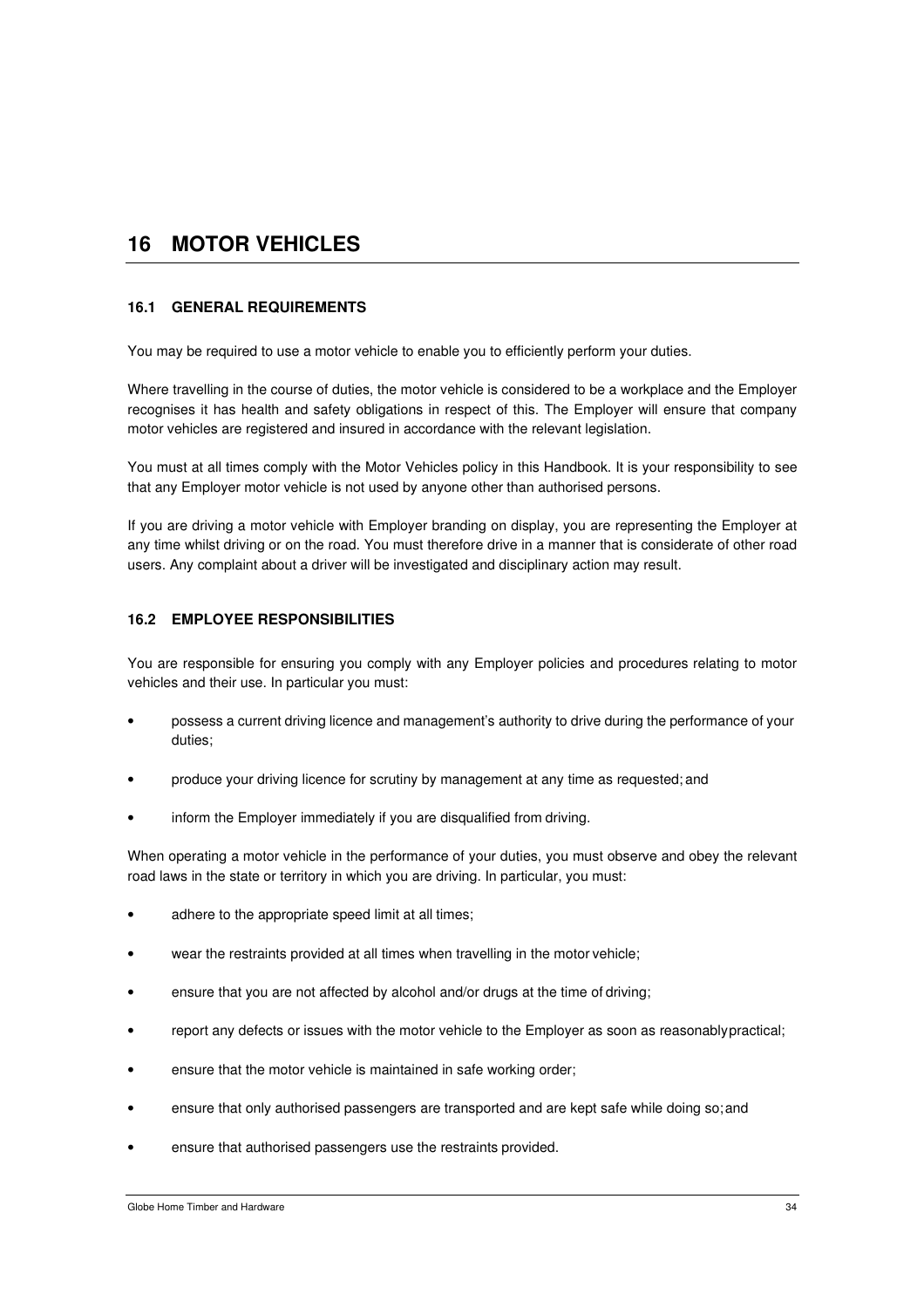## **16.3 USE OF MOBILE PHONE WHILE OPERATING A MOTOR VEHICLE**

You must operate mobile phones in compliance with all road rules and in particular ensure:

- you do not use a mobile phone whilst driving unless via an approved hands free or cradle device;
- you limit your usage whilst using an approved device to short conversations only;
- you do not use SMS, video and/or email whilst driving; and
- you do not hold or touch a phone at any time whilst driving unless the motor vehicle is legally parked (even if you are just passing it to a passenger).

#### **16.4 FIXTURES, FITTINGS AND MODIFICATIONS**

No fixtures such as aerials, roof racks, towing apparatus, or stickers may be attached to any Employer vehicles without prior written permission.

No change or alterations may be made to the manufacturer's mechanical or structural specification of the vehicle.

#### **16.5 CLEANING AND MAINTENANCE**

When you drive one of the Employer's vehicles, it is your responsibility to ensure that it is kept clean and tidy and free from rubbish and personal items at all times and that it is returned to the Employer in that condition after use. Smoking in Employer vehicles is not permitted.

Any maintenance or repair work, or replacement of parts, including tyres, must be approved in advance by the Employer, and reimbursement will only be made against production of an authorisation. When requested by the Employer you must ensure servicing is carried out. Full details of the work required and the cost involved must be given.

Before you use one of the Employer's vehicles, and on its return, you are responsible for ensuring that the oil and water levels, battery and brake fluid and tyre pressures are maintained and that the tread of all tyres conforms to the minimum legal requirements.

The Employer reserves the right to request to deduct the cost of the valet from your pay where you fail to adequately clean the vehicle.

#### **16.6 FINES**

We will not be held responsible for any fines (eg parking, speeding, tolls etc) incurred by you whilst working for the Employer. If we receive the fine on your behalf, we may pay the fine and reserve the right to request to deduct the cost from any monies owing to you.

Globe Home Timber and Hardware 35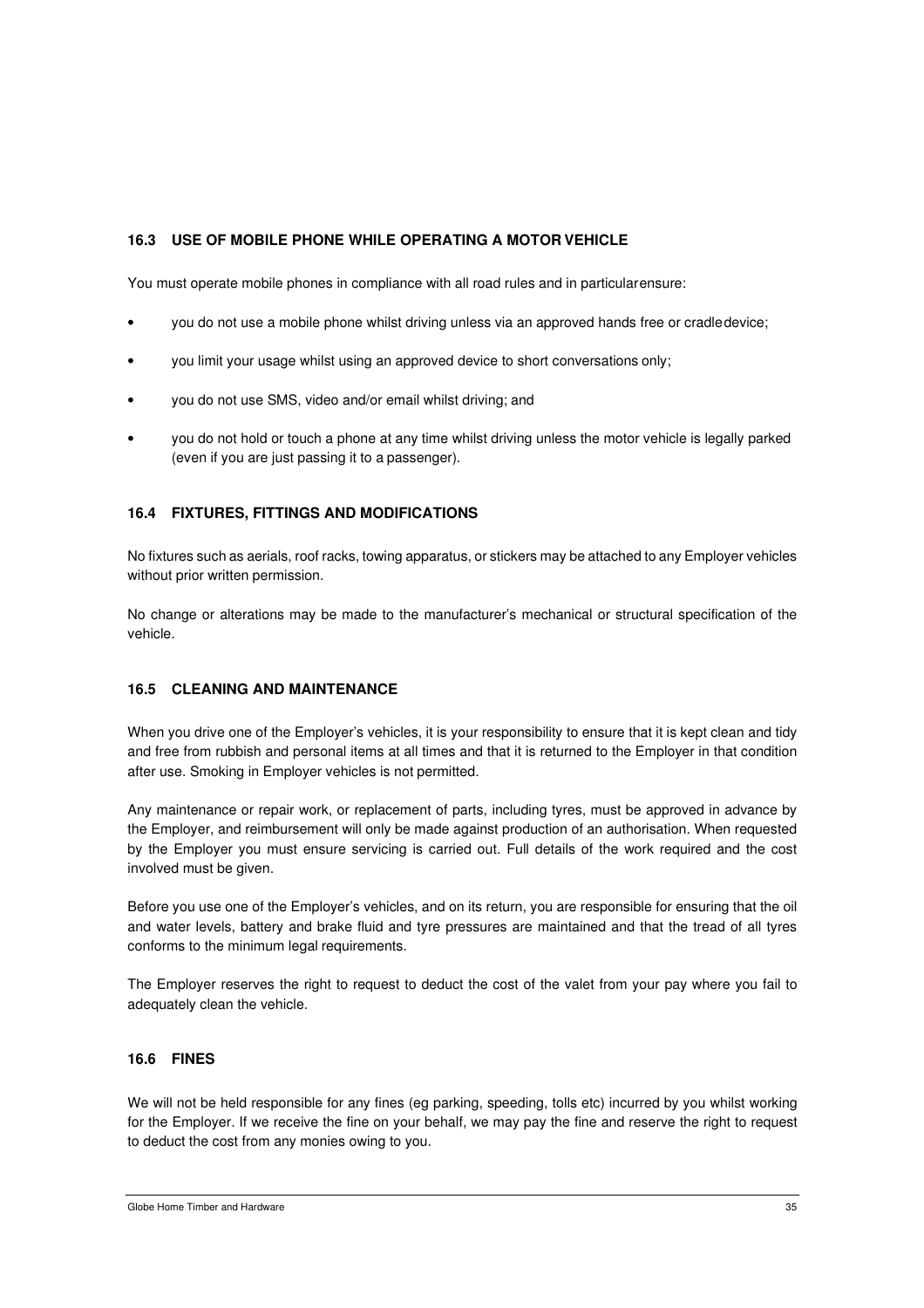#### **16.7 LOSS**

In the case of theft of one of the Employer's vehicles, the police and the Employer must be informed immediately. Full details of the contents of the vehicle must also be given. If any contents are stolen from the vehicle, the police and the Employer should be notified immediately.

Please note that only Employer property is insured by the Employer and you should make your own arrangements to cover your personal effects.

You must always secure the vehicle and its contents, and turn on any alarm system that is fitted to the vehicle. The contents should be stored out of sight, preferably in the boot or rear. If a vehicle is stolen, we are required to prove to the insurance company that there has been no negligence and, therefore, we must hold you responsible in the event of such negligence.

#### **16.8 PERMITTED USE**

Subject to the restrictions already stipulated, Employer vehicles may only be used for authorised business, unless previous arrangements for private domestic or social use have been agreed in advance. They may not be used for the carriage of passengers for hire or reward, nor may they be used for any type of motoring sport, including racing, rallying or pace making, whether on the public road or on private land.

On periods of leave, you may be required to return the Employer vehicle to the Employer, unless otherwise agreed with management.

#### **16.9 PERSONAL LIABILITY**

In the event of an at fault accident whilst driving one of the Employer's vehicles or where any damage to an Employer vehicle is due to your negligence or lack of care, the Employer reserves the right to insist on you rectifying the damage at your own expense or paying the excess part of any claim.

Repeated instances may result in disciplinary action/and or the use of Employer vehicles being withdrawn.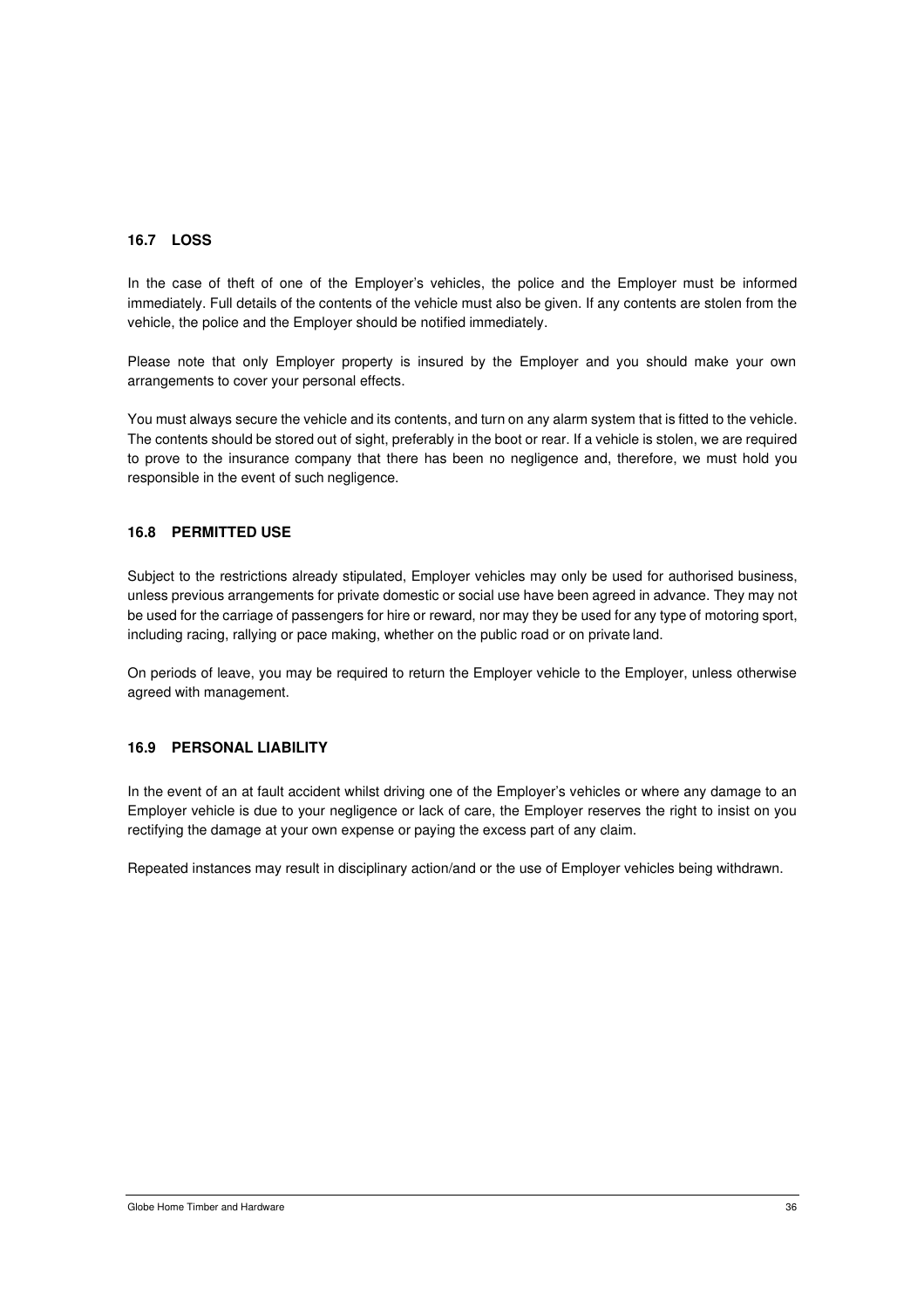# **17 GENERAL WORKPLACE PROCEDURES**

#### **17.1 INTRODUCTION**

Along with the specific guidelines and procedures outlined throughout this Handbook, there are some simple day to day measures that can be adopted by management and employees alike to reduce the risks to health and safety in the workplace.

#### **17.2 GENERAL**

Management and employees alike must ensure:

- no plant, equipment or safety device (including PPE) is altered or removed from the workplace without express management authority;
- all safety signs, policies and procedures are complied with in full;
- illegal drugs are not brought into, or used, in the workplace; and
- persons affected by alcohol or drugs are not permitted to access, or remain at, the workplace.

You must ensure that you wear and use any personal protective equipment and clothing issued for your protection at all appropriate times.

#### **17.3 HOUSEKEEPING**

Failure to ensure that the workplace is kept neat and tidy may create unnecessary hazards.

Management and employees alike are responsible for maintaining a neat and tidy workplace. This involves:

- ensuring emergency exits, thoroughfares and pedestrian access points are not obstructed;
- ensuring aisles and work areas are clear and free from obstruction at all times so as not to cause additional hazards including slip, trip, or fall hazards;
- placing rubbish in the bins provided; and
- ensuring all work, communal areas and facilities are kept clean and tidy at all times.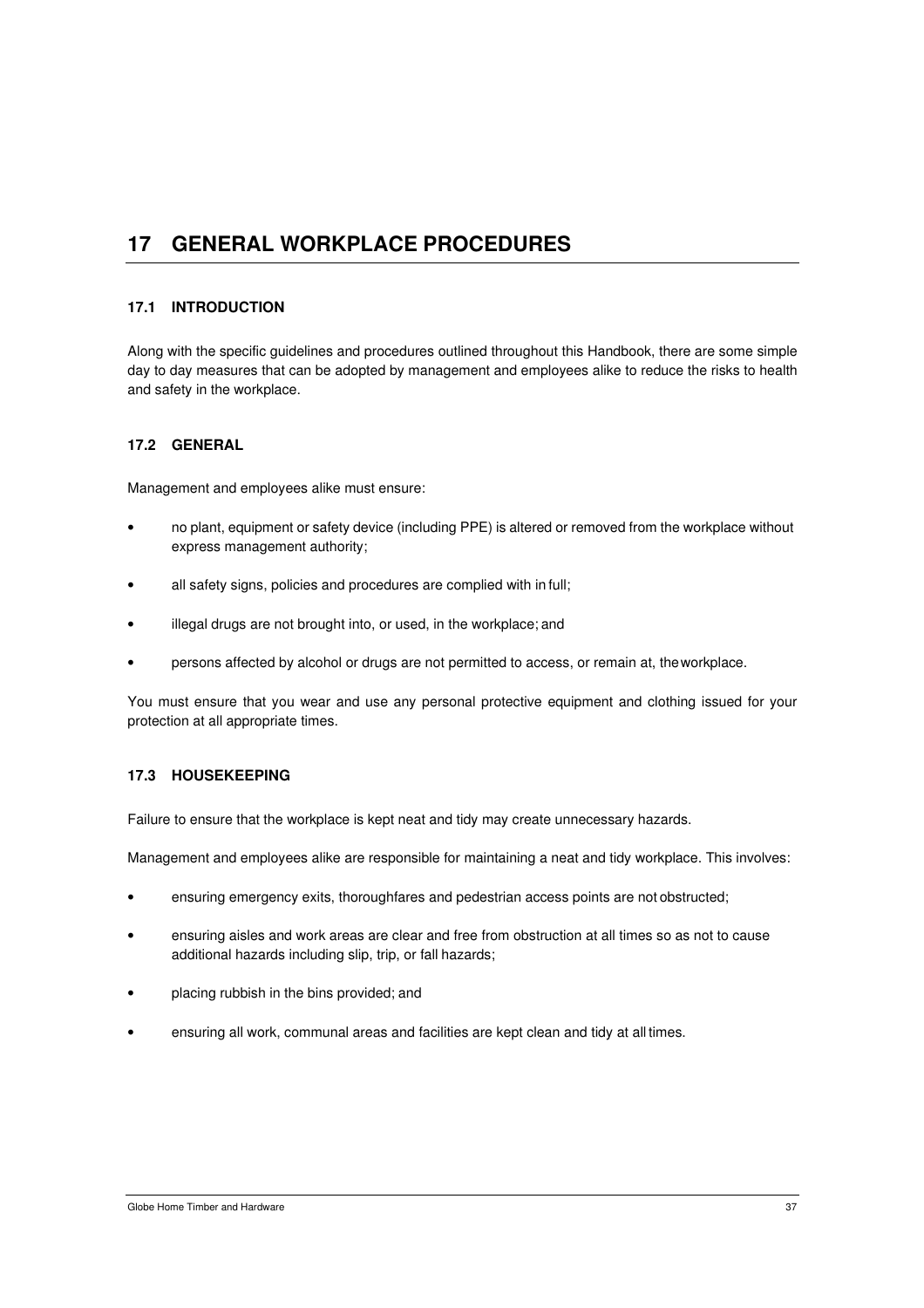#### **17.4 HYGIENE**

Any exposed cut or burn must be covered with a first-aid dressing.

If you are suffering from an infectious or contagious disease or illness such as rubella or hepatitis you must not enter the workplace without clearance from your own doctor.

Contact with any person suffering from an infectious or contagious disease must be reported before commencing work.

### **17.5 FITNESS FOR WORK**

If you arrive for work and, in the Employer's opinion, you are not fit to work, the Employer reserves the right to exercise its duty of care, particularly where the Employer believes that you may not be able to undertake your duties in a safe manner or may pose a safety risk to others. We may send you away for the remainder of the day with or without pay and, dependent on the circumstances, if you are an employee you may be liable to disciplinary action.

You may be required to provide a certificate from your treating doctor stating your fitness for duties before being permitted to return to work.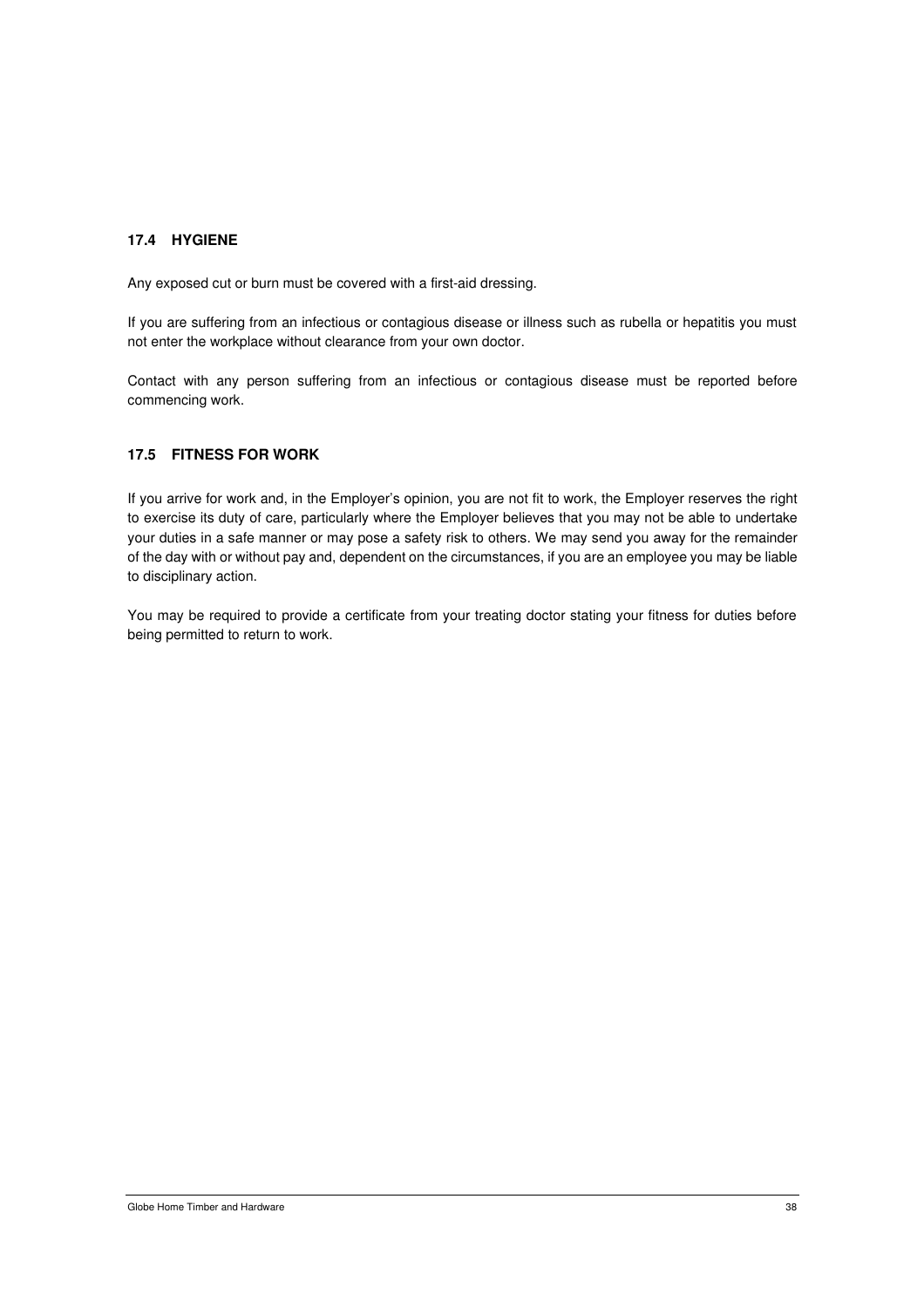# **18 BULLYING AND HARASSMENT**

## **18.1 INTRODUCTION**

The Employer is committed to the provision of a fair, healthy and safe workplace in which everyone is treated with dignity and respect and in which no individual or group feels bullied, threatened or intimidated.

Bullying or harassment in any form is unacceptable behaviour and will not be permitted or condoned.

We recognise that bullying and harassment can exist in the workplace, as well as outside, and that this can seriously affect workers' working lives by detracting from a productive working environment and can impact on the health, confidence, morale and performance of those affected by it, including anyone who witnesses or has knowledge of the unwanted or unacceptable behaviour.

#### **18.2 HARASSMENT**

The intention of these procedures are to inform workers of the type of behaviour that is unacceptable and to provide procedural guidance.

We recognise that we have a duty to implement this policy and all workers are expected to comply with it.

Harassment is any unwanted physical, verbal or non-verbal conduct based on grounds of age, disability, gender identity, marriage and civil partnership, pregnancy or maternity, race, religion or belief, sex or sexual orientation which affects the dignity of anyone at work or creates an intimidating, hostile, degrading, humiliating or offensive environment.

A single incident of unwanted or offensive behaviour can amount to harassment.

Harassment can take many forms and individuals may not always realise that their behaviour constitutes harassment. Examples of harassment include:

- insensitive jokes and pranks;
- lewd or abusive comments about appearance;
- deliberate exclusion from conversations;
- displaying abusive or offensive writing or material;
- unwelcome touching; and
- abusive, threatening or insulting words or behaviour.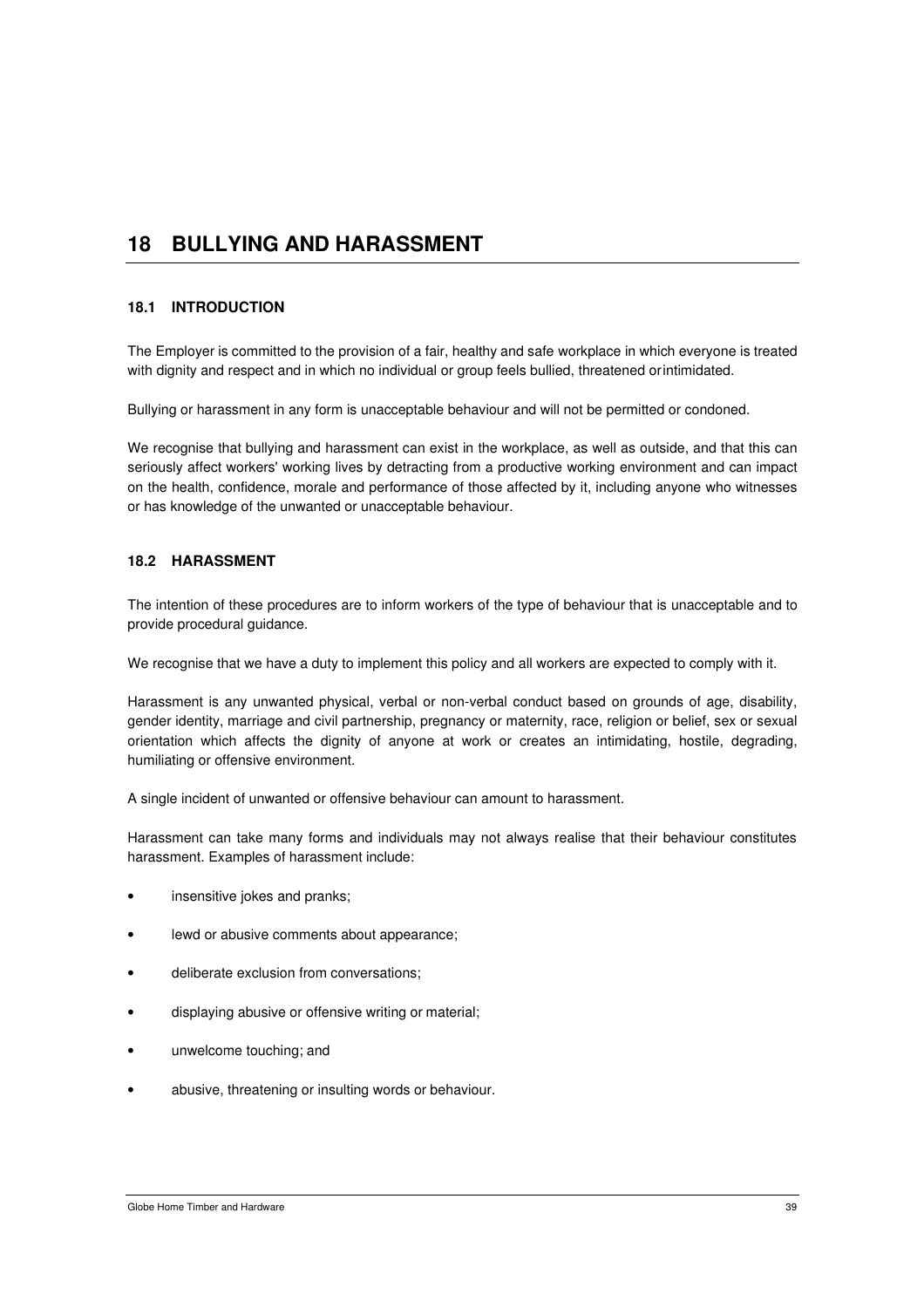These examples are not exhaustive and disciplinary action at the appropriate level will be taken against employees committing any form of harassment. Appropriate action in relation to an employee will include disciplinary action in accordance with the Employer's disciplinary and disciplinary termination procedure. For other workers, appropriate action may include termination of their engagement with the Employer.

#### **18.3 BULLYING**

Bullying is repeated, offensive, abusive, intimidating, insulting or unreasonable behaviour directed towards an individual or a group, which makes the recipient(s) feel threatened, humiliated or vulnerable. Note single incidents of bullying will not be tolerated.

Bullying can occur in the workplace and outside of the workplace at events connected to the workplace, such as social functions or business trips.

Bullying can be a form of harassment and can cause an individual to suffer negative physical and mental effects.

Bullying can take the form of physical, verbal and non-verbal conduct. As with harassment, there are many examples of bullying, which can include:

- abusive, insulting or offensive language or comments;
- unjustified criticism or complaints;
- physical or emotional threats;
- deliberate exclusion from workplace activities;
- the spreading of misinformation or malicious rumours; and
- the denial of access to information, supervision or resources such that it has a detrimental impact on the individual or group.

These examples are not exhaustive and disciplinary action at the appropriate level will be taken against employees committing any form of bullying. Appropriate action in relation to an employee will include disciplinary action in accordance with the Employer's disciplinary and disciplinary termination procedure. For other workers, appropriate action may include termination of their engagement with the Employer

## **18.4 REASONABLE MANAGEMENT ACTION TAKEN IN A REASONABLE WAY**

It is reasonable for managers and supervisors to allocate work and to give fair and reasonable feedback on a worker's performance. These actions are not considered to be workplace bullying or harassment if they are carried out lawfully and in a reasonable manner, taking the particular circumstances into account.

Examples of reasonable management action can include but are not limited to: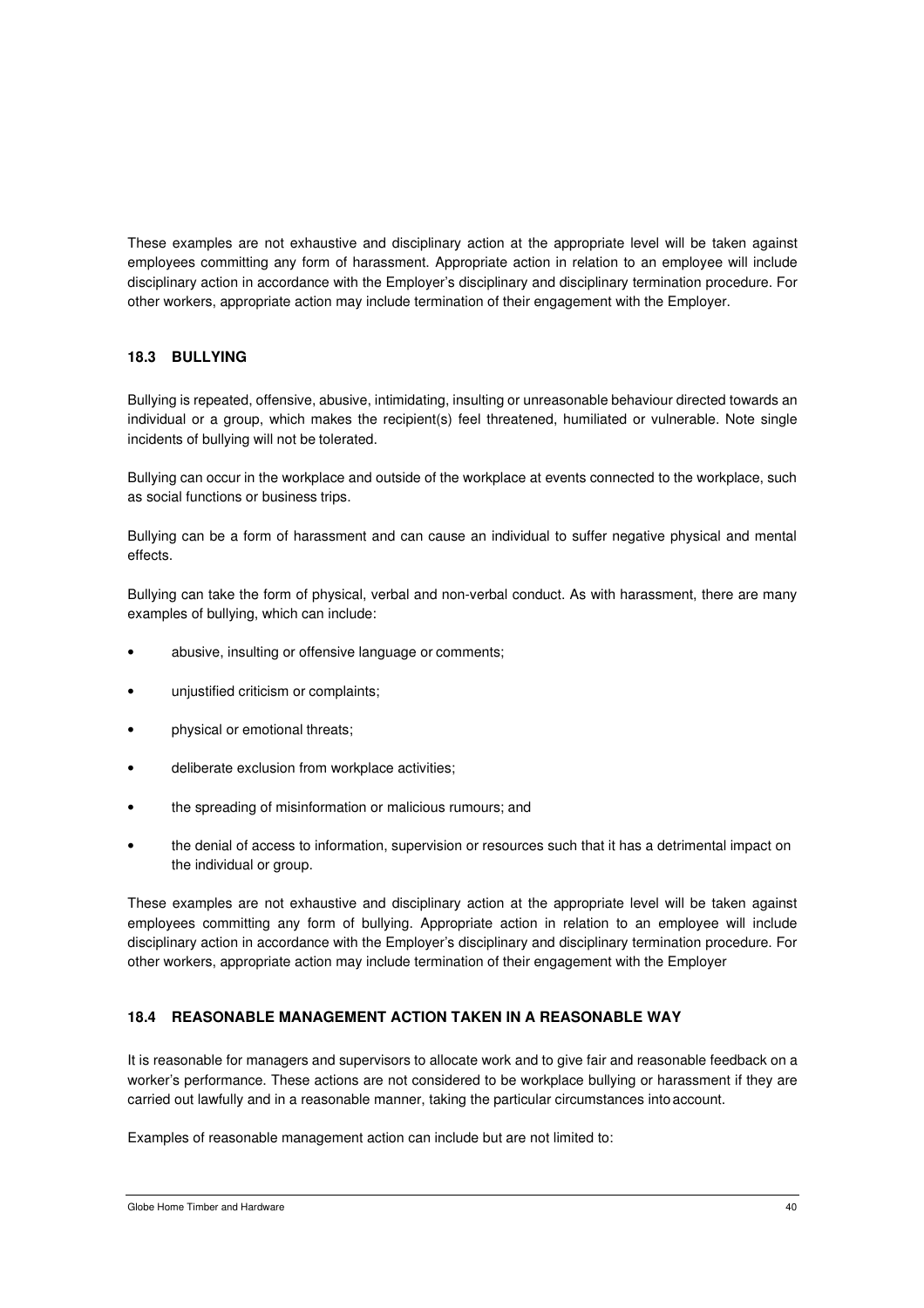- setting reasonable performance goals, standards and deadlines;
- rostering and allocating working hours where the requirements are reasonable;
- transferring a worker for operational reasons;
- deciding not to select a worker for promotion where a reasonable process is followed;
- informing a worker of their unsatisfactory work performance;
- meeting with a worker to discuss performance and/or conduct:
- informing a worker of their unreasonable or inappropriate behaviour in an objective and confidential way;
- implementing organisational changes or restructuring; and
- taking disciplinary action including suspension or termination of employment.

## **18.5 BULLYING AND HARASSMENT COMPLAINT PROCEDURES**

## **i) Informal complaint**

We recognise that complaints of bullying, harassment, and particularly of sexual harassment, can sometimes be of a sensitive or intimate nature and that it may not be appropriate for you to raise the issue through our normal grievance procedure. In these circumstances you are encouraged to raise such issues with a senior colleague of your choice (whether or not that person has a direct supervisory responsibility for you) as a confidential helper.

If you are the victim of minor bullying or harassment you should make it clear to the alleged bully or harasser on an informal basis that their behaviour is unwelcome and ask the individual to stop. If you feel unable to do this verbally then you should hand a written request to the individual, and your confidential helper can assist you in this.

#### **ii) Formal complaint**

Where the informal approach fails or if the bullying or harassment is more serious, you should bring the matter to the attention of management as a formal written complaint and again your confidential helper can assist you in this. If possible, you should keep notes of the bullying or harassment so that the written complaint can include:

- the name of the alleged bully or harasser;
- the nature of the alleged incident of bullying or harassment;
- the dates and times when the alleged incident of bullying or harassment occurred;
- the names of any witnesses; and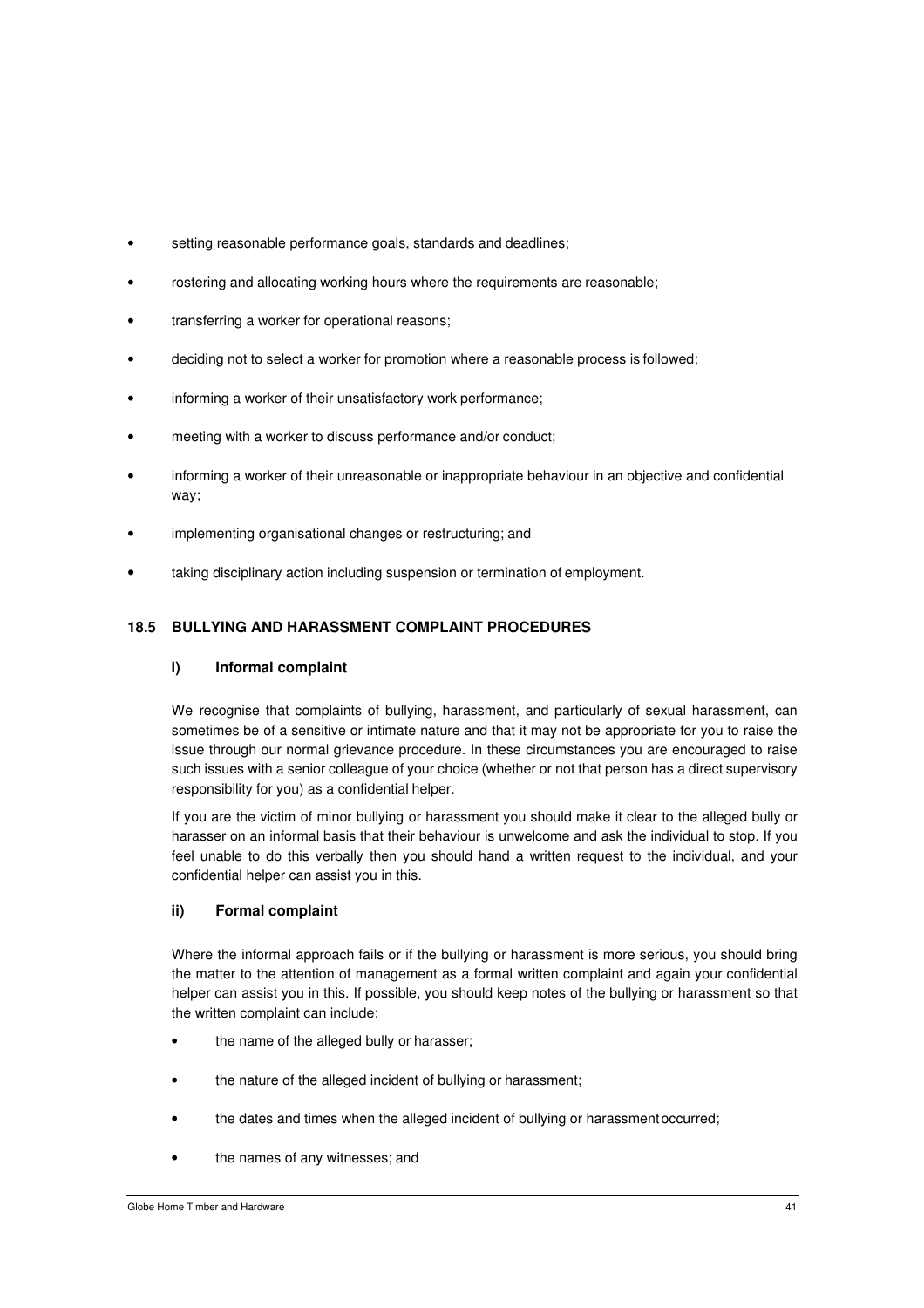any action already taken by you to stop the alleged bullying or harassment.

On receipt of a formal complaint we will take action to separate you from the alleged bully or harasser to enable an uninterrupted investigation to take place. This may involve a temporary transfer of the alleged bully or harasser to another work area or suspension of employees (with contractual pay) until the matter has been resolved.

The person dealing with the complaint will invite you to attend a meeting, at a reasonable time and location, to discuss the matter and carry out a thorough investigation. You have the right to be accompanied at such a meeting by your confidential helper or another work colleague of your choice and you must take all reasonable steps to attend. Those involved in the investigation will be expected to act in confidence and any breach of confidence will be a disciplinary matter.

On conclusion of the investigation which will normally be within ten working days of the meeting with you, a report of the findings and of the investigator's decision will be sent, in writing, to you and to the alleged bully or harasser.

## **18.6 GENERAL NOTES**

If the report concludes that the allegation is well founded, appropriate action will be taken against the bully or harasser.

If you bring a complaint of bullying or harassment you will not be victimised for having brought the complaint. However, if the report concludes that the complaint is both untrue and has been brought with malicious intent, appropriate action will be taken against you. Appropriate action in relation to an employee will include disciplinary action in accordance with the Employer's disciplinary and disciplinary termination procedure. For other workers, appropriate action may include termination of their engagement with the Employer.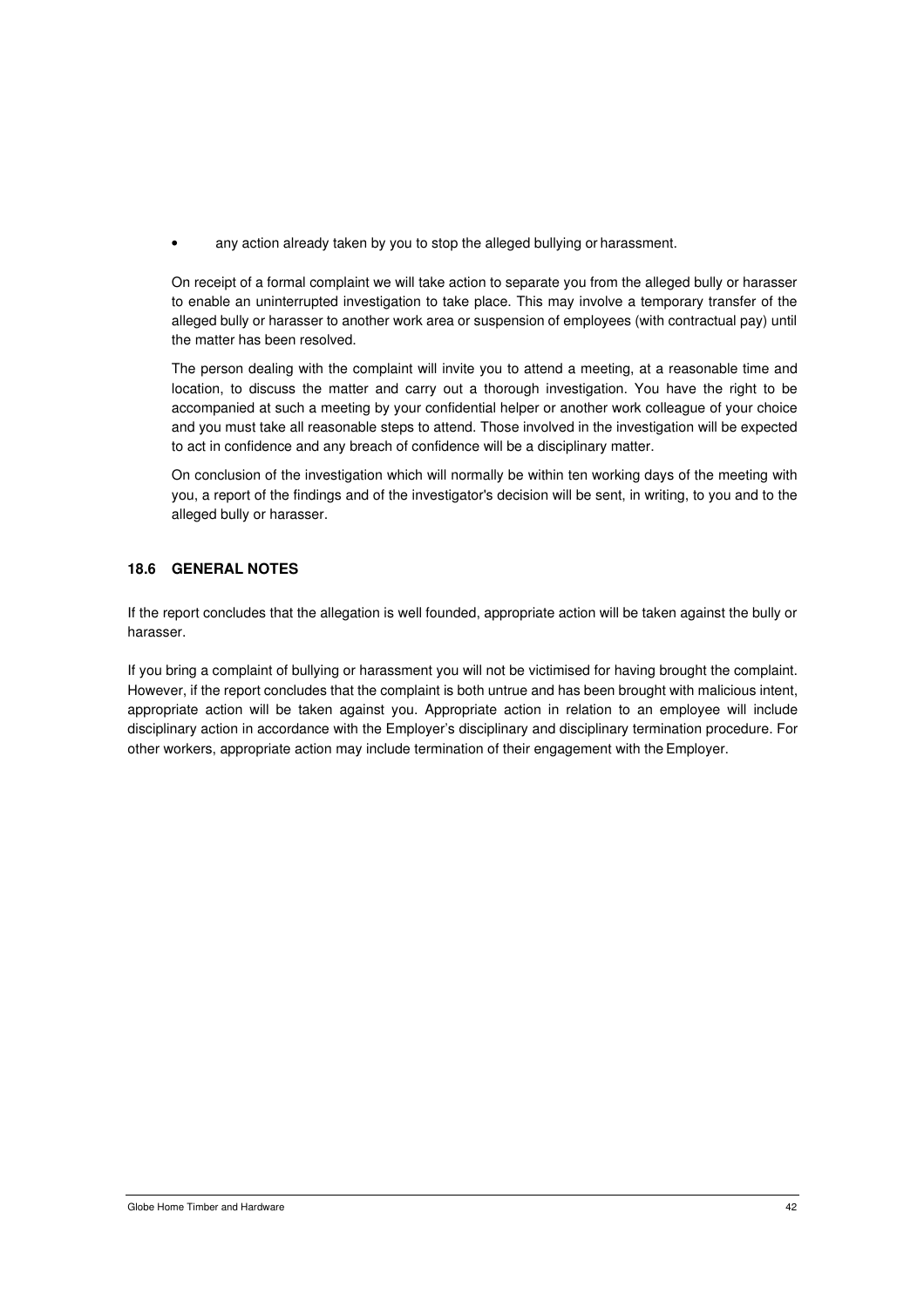# **19 DRUGS AND ALCOHOL**

## **19.1 ZERO TOLERANCE POLICY**

The use of drugs or alcohol jeopardises a safe workplace. The Employer has a zero tolerance policy with regard to drugs and alcohol and the workplace. Employees are not permitted to work while under the influence of drugs or alcohol.

Non-compliance with this policy and any associated procedure by employees may result in disciplinary action up to and including termination.

The Employer recognises alcohol and other drug dependencies as treatable conditions, and encourages those persons who may be subject to such dependency to seek assistance from appropriate organisations or support groups.

Workers and visitors must not be adversely affected by drugs or alcohol at work or while at work functions, and must at all times be fit to perform their work safely.

Alcohol may be consumed at some Employer events. Where this is the case, the Employer encourages responsible alcohol consumption. At no time should you be drunk or behave in a manner which is inappropriate.

#### **19.2 PRESCRIBED/OVER-THE-COUNTER MEDICATION**

Employees who are taking any prescribed/over-the-counter medication or drugs which may affect their ability to perform their work must notify management as soon as possible. You may be required to produce a medical certificate stating that you are fit for work or specifying any restrictions.

#### **19.3 SCREENING**

The Employer may require screening for alcohol and drugs. For employees, this may include pre-employment testing. Testing may be conducted based on reasonable suspicion or following an incident or accident. The Employer reserves the right to carry out random testing across all levels of Employees.

The following provides examples of activities which may result in disciplinary procedures, up to and including termination of your employment or engagement with the Employer. If you:

- are removed from the workplace due to impairment or reasonable suspicion of impairment;
- return a positive result following testing;
- return a blood alcohol level of more than 0.00 or the equivalent in urine or breath samples;
- refuse reasonable direction to undertake drug and alcohol screening; or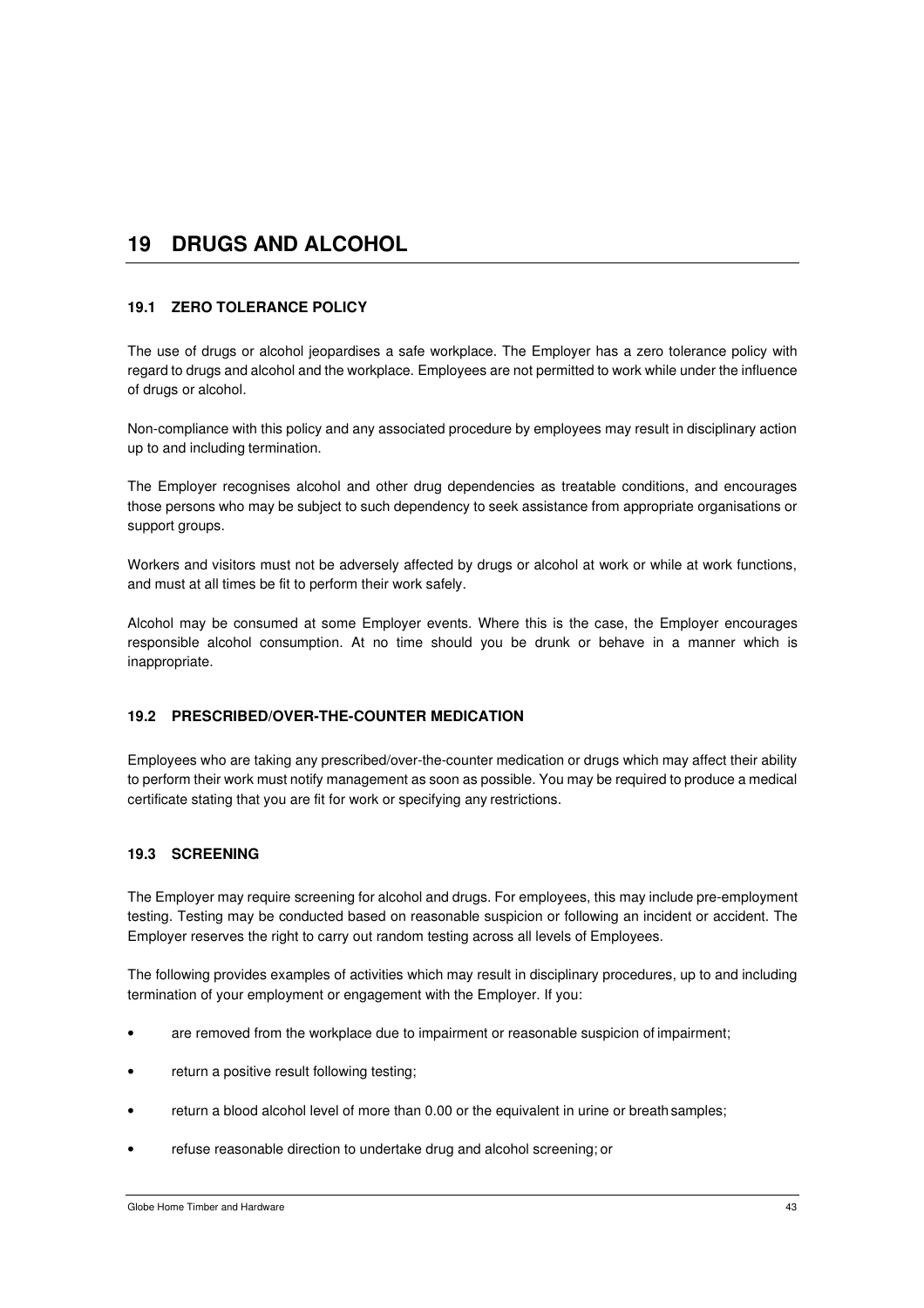• are in possession of illegal drugs for supply or consumption in the workplace or the Employer's vehicles.

This list is not exhaustive.

If you perform work on a client site which conducts regular or random drug and alcohol testing, you will be required to participate.

Where you are suspected of being affected by drugs or alcohol, you may be required to participate in appropriate testing. Positive readings at any time will result in disciplinary procedures up to and including termination of your employment or engagement with the Employer.

If you return a positive result or refuse to participate in testing, you will be required to cease work immediately and leave the workplace. This time will be unpaid until such a time that you are fit to return to work. You will not be able to return to the workplace until you return a negative result. If you are required to leave the workplace, you will be required to report to management on your return or when you are no longer under the influence of drugs or alcohol, to discuss the incident.

#### **19.4 NO SMOKING POLICY**

Smoking on the premises or in Employer vehicles is not permitted. You are only permitted to smoke in designated areas and during your breaks.

If working on alternative sites, you must adhere to all relevant client site-specific policies and procedures regarding smoking.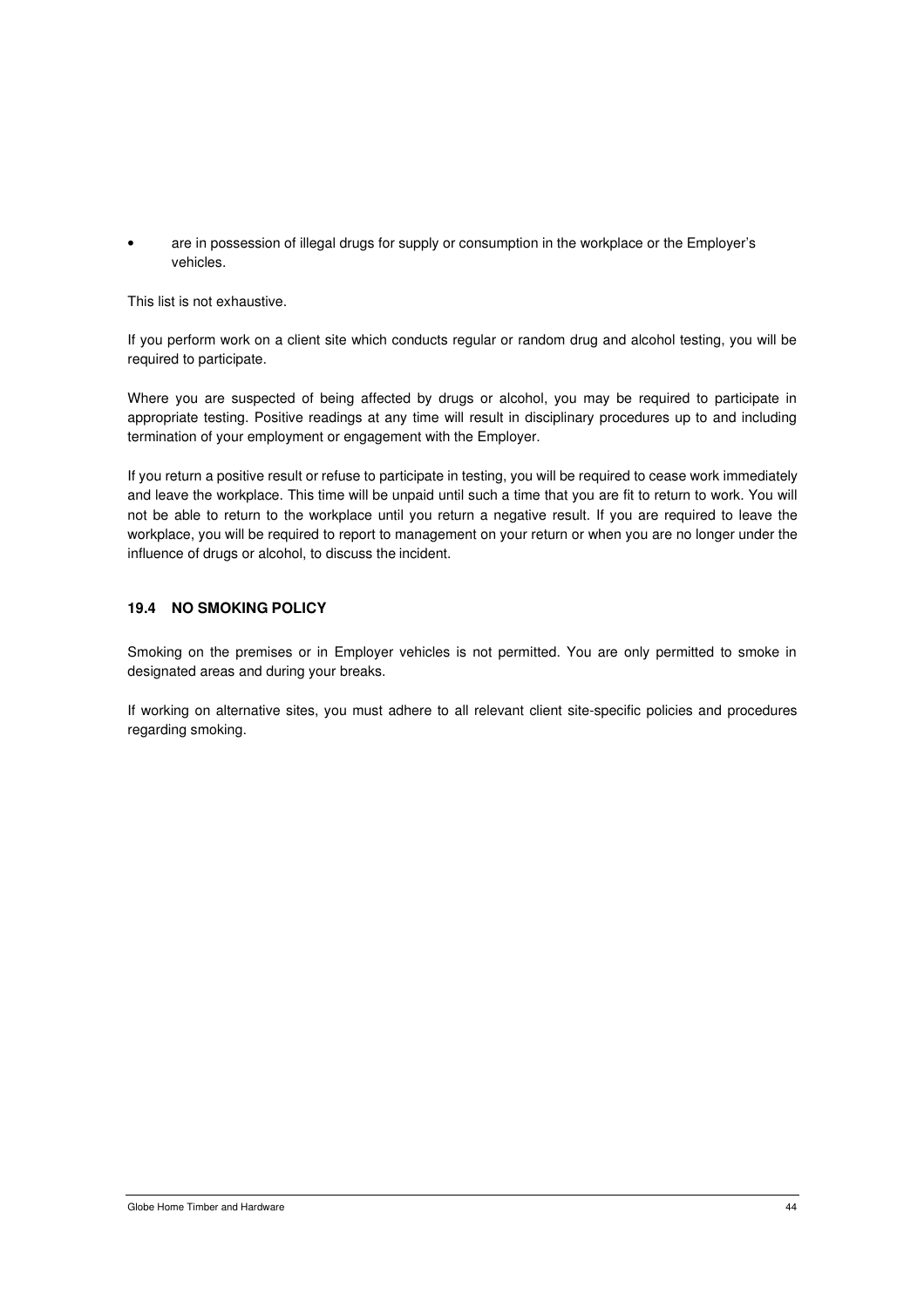# **20 TERMINATION OF EMPLOYMENT**

#### **20.1 RESIGNATIONS**

All resignations must be provided in writing, stating the reason for resigning your post.

## **20.2 TERMINATING YOUR EMPLOYMENT WITHOUT NOTICE**

If you terminate your employment without giving or working the required period of notice, as indicated in your contract of employment, you will have an amount equal to any additional cost of covering your duties during the notice period not worked deducted from any termination pay due to you.

# **20.3 RETURN OF EMPLOYER PROPERTY**

On the termination of your employment, you must return all Employer property which is in your possession or for which you have responsibility. Failure to return such items within 7 days will result in the cost of the items being deducted from any monies outstanding to you.

All Employer property should be returned to management.

#### **20.4 GARDEN LEAVE**

If either you or the Employer serves notice on the other to terminate your employment, the Employer may require you to take "garden leave" for all or part of the remaining period of your employment.

During any period of garden leave you will continue to receive your full salary and any other contractual benefits.